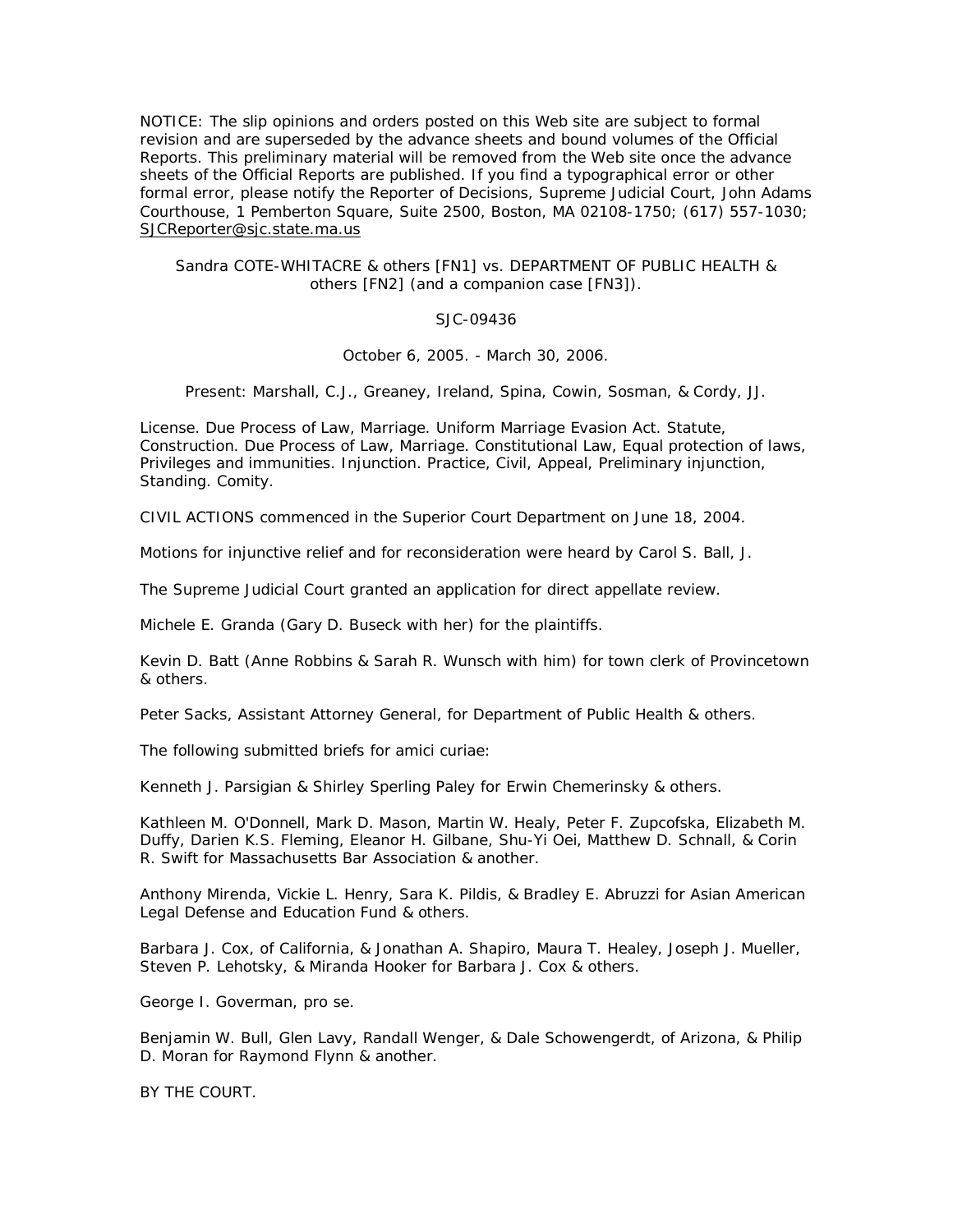The orders denying the plaintiffs' motions for preliminary injunction in these cases are affirmed. A majority of the Justices also agree that, as to the plaintiffs who reside in Connecticut, Maine, New Hampshire, and Vermont, a judgment for the defendants shall enter in the Superior Court because same-sex marriage is prohibited in those States. As to the New York and Rhode Island plaintiffs, their cases shall proceed in the Superior Court, on an expedited basis, for a determination whether same-sex marriage is prohibited in those States. *So ordered.*

SPINA, J. (concurring, with whom Cowin and Sosman, JJ., join).

In these companion cases, eight nonresident same-sex couples [FN1] (couples) and thirteen municipal clerks (clerks) (collectively, plaintiffs) have challenged the constitutionality of G.L. c. 207, §§ 11 and 12, as well as the interpretation and enforcement of these statutory provisions to prohibit the issuance of Massachusetts marriage licenses to nonresident same-sex couples. The backdrop for their challenges is our decision in *Goodridge v. Department of Pub. Health,* 440 Mass. 309 (2003). A judge in the Superior Court denied the plaintiffs' motions for preliminary injunctions to bar the ongoing enforcement of §§ 11 and 12, and we allowed the defendants' application for direct appellate review. [FN2] For the reasons that follow, I conclude that the plaintiffs' motions for preliminary injunctions were properly denied.

1. *Statutory framework.* General Laws c. 207, the marriage licensing statute, controls entry into civil marriage in this Commonwealth. As a preliminary matter, I set forth those statutory provisions that will be pertinent to the ensuing discussion. Sections 11 and 12, were first enacted by St.1913, c. 360, as part of the Uniform Marriage Evasion Act. [FN3]

General Laws c. 207, § 11, directed at who may not marry in Massachusetts, provides as follows:

"No marriage shall be contracted in this commonwealth by a party residing and intending to continue to reside in another jurisdiction if such marriage would be void if contracted in such other jurisdiction, and every marriage contracted in this commonwealth in violation hereof shall be null and void."

General Laws c. 207, § 12, directed at the responsibilities of municipal clerks, provides as follows:

"Before issuing a license to marry a person who resides and intends to continue to reside in another state, the officer having authority to issue the license shall satisfy himself, by requiring affidavits or otherwise, that such person is not prohibited from intermarrying by the laws of the jurisdiction where he or she resides."

General Laws c. 207, § 13, directed at the construction of §§ 11 and 12, provides as follows:

"The ... preceding sections shall be so interpreted and construed as to effectuate their general purpose to make uniform the law of those states which enact like legislation."

2. *Factual and procedural background.* To marry in Massachusetts, all applicants for a certificate of intention of marriage, commonly known as a marriage license, must complete a written notice of intention of marriage (notice) on forms provided by the registrar of vital records and statistics (registrar), and submit it to the clerk or registrar of any city or town in the Commonwealth, along with the appropriate fee. [FN4] See G.L. c. 207, §§ 19, 20. The notice shall include "a statement of absence of any legal impediment to the marriage, to be given before such town clerk under oath by both of the parties to the intended marriage." *Id.* at § 20. The applicants also shall provide the clerk with the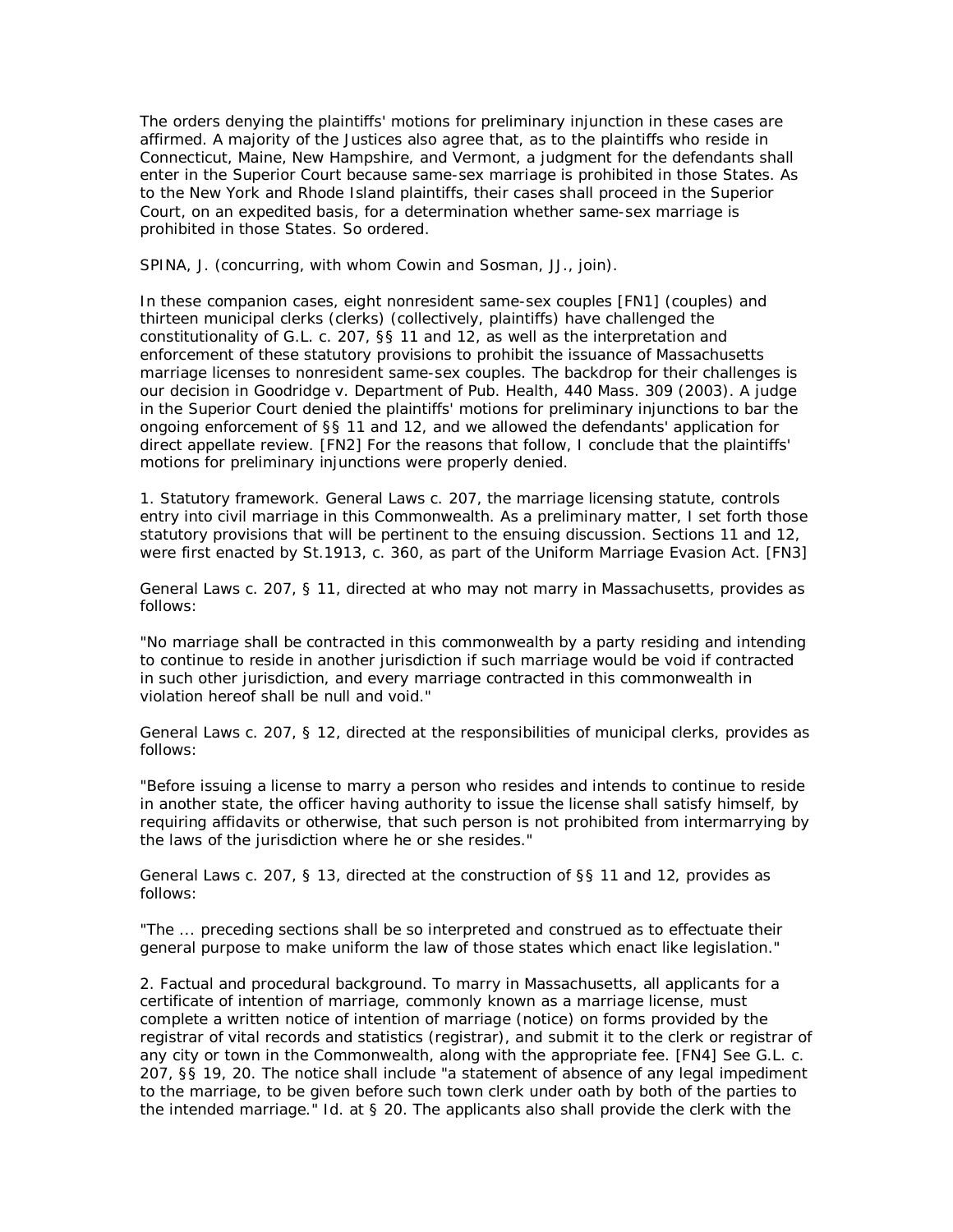residence address of both parties. See *id.*

On or after the third day from the filing of the notice (or sooner if the time period has been waived by a judge), the clerk shall deliver the marriage license to the parties. See *id.* at §§ 19, 28, 30. Then, an authorized officiant may solemnize the marriage. See *id.* at §§ 28, 38-39. After solemnization, the officiant completes the portion of the license setting forth the time and place of the ceremony, signs it, and returns it to the clerk who issued it. See *id.* at § 40. The clerk records the marriage in the appropriate registry, transmits the original record of the marriage and all documentary evidence to the registrar, and retains a certified copy of the license. See G.L. c. 46, §§ 1-2, 17A. The Commissioner of Public Health (commissioner) binds the marriage records with indexes thereto and retains their custody. See G.L. c. 111, § 2.

To provide guidance to applicants as to what constitutes a "legal impediment" to marriage, clerks must display, in a conspicuous location, a printed notice of the prohibitions to marriage in Massachusetts, which has been provided to them by the commissioner and the registrar. See G.L. c. 207, § 37. See also G.L. c. 17, § 4 (pertaining to responsibilities of registrar). The notice specifically incorporates the language of G.L. c. 207, § 11. The registrar has also issued to clerks a guide setting forth legal impediments to marriage in the fifty States, the District of Columbia, and various territories of the United States. The clerks were informed by the registrar that they should not issue a marriage license to an applicant if, based on a comparison between the factual information set forth on the notice and the list of legal impediments to marriage, there is an impediment to the applicant marrying in Massachusetts or in the applicant's home State.

Beginning on May 17, 2004, the date this court's decision in *Goodridge v. Department of Pub. Health, supra,* became effective, municipal clerks in several cities and towns began to receive notices of intention of marriage from nonresident same-sex couples. Five of the couples herein received licenses and had their marriages solemnized. Three of the couples were denied marriage licenses. The office of the Attorney General contacted those cities and towns where the marriage licenses had been issued, instructed them to cease and desist from issuing such licenses, and directed their attention to G.L. c. 207, § 50, setting forth the penalties for noncompliance with G.L. c. 207, §§ 11 and 12. In response, the clerks at issue stopped accepting notices from nonresident same-sex couples.

On June 18, 2004, the couples brought an action against the Department of Public Health, the commissioner, the registry of vital records and statistics, and the registrar (collectively, the defendants), [FN5] seeking declaratory and injunctive relief and relief in the nature of mandamus. The couples claimed that the defendants' enforcement of § 11 and 12 to deny marriage licenses to nonresident same-sex couples violated the due process and equal protection provisions of the Massachusetts Constitution and violated the privileges and immunities clause of the United States Constitution, art. IV, § 2. They further alleged that the defendants improperly construed the meaning of §§ 11 and 12 to deny marital rights to nonresident same-sex couples from States that have not declared such marriages void. Finally, the couples asserted that the commissioner failed to execute her duty to bind and index the marriage licenses already issued to nonresident same-sex couples, in violation of G.L. c. 111,  $\S$  2.

The couples then filed a motion for a preliminary injunction, seeking a declaration that G.L. c. 207, § 11, was unconstitutional, that the defendants were enjoined from enforcing it with respect to nonresident same-sex couples, and that the defendants were required to process notices from such couples as they were filed. A judge in the Superior Court denied the couples' motion, stating that they had failed to make the requisite showing of a likelihood of success on the merits of their claims. [FN6] While noting that § 11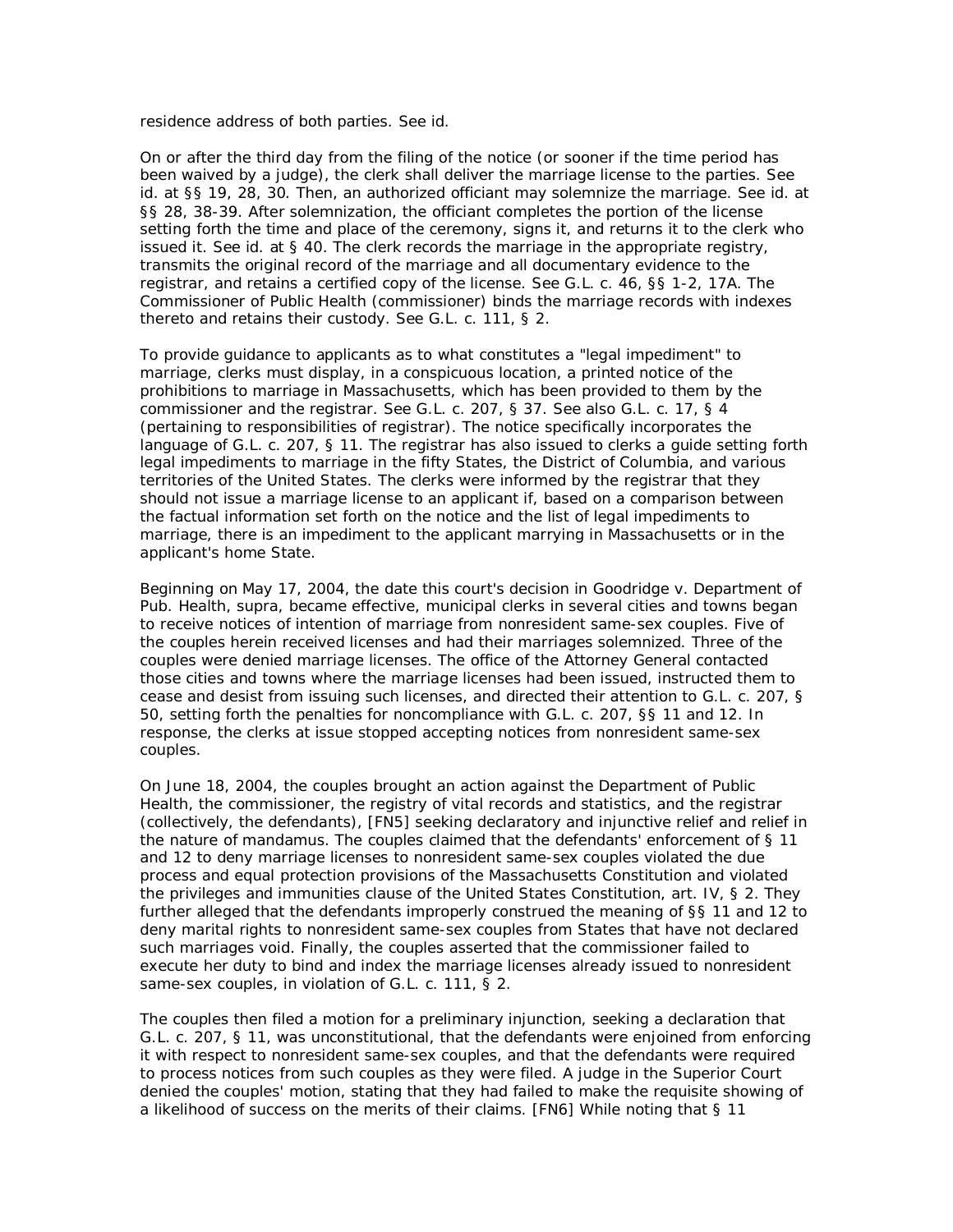appeared to violate the "spirit" of *Goodridge v. Department of Pub. Health, supra,* the judge concluded that the couples had not demonstrated that § 11 had been enacted or was being enforced to discriminate against nonresident same-sex couples.

On June 18, 2004, the clerks, in their official capacities, brought an action against the Attorney General, the commissioner, and the registrar, seeking declaratory and injunctive relief. The clerks alleged that they were being compelled to selectively enforce G.L. c. 207, §§ 11 and 12, in a manner that impermissibly discriminated against nonresident same-sex couples. They sought to enjoin the defendants from prosecuting them under G.L. c. 207, § 50, or from otherwise requiring that they enforce the provisions of §§ 11 and 12. The clerks also sought a declaration that  $\S$ § 11 and 12 were unconstitutional as applied to nonresident same-sex couples.

The clerks then filed a motion for a preliminary injunction, seeking to prevent the enforcement of §§ 11 and 12 and to bar the defendants from taking punitive action against them under § 50. On August 10, 2004, the clerks amended their complaint to clarify that they were bringing their action in both their individual and official capacities. A judge in the Superior Court denied the clerks' motion for a preliminary injunction, concluding that they lacked standing, in their official capacities, to challenge the constitutionality of State statutes. The clerks subsequently filed a motion for reconsideration in light of the filing of their amended complaint. The judge denied the motion on the grounds that, even if the clerks had standing, they, like the couples, would be unable to demonstrate a likelihood of success on the merits of their claims, and the clerks had failed to show any imminent irreparable harm for which they would be entitled to a preliminary injunction.

3. *Standard of review.* The focus of appellate review of the denial of a motion for a preliminary injunction is "whether the judge applied proper legal standards and whether there was reasonable support for [her] evaluation of the factual questions." *Hull Mun. Lighting Plant v. Massachusetts Mun. Wholesale Elec. Co.,* 399 Mass. 640, 642 (1987), citing *Packaging Indus. Group, Inc.* v. *Cheney,* 380 Mass. 609, 615 (1980). "Where there is no dispute regarding the facts of the case and no credibility determinations on which we would defer to the judge, we draw our own conclusions from the evidence in the record." *Siemens Bldg. Techs., Inc.* v. *Division of Capital Asset Mgt.,* 439 Mass. 759, 762 (2003). A party seeking a preliminary injunction must show that (1) success is likely on the merits; (2) irreparable harm will result from denial of the injunction; and (3) the risk of irreparable harm to the moving party outweighs any similar risk of harm to the opposing party. See *Packaging Indus. Group, Inc.* v. *Cheney, supra* at 616-617. When a party seeks to enjoin governmental action, the judge is "required to determine that the requested order promotes the public interest, or, alternatively, that the equitable relief will not adversely affect the public." *Commonwealth v. Mass. CRINC,* 392 Mass. 79, 89 (1984). See *Loyal Order of Moose, Inc., Yarmouth Lodge # 2270 v. Board of Health of Yarmouth,* 439 Mass. 597, 601 (2003). When the judge's decision is predicated solely on documentary evidence, an appellate court may draw its own conclusions from the record. See *Packaging Indus. Group, Inc.* v. *Cheney, supra* at 616.

4. *Statutory construction of G.L. c. 207.* The couples contend that, by the specific terms of G.L. c. 207, §§ 11 and 12, only persons residing in States where their marriage is expressly declared "void" are precluded from marrying in Massachusetts. They assert that persons residing in States where same-sex marriage is "prohibited," or where the law is silent on the marriage eligibility of same-sex couples, are not similarly precluded from marrying in this Commonwealth. Within the statutory framework of G.L. c. 207, the couples interpret § 11 as the substantive "reverse evasion" provision, and § 12 as merely the enforcement mechanism of § 11. They argue that there is no logical basis for expanding the reach of  $\S$  11 by giving substantive force to  $\S$  12. Accordingly, the couples contend that the word "prohibited" in § 12 must not be interpreted in such a way as to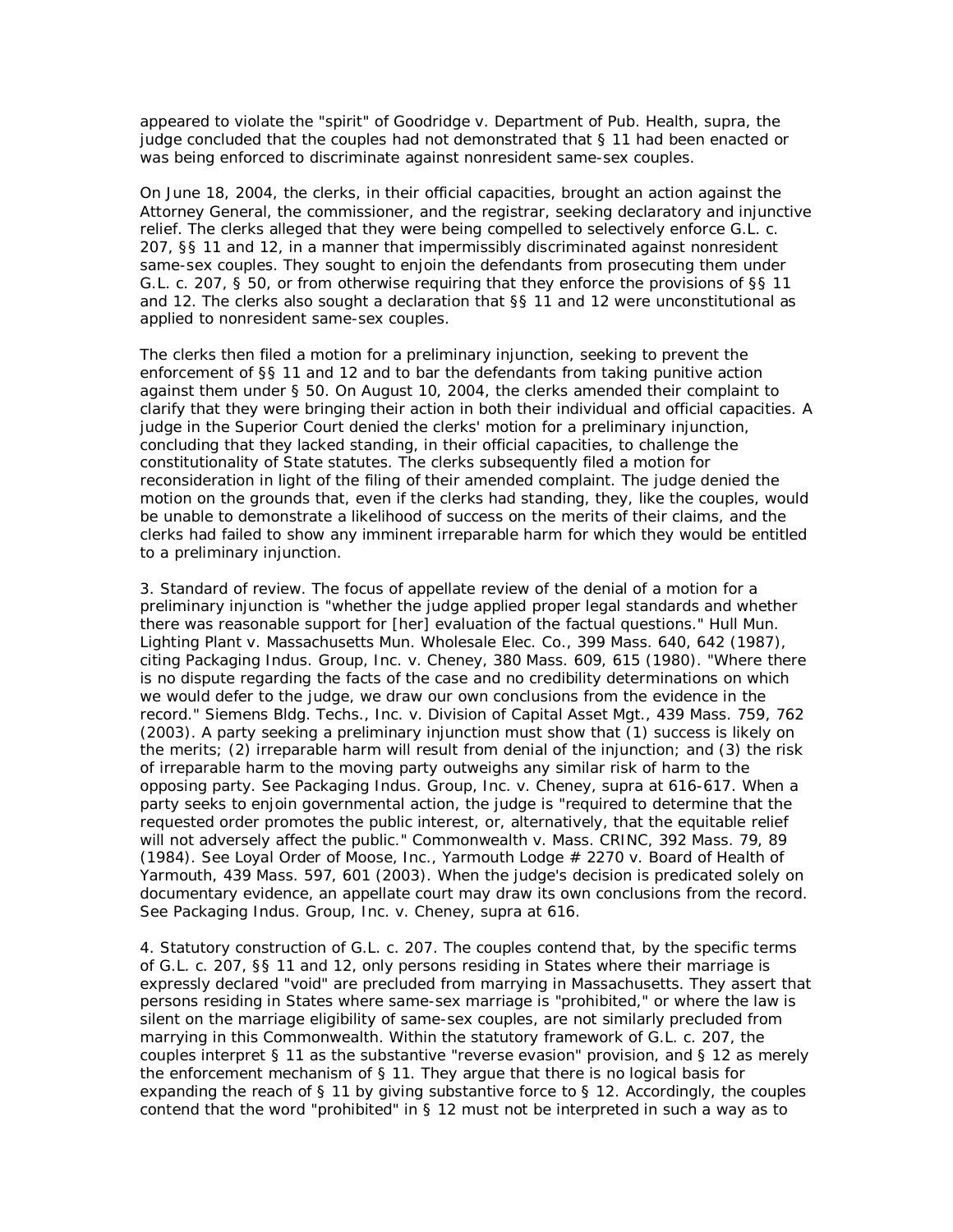deny all nonresident same-sex couples the right to marry in Massachusetts. I disagree with the couples' narrow reading of §§ 11 and 12, and I conclude that the effect of those statutory provisions is to preclude all nonresident same-sex couples from marrying in Massachusetts, except to the extent that such marriages are not prohibited in their States of domicil.

General Laws c. 207 serves both a gatekeeping and a record-keeping function. See *Goodridge v. Department of Pub. Health,* 440 Mass. 309, 317-318 (2003). The focus here is on the statute's gatekeeping function because the couples have claimed that, pursuant to the statute, nonresident same-sex couples are being denied entrance to the institution of marriage. While the gatekeeping provisions of G.L. c. 207 are not extensive, they do establish minimum qualifications for obtaining a marriage license. *Id.* at 317.

"A fundamental tenet of statutory interpretation is that statutory language should be given effect consistent with its plain meaning and in light of the aim of the Legislature unless to do so would achieve an illogical result." *Sullivan v. Brookline,* 435 Mass. 353, 360 (2001). Courts must ascertain the intent of a statute from all its parts and from the subject matter to which it relates, and courts must interpret the statute so as to render the legislation effective, consonant with reason and common sense. See *Champigny v. Commonwealth,* 422 Mass. 249, 251 (1996); *Pentucket Manor Chronic Hosp., Inc.* v. *Rate Setting Comm'n,* 394 Mass. 233, 240 (1985); *Tilton v. Haverhill,* 311 Mass. 572, 577-578 (1942). The provisions of G.L. c. 207 "must be construed, where capable, so as to constitute a harmonious whole consistent with the legislative purpose." *Labor Relations Comm'n v. Selectmen of Dracut,* 374 Mass. 619, 624 (1978), quoting *Chief of Police of Dracut v. Dracut,* 357 Mass. 492, 499 (1970). See *Polaroid Corp.* v. *Commissioner of Revenue,* 393 Mass. 490, 497 (1984) ("words of a statute must be construed in association with other statutory language and the general statutory plan"). Thus, harmony and consistency within the statutory scheme set forth in G.L. c. 207 necessitate reading §§ 11 and 12 together. See *LeClair v. Norwell,* 430 Mass. 328, 333 (1999) (statutory language not read in isolation).

Massachusetts follows the general rule that the validity of a marriage is governed by the law of the State where the marriage is contracted. [FN7] See *Damaskinos v. Damaskinos,* 325 Mass. 217, 219 (1950). See also *Ex parte Suzanna,* 295 F. 713, 715 (D.Mass.1924). When a person domiciled in another State comes to Massachusetts with the intent to marry, that person's ability to enter into a valid marriage contract, in the first instance, is governed by G.L. c. 207, §§ 11 and 12, which, in turn, mandate that the Commonwealth look to the marriage laws of the person's domiciliary State. The language of § 12 is plain and unambiguous that a municipal clerk, who is vested with the authority to issue or deny a marriage license, see G.L. c. 207, §§ 20, 28, 35, must be satisfied that the applicant "is not prohibited from intermarrying" by the laws of the applicant's home State.

One such prohibition is described in the narrow and specific language of § 11. The applicant is a nonresident who plans to continue residing outside Massachusetts, and the marriage would be "void" if contracted in the applicant's home State. See, e.g., Me.Rev.Stat. Ann. tit. 19-A, §§ 701, 751 (West 1998) (persons of same sex may not contract marriage and such marriage, if solemnized in Maine, is void). In other words, the relevant statutory language of the applicant's home State explicitly provides that particular marriages are "void." [FN8] Under Massachusetts law, not only are such marriages not to be contracted in the first place, but to the extent that such marriages may be erroneously contracted, either intentionally or unintentionally, they are considered "null and void" in Massachusetts and everywhere else. G.L. c. 207, § 11.

A marriage that would be "void" if contracted in the applicant's home State is not, however, the only prohibition that would preclude the issuance of a Massachusetts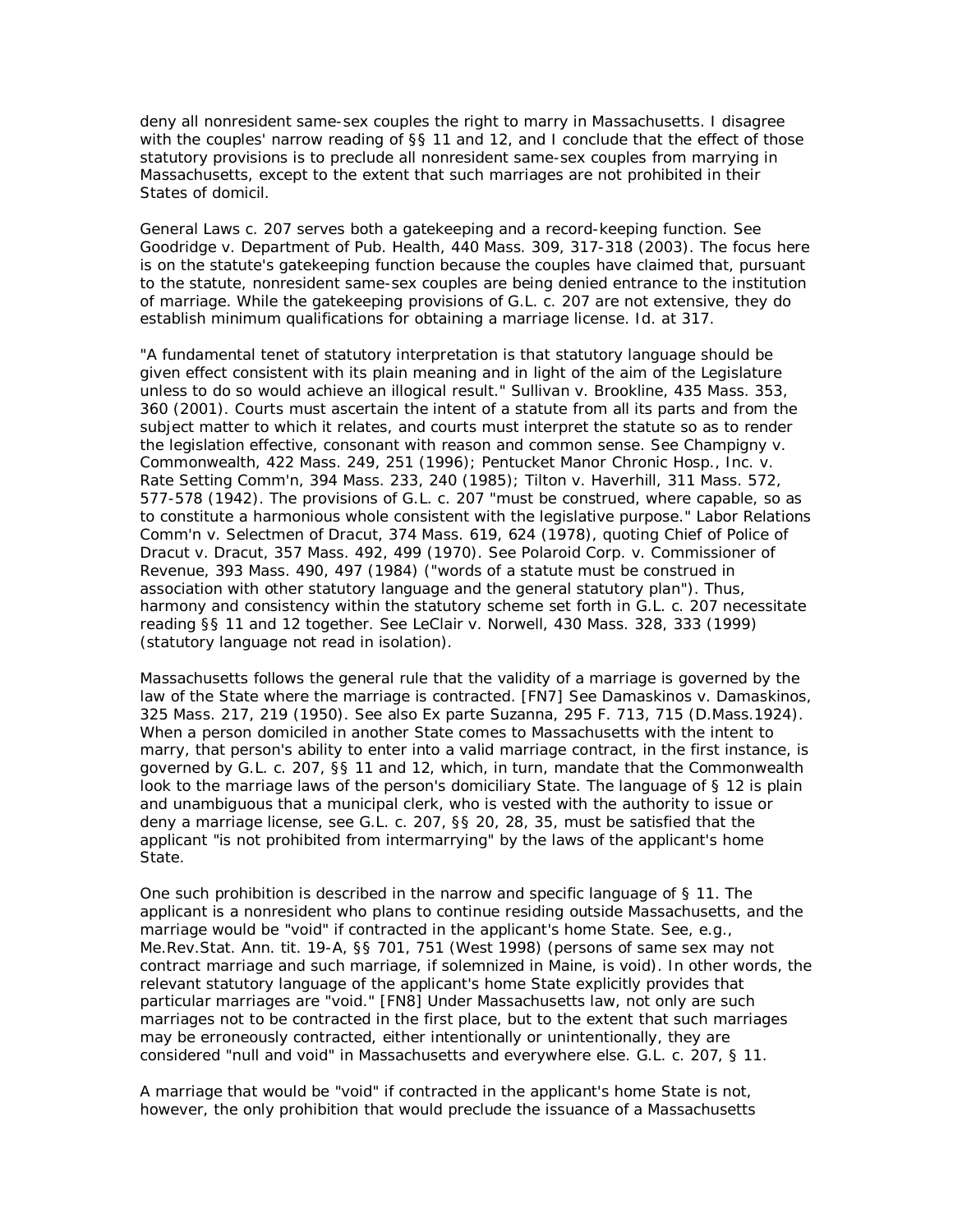marriage license to a nonresident. An applicant may be prohibited from intermarrying by the laws of the applicant's home State because of a variety of other statutory legal impediments to marriage, including age, consanguinity or affinity, mental incompetence, or the fact that both parties are the same sex. [FN9] In essence, marriages that are defined by State statutes as "void" constitute a specific category of marriages that are prohibited under G.L. c. 207. [FN10]

Beyond statutory prohibitions to marriage, the issue whether an applicant for a marriage license in Massachusetts is "prohibited from intermarrying by the laws of the jurisdiction where he or she resides," G.L. c. 207, § 12, may be resolved by consideration of the common law of the applicant's home State, which is continually evolving. In Massachusetts, for example, the court opined in *Goodridge v. Department of Pub. Health,* 440 Mass. 309, 343 (2003), that "established principles of jurisprudence empower[ ] a court to refine a common-law principle in light of evolving constitutional standards." Accordingly, this court refined the common-law definition of civil marriage to mean "the voluntary union of two persons as spouses, to the exclusion of all others." *Id.* To the extent that the statutes of an applicant's home State may be silent or ambiguous on the issue of same-sex marriage, it is the common law of that State that becomes determinative of whether such applicant is prohibited from intermarrying by the laws of the applicant's home State. See, e.g., *Samuels v. State Dep't of Health,* --- A.D.3d ----, - --- (N.Y.2006) (Slip op. 01213) (concluding that New York domestic relations law constitutional to extent it prohibits issuance of marriage licenses to same-sex couples); *Seymour v. Holcomb,* --- A.D.3d ----, ---- (N.Y.2006) (Slip op. 01215) (concluding that Legislature intended marriage to be between one man and one woman); *Hernandez v. Robles,* --- A.D.3d ----, ---- (N.Y.2005) (Slip op. 09436) (concluding that New York domestic relations law, which limits civil marriage to opposite-sex couples, does not violate due process and equal protection provisions of State Constitution); *Langan v. St. Vincent's Hosp. of N.Y.,* 25 A.D.3d 90, ---- (N.Y.2005) (Slip op. 07495) (surviving partner of same-sex civil union not entitled to bring wrongful death action as "surviving spouse"); *Matter of Estate of Cooper,* 187 A.D.2d 128, 132 (N.Y.), appeal dismissed, 82 N.Y.2d 801 (1993) ("surviving spouse" entitled to claim right of election against decedent's will does not include same-sex life partner).

My interpretation of G.L. c. 207, §§ 11 and 12, is supported by the language of G.L. c. 207, § 50, which provides:

"Any official issuing a certificate of notice of intention of marriage knowing that the parties are *prohibited by [§ 11]* from intermarrying, and any person authorized to solemnize marriage who shall solemnize a marriage knowing that the parties are so *prohibited,* shall be punished by a fine of not less than one hundred or more than five hundred dollars or by imprisonment for not more than one year, or both" (emphasis added).

The language of § 50 reinforces my construction of §§ 11 and 12 that marriages explicitly deemed "void" pursuant to § 11 constitute one specific category of marriages that are *prohibited* under G.L. c. 207. Given this specific and limiting reference to § 11 in § 50, the statute is clear that the penalties imposed by § 50 are not applicable to the erroneous issuance of a marriage license where the marriage is generally prohibited under § 12. [FN11]

Such interpretation of §§ 11 and 12 is further bolstered by the fact that the 1913 statute was entitled "An Act to make uniform the law relating to marriages in another state or country in evasion or violation of the laws of the state of domicile." St.1913, c. 360. This title suggests that the statute broadly precludes the issuance of a marriage license in Massachusetts where the proposed marriage would be in violation of the laws of the domicil State, either because it is expressly deemed "void," or because it is prohibited by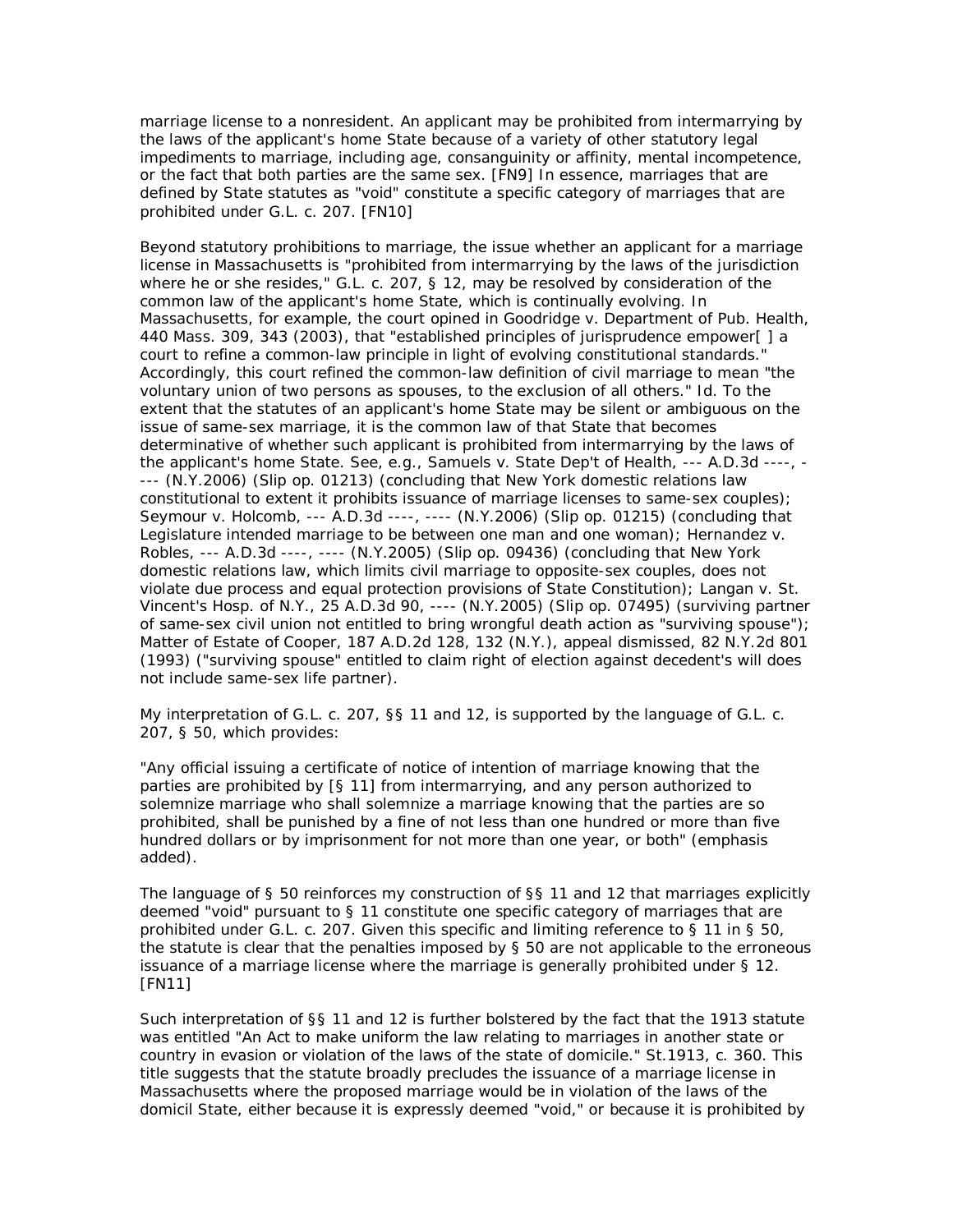constitutional amendment, by the common law or by State statutory language to the effect that such marriage is not permitted, not recognized, not valid, or the like. See *Commissioner of Corps. & Taxation v. Chilton Club,* 318 Mass. 285, 292 (1945) (title is "a part of the act, and resort may be had to it as an aid in [its] interpretation"). See also *Kerins v. Lima,* 425 Mass. 108, 114 (1997) (same). My analysis of §§ 11 and 12 also satisfies the mandate of G.L. c. 207, § 13, to "make uniform the law of those states which enact like legislation." By concluding that §§ 11 and 12, taken together, as they must, preclude the issuance of a marriage license to any nonresident same-sex couple who would be prohibited from marrying in their home State, the uniformity of those States' laws that, to date, have prohibited same-sex marriage is preserved.

It is not the province of this court to dictate to other States how to construe their own specific statutes and public policy when confronted with the issue whether to recognize a same-sex marriage performed in Massachusetts. I only purport to analyze our own statutes, bearing in mind that, in doing so, the settled law of other jurisdictions must be considered. If other jurisdictions choose to recognize same-sex marriage, either by way of legislative enactment or under the common law, this opinion will serve as a blueprint for nonresident same-sex couples to know whether a municipal clerk in this Commonwealth can properly issue them a marriage license. [FN12] I conclude that the couples will be unable to demonstrate a likelihood of success on the merits of their statutory construction claim. [FN13]

5. *Due process and equal protection analysis.* The couples contend that the Commonwealth's enforcement of G.L. c. 207, §§ 11 and 12, to prohibit the issuance of marriage licenses to nonresident same-sex couples, violates their due process and equal protection rights under arts. 1, as amended by art. 106 of the Amendments, 6, 7, and 10 of the Massachusetts Declaration of Rights.

[FN14] They argue that such enforcement is inconsistent with the principles and protections articulated in *Goodridge v. Department of Pub. Health,* 440 Mass. 309 (2003), and *Opinions of the Justices,* 440 Mass. 1201 (2004), which, they continue, are applicable to all persons within the Commonwealth, not only those who are residents. Moreover, the couples assert that the Commonwealth is hiding behind the legislative authority conferred by §§ 11 and 12 to improperly impose the discriminatory marriage laws of other States on couples who come to Massachusetts to wed. They contend that §§ 11 and 12 were resurrected and implemented with renewed vigor in the aftermath of the *Goodridge* decision purposely to discriminate against nonresident same-sex couples and that, while §§ 11 and 12 may appear to be facially neutral, their application has a disparate impact on these couples, violating their right to equal protection under the law.

Analysis of the couples' constitutional challenges begins with consideration of the appropriate standard of review, recognizing that in matters of domestic relations, including marriage, the concepts of due process and equal protection often overlap. [FN15] See *Goodridge v. Department of Pub. Health, supra* at 320, and cases cited. Where a statute either burdens the exercise of a fundamental right protected by our State Constitution, or discriminates on the basis of a suspect classification, the statute is subject to strict judicial scrutiny. See *Blixt v. Blixt,* 437 Mass. 649, 655- 656, 660-661 (2002), cert. denied, 537 U.S. 1189 (2003) (fundamental right); *Lowell v. Kowalski,* 380 Mass. 663, 666 (1980) (sex-based classification). See also *Goodridge v. Department of Pub. Health, supra* at 330. A fundamental right is one that is "objectively, 'deeply rooted in this Nation's history and tradition,' [*Moore v. East Cleveland,* 431 U.S. 494, 503 (1977) (plurality opinion) ] ... and 'implicit in the concept of ordered liberty,' such that 'neither liberty nor justice would exist if they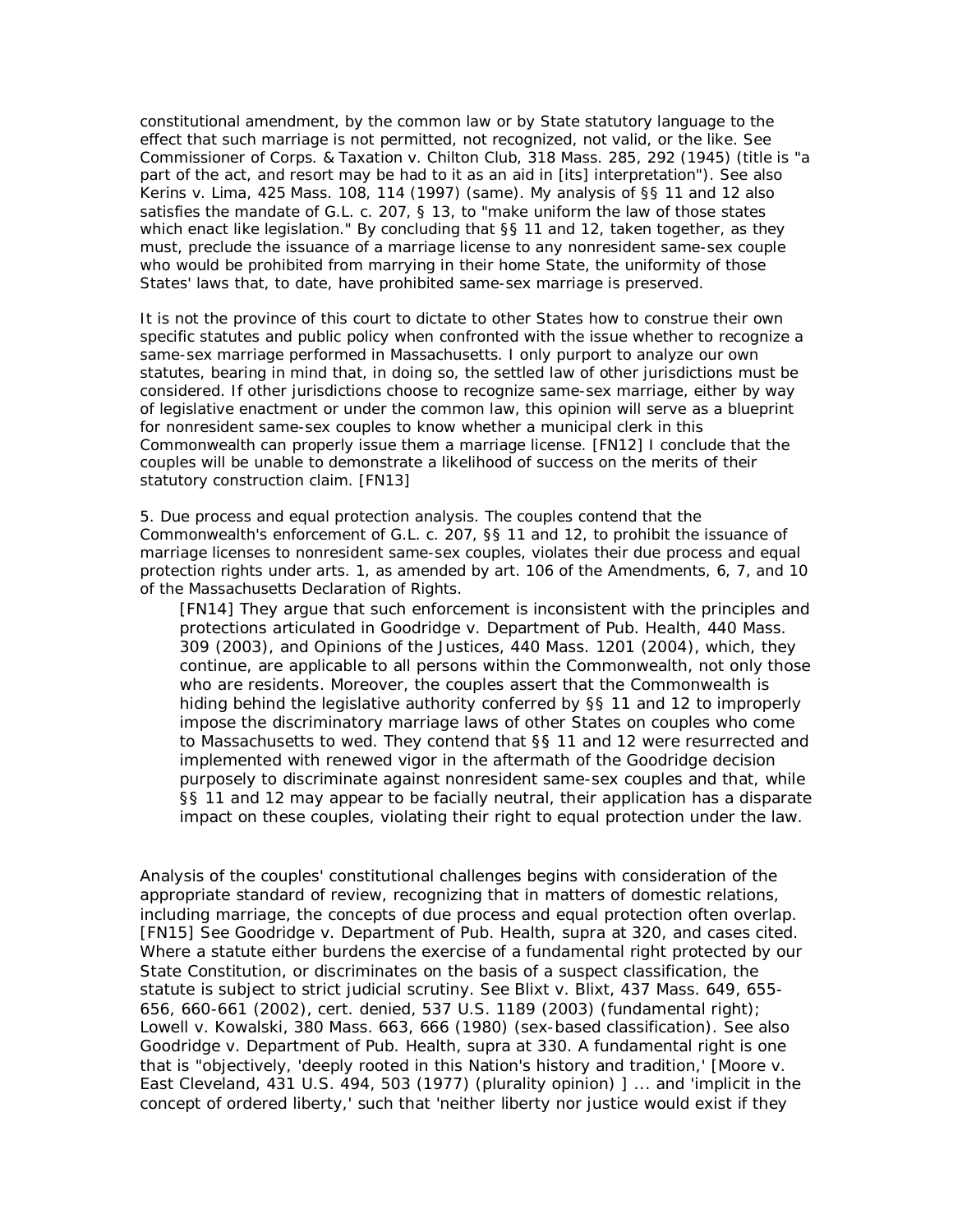were sacrificed.' " *Washington v. Glucksberg,* 521 U.S. 702, 720-721 (1997), quoting *Palko v. Connecticut,* 302 U.S. 319, 325, 326 (1937). In this Commonwealth, suspect classifications are currently those of sex, race, color, creed, or national origin. See *Powers v. Wilkinson,* 399 Mass. 650, 657 n. 11 (1987). See also art. 1. Cf. *Commonwealth v. Carleton,* 418 Mass. 773, 774-775 (1994) (suggesting that religion is suspect classification). Under strict scrutiny analysis, a challenged statute will be upheld only if it is "narrowly tailored to further a legitimate and compelling governmental interest." *Aime v. Commonwealth,* 414 Mass. 667, 673 (1993). See *Blixt v. Blixt, supra* at 660-661.

All other statutes, which neither burden a fundamental right nor discriminate on the basis of a suspect classification, are subject to a "rational basis" level of judicial scrutiny. See *Goodridge v. Department of Pub. Health, supra; English v. New England Med. Ctr., Inc.,* 405 Mass. 423, 428 (1989), cert. denied, 493 U.S. 1056 (1990). For due process claims, rational basis analysis requires that statutes "bear[ ] a real and substantial relation to the public health, safety, morals, or some other phase of the general welfare." *Coffee-Rich, Inc.* v. *Commissioner of Pub. Health,* 348 Mass. 414, 422 (1965), quoting *Sperry & Hutchinson Co.* v. *Director of the Div. on the Necessaries of Life,* 307 Mass. 408, 418 (1940). A statute will be upheld where it is reasonably related to the furtherance of a valid State interest. See *Blue Hills Cemetery, Inc.* v. *Board of Registration in Embalming & Funeral Directing,* 379 Mass. 368, 373-374 (1979). For equal protection claims, rational basis analysis requires that "an impartial lawmaker could logically believe that the classification would serve a legitimate public purpose that transcends the harm to the members of the disadvantaged class." *English v. New England Med. Ctr., Inc., supra* at 429, quoting *Cleburne v. Cleburne Living Ctr., Inc.,* 473 U.S. 432, 452 (1985) (Stevens, J., concurring). See *Goodridge v. Department of Pub. Health, supra.*

It is well settled that a statute is presumed to be constitutional, and every rational presumption in favor of its validity is to be made. See *St. Germaine v. Pendergast,* 416 Mass. 698, 703 (1993); *American Mfrs. Mut. Ins. Co.* v. *Commissioner of Ins.,* 374 Mass. 181, 190 (1978). The challenging party bears a heavy burden of demonstrating, beyond a reasonable doubt, that there are no conceivable grounds supporting the legislative enactment. See *St. Germaine v. Pendergast, supra.* See also *Leibovich v. Antonellis,* 410 Mass. 568, 576 (1991). This is especially true with respect to "remedial social enactments." *American Mfrs. Mut. Ins. Co.* v. *Commissioner of Ins., supra.* "A court is only to inquire into whether the Legislature had the power to enact the statute and not whether the statute is wise or efficient." *St. Germaine v. Pendergast, supra.* See *Leibovich v. Antonellis, supra.*

In *Goodridge v. Department of Pub. Health, supra* at 341, this court opined that the Department of Public Health had failed "to articulate a constitutionally adequate justification for limiting civil marriage to opposite-sex unions." Recognizing that banning same-sex Massachusetts couples from marrying "works a deep and scarring hardship on a very real segment of the community for no rational reason," *id.,* this court concluded that "[l]imiting the protections, benefits, and obligations of civil marriage to opposite-sex couples violates the basic premises of individual liberty and equality under law protected by the Massachusetts Constitution." *Id.* at 342. General Laws c. 207 did not satisfy the rational basis test for purposes of either due process or equal protection analysis. See *id.* at 331. Nonetheless, because no interested party had advocated a complete elimination of the marriage laws, the court preserved G.L. c. 207 and refined the common-law definition of civil marriage, construing it to mean "the voluntary union of two persons as spouses, to the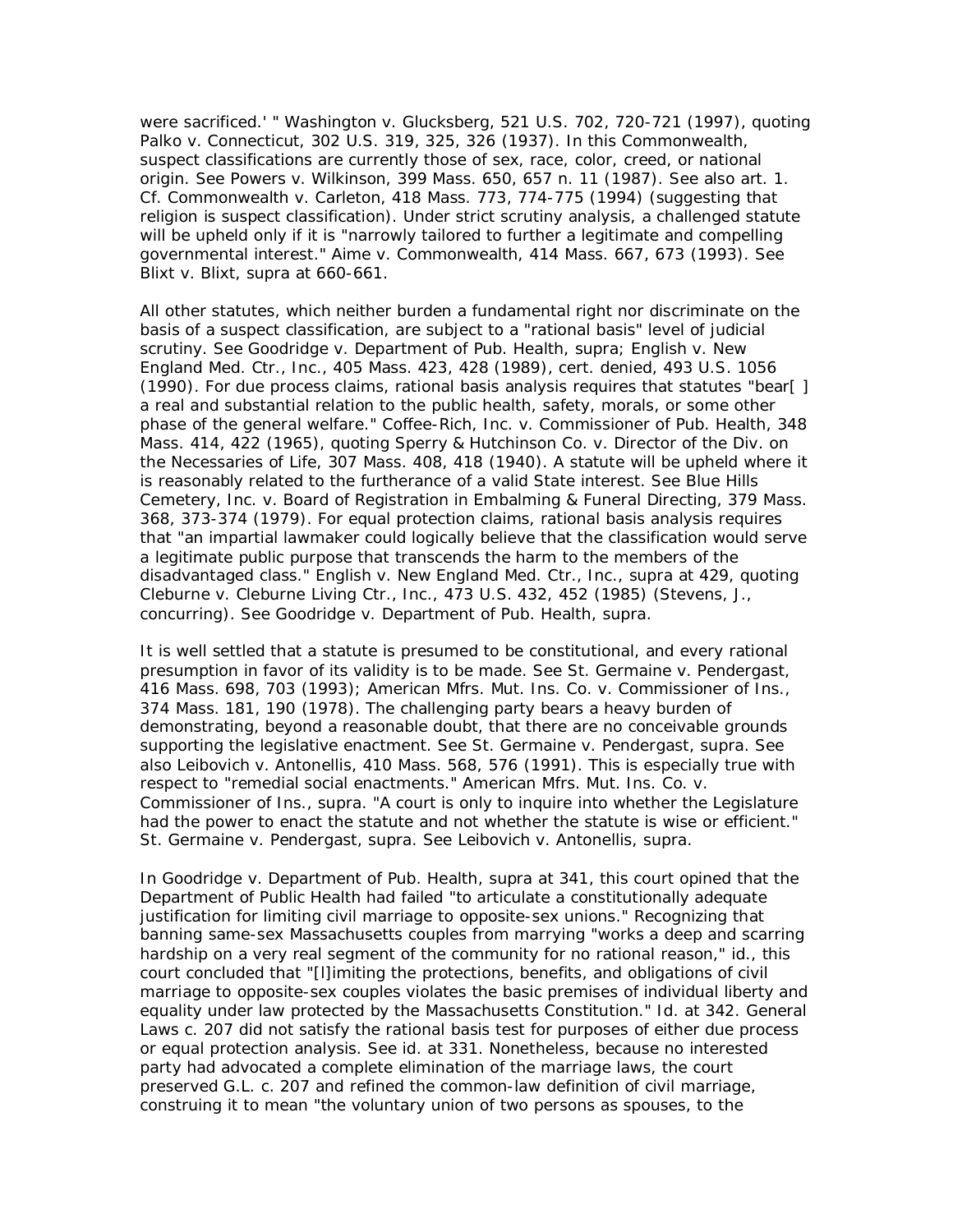exclusion of all others." *Id.* at 343. This court specifically stated that it was leaving "intact the Legislature's broad discretion to regulate marriage." *Id.* at 343-344. See *Commonwealth v. Stowell,* 389 Mass. 171, 175 (1983) (regulation of marriage is properly within scope of police power). This court further opined that, while "considerations of comity [should not] prevent us from according *Massachusetts* residents the full measure of protection available under the Massachusetts Constitution," "[w]e would not presume to dictate how another State should respond to [our] decision," and "each State is free to address difficult issues of individual liberty in the manner its own Constitution demands" (emphasis added). *Goodridge v. Department of Pub. Health, supra* at 340, 341.

This concern for principles of comity is manifested in the language of G.L. c. 207, §§ 11 and 12, which reflects the Legislature's strong interest in defining the boundaries of marriages solemnized in this Commonwealth, and its desire to respect the laws of other jurisdictions. Principles of comity permit the voluntary recognition and enforcement of the judicial proceedings of another State, see *Delk v. Gonzalez,* 421 Mass. 525, 530 (1995), provided that a State's own citizens are not unfairly prejudiced thereby, and a State's public policies are not impaired. See *Pacific Wool Growers v. Commissioner of Corps. & Taxation,* 305 Mass. 197, 209-210 (1940). Interstate comity is "neither a matter of absolute obligation, on the one hand, nor of mere courtesy and good will, upon the other. But it is the recognition which one nation allows within its territory to the legislative, executive or judicial acts of another nation, having due regard both to international duty and convenience, and to the rights of its own citizens or of other persons who are under the protection of its laws." *Perkins v. Perkins,* 225 Mass. 82, 86 (1916), quoting *Hilton v. Guyot,* 159 U.S. 113, 163, 164 (1895). "[I]t contributes so largely to promote justice between individuals, and to produce a friendly intercourse between the sovereignties to which they belong, that courts of justice have continually acted upon it, as a part of the voluntary law of nations." *Hilton v. Guyot, supra* at 165, quoting *Bank of Augusta v. Earle,* 38 U.S. (13 Pet.) 519, 589 (1839). "The notions of comity demanded by our Federal system require us to concede that the courts of our sister States, even when they reach a different decision than we would have, are endowed with an equal measure of wisdom and sympathy." *Delk v. Gonzalez, supra.* Under principles of comity, "Massachusetts generally will recognize and enforce valid judgments rendered by a foreign court." *Schiereck v. Schiereck,* 14 Mass.App.Ct. 378, 380 (1982). By giving respect and deference to the legislative enactments and public policy pronouncements of other jurisdictions, it is my hope that principles of comity will have a significant impact on other jurisdictions if, and when, confronted with the issue whether to recognize validly contracted same-sex marriages of Massachusetts couples, even where those couples would not be able legally to marry in such other jurisdictions.

It is true that all individuals, while in Massachusetts, enjoy the rights and privileges conferred by the laws of this Commonwealth. See *Woodworth v. Spring,* 4 Allen 321, 323 (1862) (one who is "lawfully within the territory and under the jurisdiction of this commonwealth ... has a right to claim the protection and security which our laws afford to all persons coming within its limits, irrespective of their origin or of the place where they may be legally domiciled"); *Commonwealth v. Aves,* 18 Pick. 193, 217 (1836) ("all persons coming within the limits of a state [ ] become subject to all its municipal laws, civil and criminal, and entitled to the privileges which those laws confer"). However, the laws of this Commonwealth have not endowed nonresidents with an unfettered right to marry. To the contrary, the rights of nonresidents to marry in Massachusetts have been specifically restricted through the operation of §§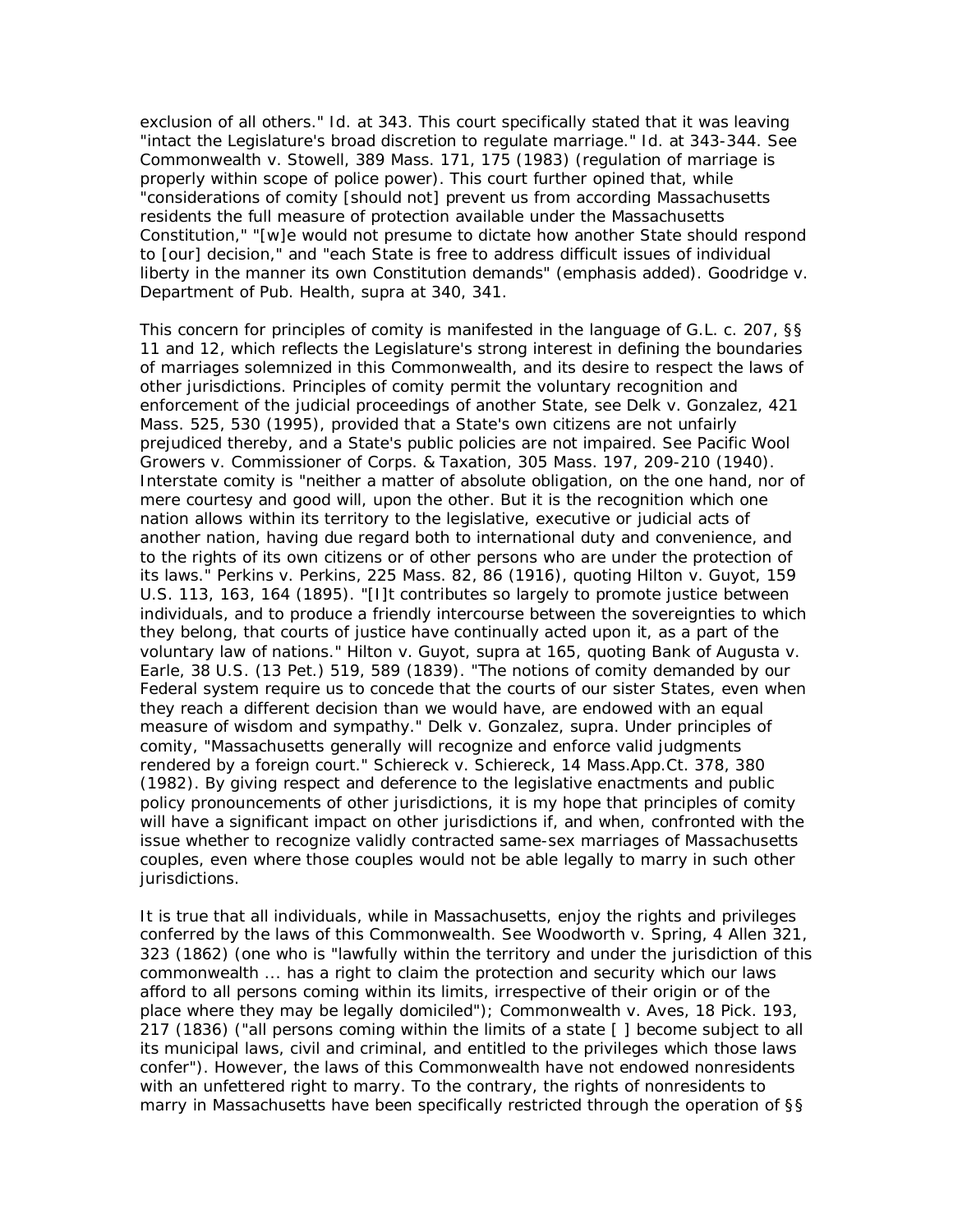11 and 12, by which the Legislature has determined that, before a nonresident can be issued a marriage license, the laws of the applicants' home State, including any marital impediments, must be considered and applied. Only nonresident couples who come to Massachusetts to marry and intend to reside in this Commonwealth thereafter can be issued a marriage license without consideration of any impediments to marriage that existed in their former home States. See G.L. c. 207, §§ 11 and 12.

I recognize that the brunt of §§ 11 and 12 has inevitably fallen disproportionately on nonresident same-sex couples, rather than on nonresident opposite-sex couples, because, in the aftermath of *Goodridge v. Department of Pub. Health,* 440 Mass. 309 (2003), Massachusetts became the only State where same-sex couples could obtain a marriage license. However, the fact that this court concluded in the *Goodridge* case that there was no rational basis under the Massachusetts Constitution for denying Massachusetts same-sex couples the right to enter into civil marriages does not now compel a conclusion that nonresident same-sex couples, who have no intention of living in Massachusetts, have an identical right to secure a marriage license that they could not otherwise obtain in their home States. At issue is the constitutionality of §§ 11 and 12, viewed in light of its discriminatory effect on nonresident same-sex couples, and I conclude those statutory provisions pass constitutional muster.

In *Goodridge v. Department of Pub. Health, supra* at 330-331, the court employed a rational basis standard of review in concluding that barring same-sex couples from civil marriage in this Commonwealth violated the due process and equal protection guarantees of the Massachusetts Constitution. The court noted that "[t]he 'right to marry' ... is different from rights deemed 'fundamental' for equal protection and due process purposes because the State could, in theory, abolish all civil marriage while it cannot, for example, abolish all private property rights." *Id.* at 326 n. 14. See *Opinions of the Justices,* 440 Mass. 1201, 1203 (2004). Further, in both *Goodridge v. Department of Pub. Health, supra* at 331 n. 21, and *Opinions of the Justices,* 440 Mass. 1201, 1206 n. 3 (2004), this court opined that it need not consider whether to recognize sexual orientation as a suspect classification under Massachusetts law. Here, in neither their complaint nor in their motion for a preliminary injunction did the couples assert that their sexual orientation subjected them to discrimination as a suspect class in violation of the equal rights amendment to the Massachusetts Constitution. Rather, in their motion, the couples claimed that, in light of the *Goodridge* decision and its progeny, there was no rational basis for the defendants' reliance on G.L. c. 207, § 11, to deny them the right to marry. Accordingly, this rational basis standard of scrutiny is now the appropriate foundation for analysis of the constitutionality of §§ 11 and 12.

When §§ 11 and 12 were enacted in 1913, same-sex marriage was not visible on the horizon of our jurisprudence, suggesting that the Legislature did not, in fact, promulgate these statutes for the express purpose of discriminating against samesex couples. Cf. *Personnel Adm'r of Mass.* v. *Feeney,* 442 U.S. 256, 274-275 (1979) (Massachusetts veterans' preference statute did not violate equal protection clause of Fourteenth Amendment where statutory classification between veterans and nonveterans was not pretext for gender discrimination). Rather, the focus of §§ 11 and 12 was on the status of all nonresidents who were prohibited from entering into marriage contracts in this Commonwealth where precluded from doing so in their home States. This focus originated from the enactment of the Uniform Marriage Evasion Act in 1912, which was intended to promote general uniformity in the prohibitory laws of every State. See note 3, *supra.* Now, in the aftermath of the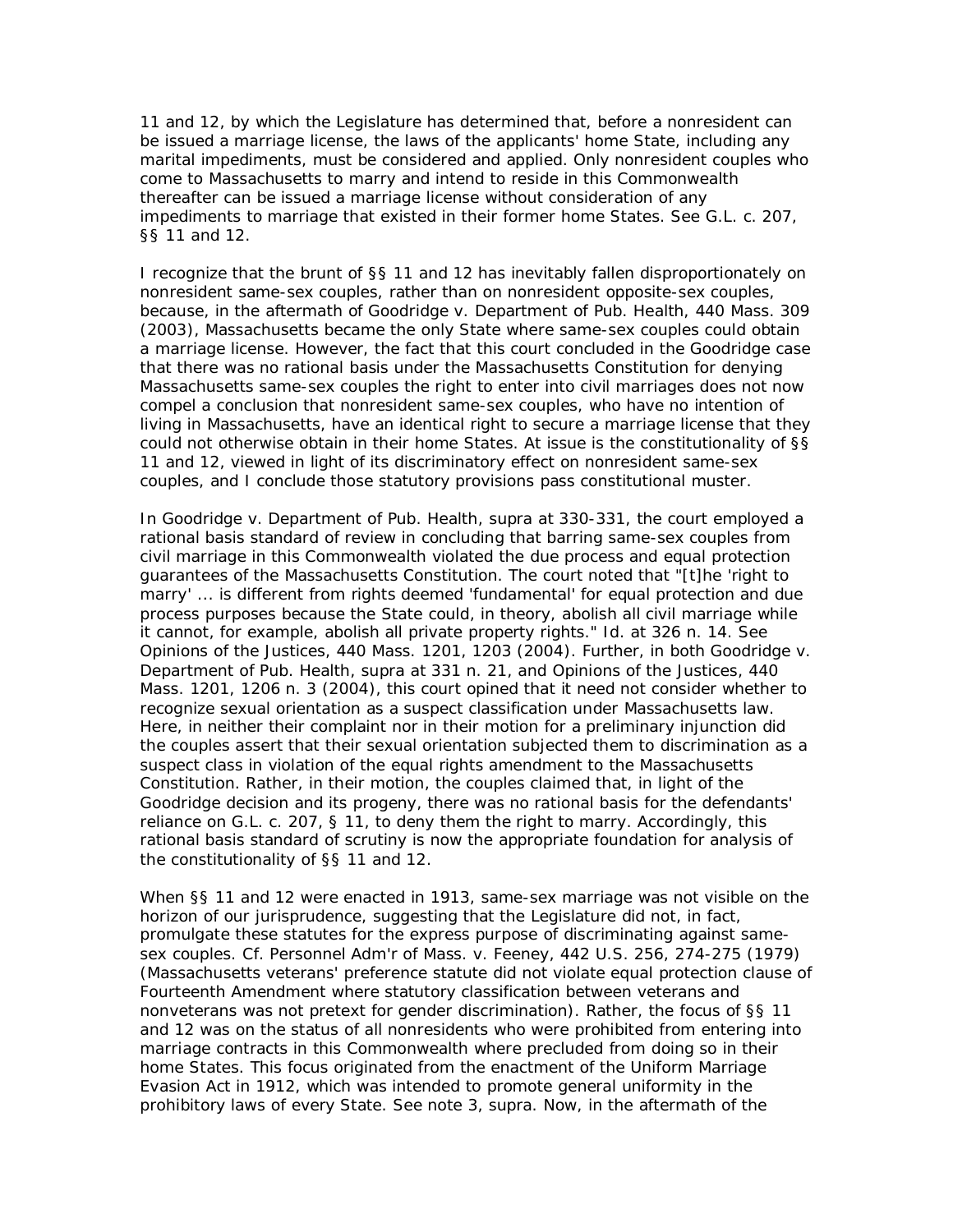*Goodridge* decision, §§ 11 and 12 have found renewed application as nonresident same-sex couples have sought to secure marriage licenses in Massachusetts. The couples have not challenged the Commonwealth's right to revive a statute that they had long thought moribund. The registrar has acknowledged in his affidavit that, before the *Goodridge* case, "detailed enforcement of G.L. c. 207, §§ 11 and 12 was not a stated priority for [the registry of vital records and statistics]." Nonetheless, a lack of detailed statutory enforcement in the past, to the extent that it was necessary, does not preclude more vigorous statutory enforcement in the present. See *Doris v. Police Comm'r of Boston,* 374 Mass. 443, 449 (1978); *Burlington v. Labor Relations Comm'n,* 12 Mass.App.Ct. 184, 186 (1981).

Here, the couples will be unable to satisfy their heavy burden of demonstrating that the enactment and enforcement of §§ 11 and 12 have no rational basis. "[M]arriage is a social institution, or status, in which, because the foundations of the family and the domestic relations rest upon it, the Commonwealth has a deep interest to see that its integrity is not put in jeopardy, but maintained." *Coe v. Hill,* 201 Mass. 15, 21 (1909). See *French v. McAnarney,* 290 Mass. 544, 546 (1935) (marriage not merely a contract between parties, but a social institution of the highest importance). Massachusetts creates and regulates civil marriage to protect the interests of the spouses, any children that are the product of the marriage, and the public in general. Civil marriage "is central to the way the Commonwealth identifies individuals, provides for the orderly distribution of property, ensures that children and adults are cared for and supported whenever possible from private rather than public funds, and tracks important epidemiological and demographic data." *Goodridge v. Department of Pub. Health, supra* at 322.

Before it creates a marital relationship, the Commonwealth rationally wants to be certain that the marriage will be properly recognized, regulated, and supported, either by serving as the couple's home State or by knowing that the integrity of the marriage will be protected in another State. Once same-sex couples leave Massachusetts, the Commonwealth's ability to protect and enforce marital benefits and responsibilities, including obligations to children, is significantly compromised. Therefore, a means for achieving the Commonwealth's goal of protecting the marital relationship has been set forth in §§ 11 and 12, through which the Legislature has determined that marriage licenses should not be issued to residents of jurisdictions in which same-sex marriages are prohibited. Simply put, given the enormity of the rights and responsibilities that accompany marriage, Massachusetts has a rational and substantial interest in ensuring that the marriages it creates will be recognized as valid outside its borders.

The Commonwealth also has a significant interest in not meddling in matters in which another State, the one where a couple actually resides, has a paramount interest. See *Sosna v. Iowa,* 419 U.S. 393, 407 (1975) (concluding that residency requirement for initiation of divorce action constitutional). "Each state as a sovereign has a rightful and legitimate concern in the marital status of persons domiciled within its borders." *Williams v. North Carolina,* 317 U.S. 287, 298 (1942). Massachusetts can reasonably believe that nonresident same-sex couples primarily are coming to this Commonwealth to marry because they want to evade the marriage laws of their home States, and that Massachusetts should not be encouraging such evasion. See *Sosna v. Iowa, supra.* Further, as discussed, it is rational, and hopeful, for the Commonwealth to believe that if it adheres to principles of comity and respects the laws of other jurisdictions, then other jurisdictions will correspondingly respect the laws of Massachusetts and recognize same-sex marriages of Massachusetts couples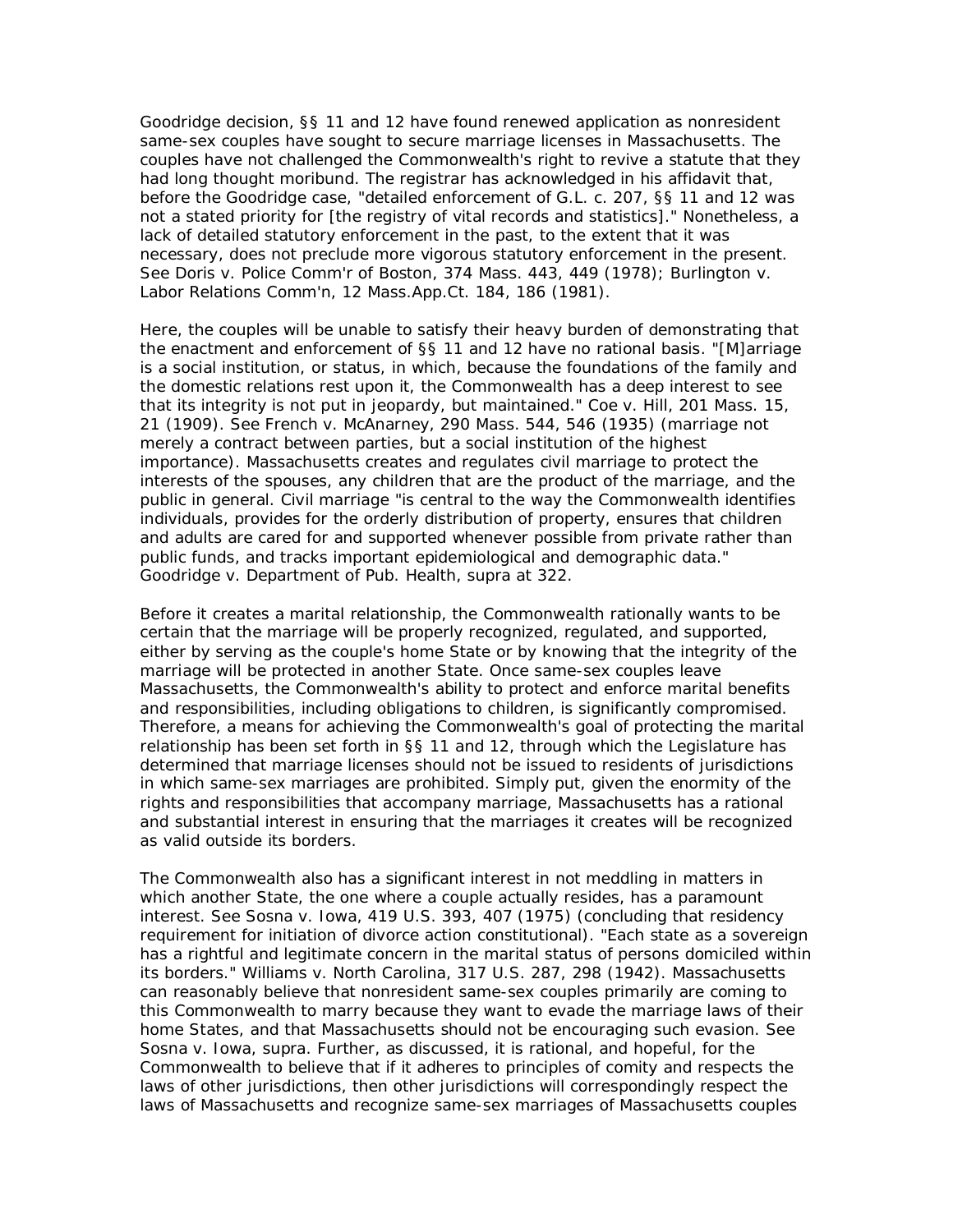lawfully celebrated in this Commonwealth.

The couples need not agree with the classifications set forth in §§ 11 and 12, and the reasons therefor, as long as there is a rational basis for them. See *Harlfinger v. Martin,* 435 Mass. 38, 50 (2001). Because several rational bases exist for the Legislature's determination that §§ 11 and 12 further legitimate State interests by precluding nonresident couples from coming to Massachusetts to marry, in violation of their own home States' laws, I conclude that the couples will be unable to demonstrate a likelihood of success on the merits of their claims that §§ 11 and 12 violate the due process and equal protection guarantees of the Massachusetts Constitution.

6. *Selective enforcement analysis.* As a threshold matter, the clerks contend that the judge erred in concluding that they had no standing to raise a claim that the defendants' interpretation of G.L. c. 207, §§ 11 and 12, which precluded municipal clerks from issuing marriage licenses to nonresident same-sex couples, resulted in unconstitutional selective enforcement of the statutory scheme. [FN16] I agree with the judge that the clerks had no standing in their official capacities, but I conclude that they did have standing to raise a selective enforcement claim in their individual capacities.

It is a basic principle of our jurisprudence that, with limited exceptions not pertinent here, "governmental entities do not enjoy the constitutional guarantees of due process and equal protection." *Spence v. Boston Edison Co.,* 390 Mass. 604, 608 (1983). See *Massachusetts Bay Transp. Auth.* v. *Auditor of the Commonwealth,* 430 Mass. 783, 792-793 (2000). As such, they "may not challenge the constitutionality of State statutes ... [or] the constitutionality of the acts of another of the State's agencies" (citations omitted). *Spence v. Boston Edison Co., supra* at 610. See *Trustees of Worcester State Hosp.* v. *The Governor,* 395 Mass. 377, 380 (1985). "The decisional law rests on the proposition that constitutional protections belong to 'persons,' including private corporations, who are generally considered independent of the Commonwealth." *Commissioners of Hampden County v. Agawam,* 45 Mass.App.Ct. 481, 483 (1998) (county commissioners, as elected officials, did not possess constitutional rights of individual citizens). The clerks' assertion, in their official capacities, of a constitutional claim of selective enforcement of §§ 11 and 12 is therefore barred "by the long-standing and far-reaching prohibition on constitutional challenges by governmental entities to acts of their creator State." *Spence v. Boston Edison Co., supra.* See *Massachusetts Bay Transp. Auth.* v. *Auditor of the Commonwealth, supra* at 792-793, and cases cited (Massachusetts Bay Transportation Authority, as statutorily created government agency, lacked standing to challenge State statute on constitutional grounds). The duty of a public official is simply to enforce duly enacted and presumptively constitutional statutes. See *Tsongas v. Secretary of the Commonwealth,* 362 Mass. 708, 713 (1972) (public officials "had no authority to depart from the statutes [relating to position of candidates on election ballots] on the ground that the statutes were unconstitutional").

In contrast, an individual's ability to challenge the constitutionality of a statute is significantly different from that of a governmental entity. One whose personal interests are directly affected by the operation of a statute can question its validity. See *Horton v. Attorney Gen.,* 269 Mass. 503, 513- 514 (1929). "From an early day it has been an established principle in this Commonwealth that only persons who have themselves suffered, or who are in danger of suffering, legal harm can compel the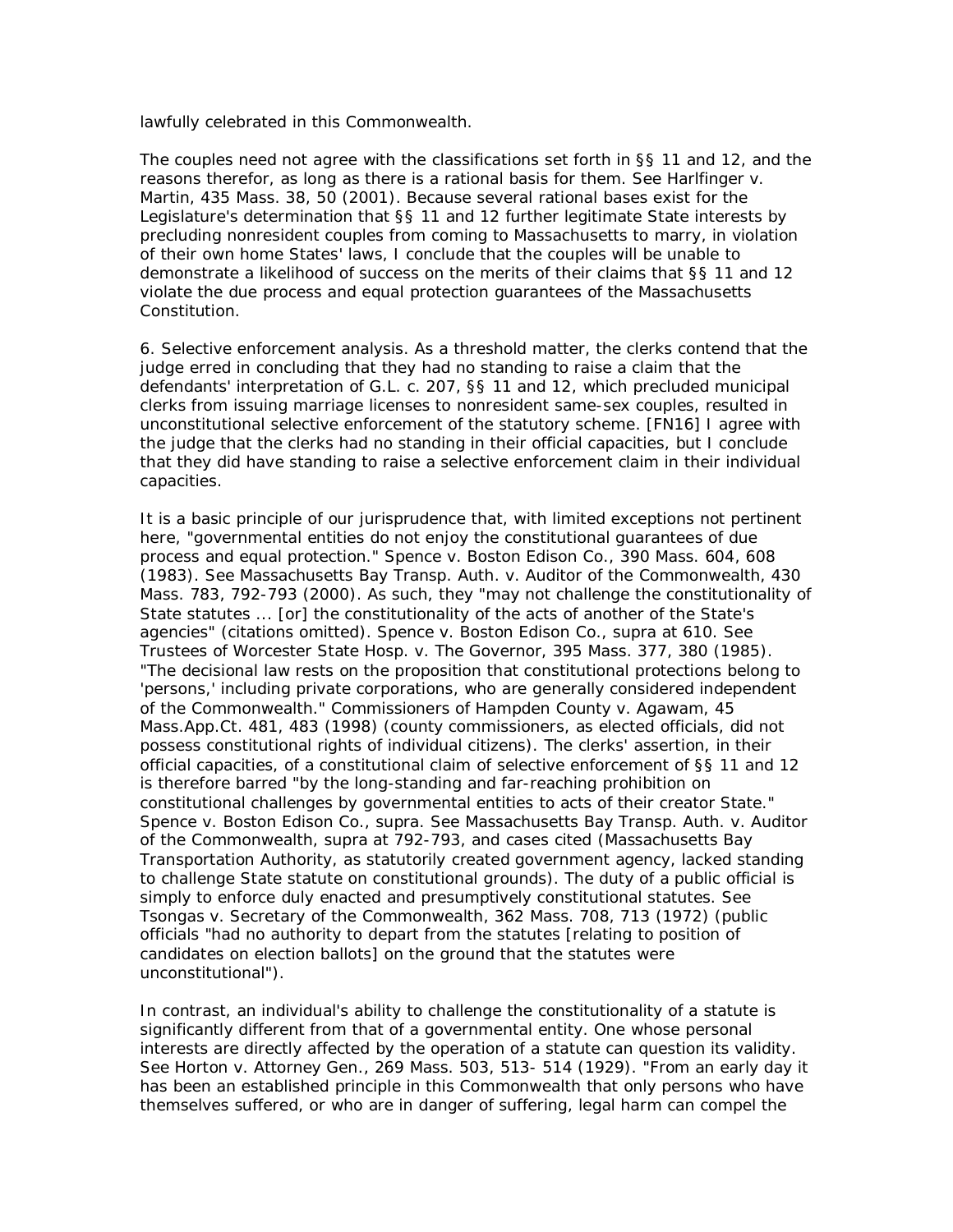courts to assume the difficult and delicate duty of passing upon the validity of the acts of a coordinate branch of the government." *Kaplan v. Bowker,* 333 Mass. 455, 459 (1956). See *Benefit v. Cambridge,* 424 Mass. 918, 921 (1997); *Pratt v. Boston,* 396 Mass. 37, 42 (1985). The clerks, as individuals required to enforce the provisions of §§ 11 and 12, have standing to raise a selective enforcement claim where they demonstrated that noncompliance subjected them to the threat of legal harm, namely prosecution under G.L. c. 207, § 50. Criminal fines, imprisonment, or both, could be imposed on a municipal clerk for issuing a marriage license or solemnizing a marriage knowing that the parties were prohibited from marrying by G.L. c. 207, § 11. See G.L. c. 207, § 50. Letters from the Attorney General's office were sent to several municipalities reiterating the provisions of §§ 11 and 12, reminding clerks that same-sex marriages were void or prohibited in all of the other States, and requesting that clerks cease and desist from issuing marriage licenses to nonresident same-sex couples. Further, before instituting an enforcement action under § 50, the Attorney General demanded an explanation for how the decisions of several clerks to issue marriage licenses to nonresident same-sex couples comported with §§ 11 and 12. Contrary to the defendants' argument, the threat of legal harm to the clerks was real and personal, not speculative and remote. There is no indication in the record that the defendants will refrain from enforcing § 50. Accordingly, I conclude that the clerks, in their individual capacities, have standing to raise their selective enforcement claim.

As to the substance of their claim, the clerks contend that the defendants are enforcing G.L. c. 207, §§ 11 and 12, in such a way as to deny nonresident same-sex couples equal protection under the law. They allege that the defendants' enforcement scheme prohibits clerks from issuing marriage licenses to all nonresident same-sex couples while, at the same time, disqualifying few, if any, nonresident opposite-sex couples from receipt of a license for other legal impediments to marriage not pertaining to gender. The clerks assert that this discriminatory enforcement scheme is reflected on the notice of intention of marriage, which focuses on the applicants' place of residence and gender, rather than on other possible legal impediments to marriage. According to the clerks, the defendants' purportedly discriminatory treatment of nonresident same-sex couples is based on animus, stemming from this court's decision in *Goodridge v. Department of Pub. Health,* 440 Mass. 309 (2003).

The review of an equal protection claim under the Massachusetts Constitution is generally the same as the review of a Federal equal protection claim, see *Dickerson v. Attorney Gen.,* 396 Mass. 740, 743 (1986); *Zeller v. Cantu,* 395 Mass. 76, 83-84 (1985), although we have recognized that "[t]he Massachusetts Constitution is, if anything, more protective of individual liberty and equality than the Federal Constitution...." *Goodridge v. Department of Pub. Health, supra* at 313. The principles of arts. 1 and 10 of our Declaration of Rights, as well as of the Fourteenth Amendment to the United States Constitution, prohibit unequal application of impartial laws. See *Commonwealth v. Franklin,* 376 Mass. 885, 894 (1978); *Commonwealth v. King,* 374 Mass. 5, 20 (1977). See also *Yick Wo v. Hopkins,* 118 U.S. 356, 373-374 (1886). The equal protection clause "is essentially a direction that all persons similarly situated should be treated alike." *Cleburne v. Cleburne Living Ctr., Inc.,* 473 U.S. 432, 439 (1985).

Liability in an equal protection case where the defendants have been charged with improper selective enforcement of a statutory or regulatory scheme "should depend on proof that (1) the person, compared with others similarly situated, was selectively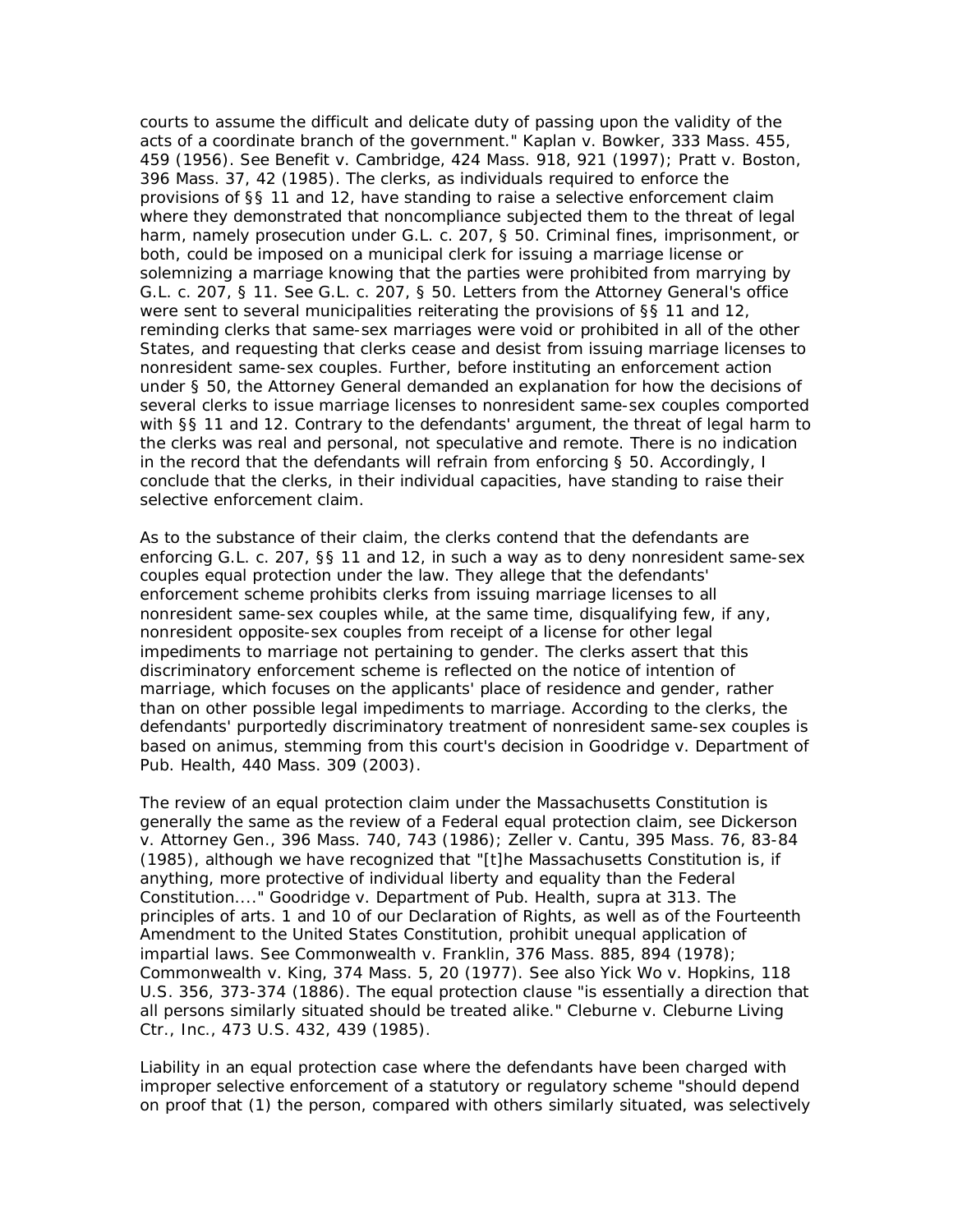treated; and (2) ... such selective treatment was based on impermissible considerations such as race, religion, intent to inhibit or punish the exercise of constitutional rights, or malicious or bad faith intent to injure a person." *Rubinovitz v. Rogato,* 60 F.3d 906, 909-910 (1st Cir.1995), and cases cited. See *Daddario v. Cape Cod Comm'n,* 56 Mass.App.Ct. 764, 773 (2002), cert. denied, 540 U.S. 1005 (2003). Plaintiffs who claim an equal protection violation must "identify and relate specific instances where persons situated similarly 'in all relevant aspects' were treated differently, instances which have the capacity to demonstrate that [the plaintiffs] were 'singled ... out for unlawful oppression.' " *Rubinovitz v. Rogato, supra* at 910, quoting *Dartmouth Review v. Dartmouth College,* 889 F.2d 13, 19 (1st Cir.1989). Allegations of intentional and purposeful discrimination are required. See *Snowden v. Hughes,* 321 U.S. 1, 8 (1944) ("The unlawful administration by state officers of a state statute fair on its face, resulting in its unequal application to those who are entitled to be treated alike, is not a denial of equal protection unless there is shown to be present in it an element of intentional or purposeful discrimination"); *LeClair v. Saunders,* 627 F.2d 606, 609 (2d Cir.1980), cert. denied, 450 U.S. 959 (1981). "A firm adherence to a position consistently applied to all license applicants" does not establish selective treatment. *Yerardi's Moody St. Restaurant & Lounge, Inc.* v. *Selectmen of Randolph,* 878 F.2d 16, 21 (1st Cir.1989).

Here, the clerks have failed to demonstrate a likelihood of success on the merits of their selective enforcement claim. They have not persuasively shown that nonresident same-sex couples are being treated differently from nonresident opposite-sex couples such that §§ 11 and 12 are being selectively enforced. The clerks were specifically instructed by the registrar that all applicants should be treated equally regardless of their race, creed, age, or sexual orientation. They were further instructed to compare the factual information provided on the applicants' notice with the registrar's list of legal impediments to marriage (in Massachusetts and in the applicants' home State) for *all* nonresident couples as to *all* types of impediments. The recently amended notice requests information not only about the applicants' place of residence and gender, but also about consanguinity or affinity, prior marital status, and age. Similarly, the registrar's guide to the legal impediments to marriage in all of the other States, the District of Columbia, and the United States territories provides information as to a variety of legal impediments, not merely those relating to same-sex marriage. I note that when a municipal clerk in Springfield received a notice from an applicant who was below the age of eighteen years, see G.L. c. 207, § 7, the office of the Attorney General investigated the matter, obtained information that the applicant had secured a Probate Court order allowing the marriage, and forwarded the information to the registrar for appropriate disposition.

The clerks have not identified instances where nonresident opposite-sex couples were improperly issued marriage licenses in violation of §§ 11 and 12. When any nonresident couple, whether same-sex or opposite-sex, fails to satisfy the mandates of §§ 11 and 12, a marriage license simply is not issued. [FN17] The fact that, since the *Goodridge* decision, more nonresident same-sex couples may have been denied marriage licenses in Massachusetts than nonresident opposite-sex couples subject to other legal impediments, resulting in a disproportionate impact on same-sex couples because of their greater numbers, does not mean that the statute is being selectively enforced. Given my interpretation of §§ 11 and 12, the registrar has not relied on those statutory provisions to deny the issuance of marriage licenses to nonresident same-sex couples where such licenses should have been granted. The judge properly concluded that the registrar's enforcement effort was evenhanded and did not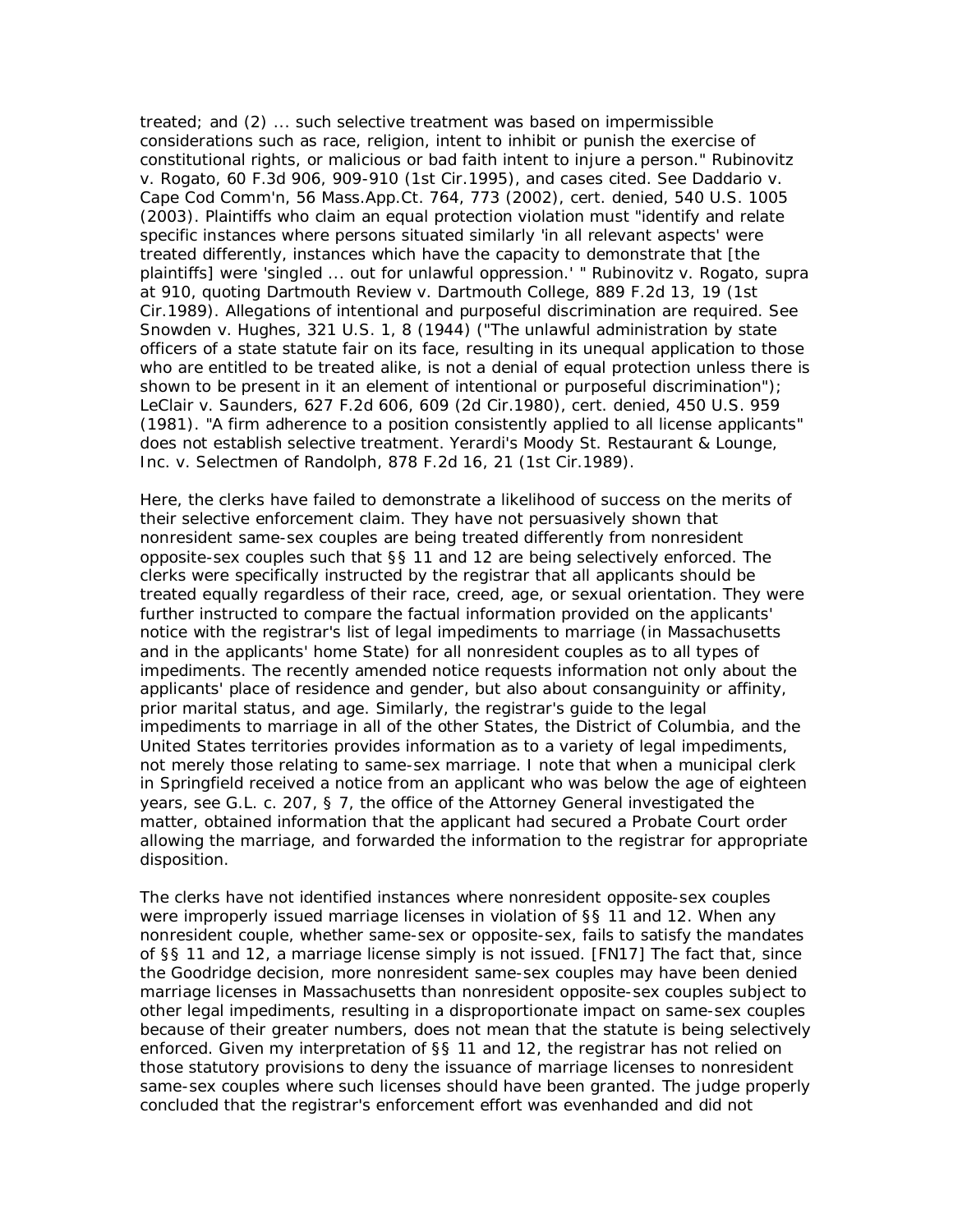selectively discriminate between similarly situated persons. The underlying reasons for the registrar's system of enforcement need not be examined because "we [do not] ordinarily inquire into the motives for the even-handed enforcement of a valid statute." *Doris v. Police Comm'r of Boston,* 374 Mass. 443, 449-450 (1978).

7. *Privileges and immunities clause analysis.* The couples contend that the application of G.L. c. 207, §§ 11 and 12, to nonresident same-sex couples violates the privileges and immunities clause of the United States Constitution, which states that "[t]he Citizens of each State shall be entitled to all Privileges and Immunities of Citizens in the several States." U.S. Const. art. IV, § 2. More specifically, they assert that §§ 11 and 12 discriminate against nonresidents with respect to privileges and immunities that are enjoyed by Massachusetts residents, namely the right of individuals to marry the partners of their choice, as enunciated in *Goodridge v. Department of Pub. Health, supra* at 312-313. [FN18] The couples argue that the Commonwealth's differential treatment of nonresidents in these circumstances can only survive constitutional scrutiny if the Commonwealth demonstrates that there is a substantial reason for the discrimination, and that it bears a close, narrowly tailored relation to the Commonwealth's underlying purpose for treating residents and nonresidents unequally. In the couples' view, §§ 11 and 12 cannot withstand such constitutional scrutiny. I disagree and, for the reasons that follow, conclude that the application of §§ 11 and 12 to nonresident same-sex couples does not violate the privileges and immunities clause.

"The [privileges and immunities] clause was intended to fuse a collection of independent States into one nation and was designed to ensure that a citizen of one State who ventures into another State is accorded the same privileges enjoyed by the citizens of that State." *Opinion of the Justices,* 393 Mass. 1201, 1202 (1984). See *Massachusetts Council of Constr. Employers, Inc.* v. *Mayor of Boston,* 384 Mass. 466, 473 (1981), rev'd on other grounds sub nom. *White v. Massachusetts Council of Constr. Employers, Inc.,* 460 U.S. 204 (1983) (privileges and immunities clause designed to facilitate free flow of individuals among States). See also *Supreme Court of N.H.* v. *Piper,* 470 U.S. 274, 279-280 (1985) (privileges and immunities clause intended to create national economic union); *Toomer v. Witsell,* 334 U.S. 385, 395 (1948). The clause " 'establishes a norm of comity,' ... that is to prevail among the States with respect to their treatment of each other's residents." *Matter of Jadd,* 391 Mass. 227, 228 (1984), quoting *Hicklin v. Orbeck,* 437 U.S. 518, 523-524 (1978). See *Austin v. New Hampshire,* 420 U.S. 656, 660-662, 665- 666 (1975) (commuter tax imposed by New Hampshire on Maine residents who worked in New Hampshire violated privileges and immunities clause). However, like several other constitutional provisions, the privileges and immunities clause is not absolute in the protections that it affords citizens, see *Toomer v. Witsell, supra* at 396, and a State need not extend to a visitor all of the same rights accorded to a resident. See *Baldwin v. Fish & Game Comm'n of Mont.,* 436 U.S. 371, 383 (1978) ("a State [need not] always apply all its laws or all its services equally to anyone, resident or nonresident, who may request it so to do").

The plain language of the privileges and immunities clause does not specify those privileges and immunities as to which equality of treatment is required. See U.S. Const. art. IV, § 2. See also *Austin v. New Hampshire, supra* at 660; *Matter of Jadd, supra.* Nonetheless, the Supreme Court has enunciated a two-step analysis for assessing challenges brought pursuant to the clause, where nonresidents assert that their rights have been unconstitutionally burdened by a discriminatory statutory classification. See *United Bldg. & Constr. Trades Council v. Mayor of Camden,* 465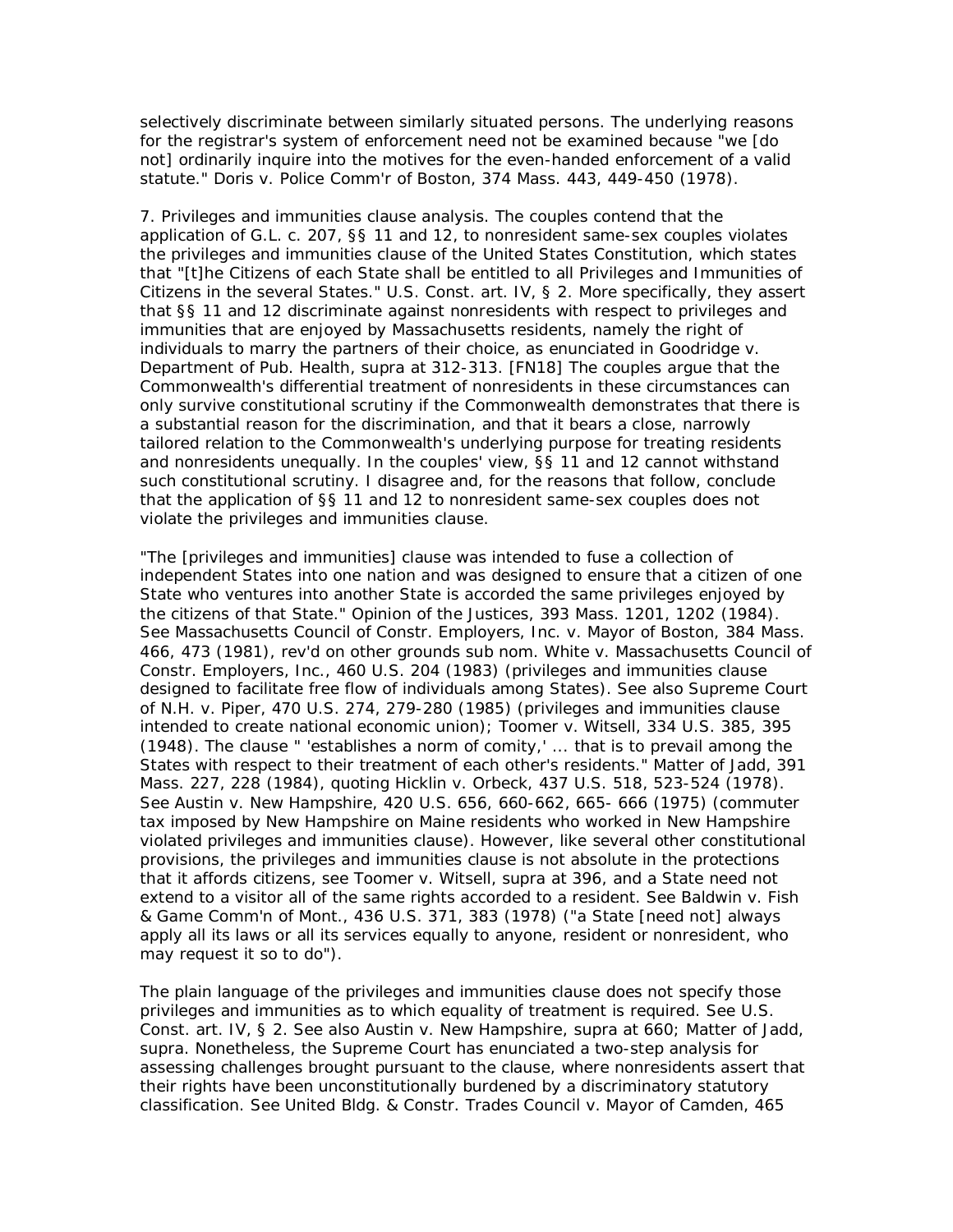U.S. 208, 218, 222 (1984); *Massachusetts Council of Constr. Employers, Inc.* v. *Mayor of Boston, supra* at 474. First, a court must determine whether the classification strikes at the heart of an interest deemed so "fundamental" that its derogation would "hinder the formation, the purpose, or the development of a single Union of [the] States." *Baldwin v. Fish & Game Comm'n of Mont., supra* at 383, 387 (privileges and immunities clause protects nonresidents who seek to "engage in an essential activity or exercise a basic right"). "Only with respect to those 'privileges' and 'immunities' bearing upon the vitality of the Nation as a single entity must the State treat all citizens, resident and nonresident, equally." *Id.* at 383. See *United Bldg. & Constr. Trades Council v. Mayor of Camden, supra* at 218 (only rights deemed fundamental to promotion of interstate harmony fall within purview of privileges and immunities clause). See also *Doe v. Bolton,* 410 U.S. 179, 200 (1973) (right to obtain interstate medical services protected by privileges and immunities clause); *Ward v. Maryland,* 79 U.S. (12 Wall.) 418, 430 (1871) (right to travel to sell goods protected by privileges and immunities clause); *Matter of Jadd, supra* at 229- 230, 237 (right to practice law, an important commercial activity, protected by privileges and immunities clause). Cf. *Corfield v. Coryell,* 6 F. Cas. 546, 552 (C.C.E.D.Pa.1823) (fundamental privileges include the "right of a citizen of one state to pass through, or to reside in any other state, for purposes of trade, agriculture, professional pursuits, or otherwise"). Some interests or rights do not rise to the level of being fundamental so the analysis ends there, and equality of treatment is not required. See *Baldwin v. Fish & Game Comm'n of Mont., supra* at 388 (State may charge nonresident more than it charges resident for same hunting license because hunting is recreation, not means to nonresident's livelihood that is basic to wellbeing of all States).

If the challenged statutory classification bears on a fundamental right, the court shall proceed to the second stage of analysis to determine whether such classification violates the privileges and immunities clause. The clause "bar [s] discrimination against citizens of other States where there is no substantial reason for the discrimination beyond the mere fact that they are citizens of other States." *Toomer v. Witsell, supra* at 396-397 (imposition of discriminatory license fee on nonresident commercial shrimpers, without reasonable basis, violated privileges and immunities clause). However, the classification enunciated by the statute may be justified if there is a showing that nonresidents constitute a particular source of harm that the Legislature is seeking to remedy. *Id.* at 398. See *Massachusetts Council of Constr. Employers, Inc.* v. *Mayor of Boston, supra* at 474. The classification also may be permissible where there is a substantial reason for the difference in treatment other than the mere fact of nonresidency. See *id.* See also *United Bldg. & Constr. Trades Council v. Mayor of Camden, supra* at 222; *Hicklin v. Orbeck, supra* at 525. Some matters are so related to individual State sovereignty that discrimination against a nonresident is permitted. See, e.g., *Baldwin v. Fish & Game Comm'n of Mont., supra* at 383, 388 (discrimination allowed against nonresidents as to elk hunting); *Ferry v. Spokane, Portland & Seattle Ry.,* 258 U.S. 314, 318 (1922) (dower not a privilege or immunity of citizenship, but a right attached to marital contract and subject to State regulation). "[T]he inquiry in each case must be concerned with whether [substantial] reasons [for disparate treatment] do exist and whether the degree of discrimination bears a close relation to them. The inquiry must also, of course, be conducted with due regard for the principle that the States should have considerable leeway in analyzing local [problems] and in prescribing appropriate cures." *Toomer v. Witsell, supra* at 396. See *Opinion of the Justices,* 393 Mass. 1201, 1203-1204 (1984). "[D]iscrimination must not sweep more broadly than necessary to achieve the purpose that justifies the discrimination." *Matter of Jadd, supra* at 229.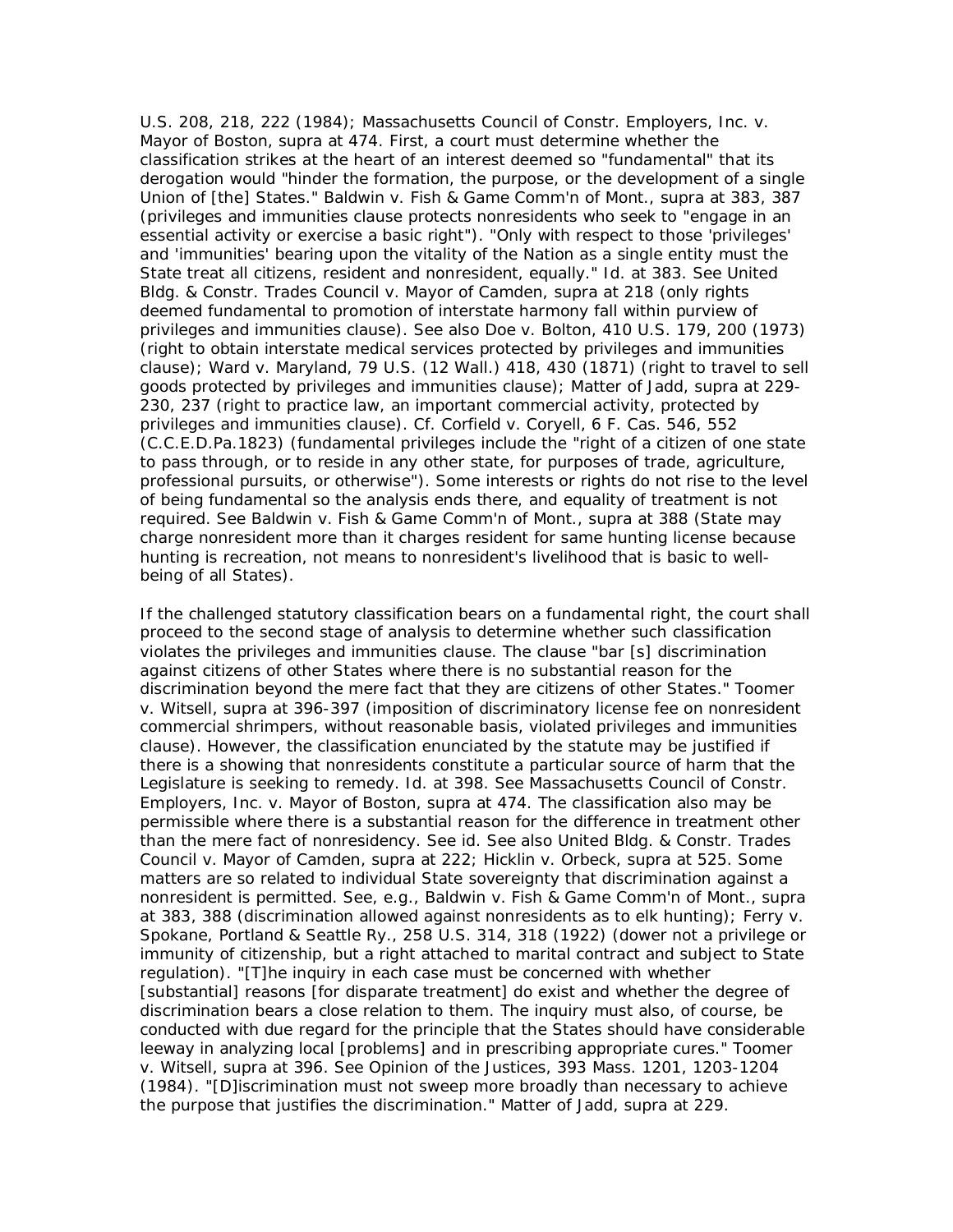Here, it is likely that the couples will be unable to demonstrate that the enforcement of G.L. c. 207, §§ 11 and 12, denies them a fundamental right solely on the basis of their nonresidency. Rather than differentiating between all residents and all nonresidents, §§ 11 and 12 differentiate between two types of nonresidents, those who can receive a marriage license in this Commonwealth because there are no legal impediments to their marriages, and those who cannot receive a license because their marriages would be prohibited under the laws of their home States. At a fundamental level, and in accordance with the underlying purpose of the privileges and immunities clause, §§ 11 and 12 promote interstate harmony by mandating respect for the laws of other jurisdictions. Moreover, Massachusetts residents will, in fact, be treated in a similar fashion as nonresidents. General Laws c. 207, § 10, states that if a Massachusetts resident "goes into another jurisdiction and there contracts a marriage prohibited and declared void by the laws of this commonwealth, such marriage shall be null and void for all purposes in this commonwealth." Thus, pursuant to the Massachusetts marriage laws, both residents and nonresidents alike are precluded from going out of their home States and securing a marriage license in another jurisdiction where they would be prohibited from obtaining such a license in their home States. Because residents are essentially subject to the same types of rights and restrictions as nonresidents under the challenged statutes, there is no violation of the privileges and immunities clause.

8. *Conclusion.* The judge in the Superior Court did not err in denying the plaintiffs' motions for preliminary injunctions. [FN19]

MARSHALL, C.J. (concurring, with whom Cordy, J., joins, and Greaney, J., joins in part).

I concur with the court's holding and with much of the reasoning in Justice Spina's opinion. I respectfully disagree, however, with Justice Spina's overly broad and selective construction of G.L. c. 207, § 12, the provision that prevents clerks from issuing marriage licenses to out-of-State residents who are "prohibited from intermarrying by the laws" of their home State. G.L. c. 207, § 12. See *ante* at ----, -- -------- (Spina, J., concurring). His opinion defers to the Attorney General's proposition that, under § 12, any marriage that is not expressly *permitted* by the law of a couple's home State must be deemed "prohibited" by that State. [FN1] This expansive reading of the statute is not only inconsistent with its plain language, but goes beyond the intent of its enactors, who sought to preserve the legal integrity of marriages performed in Massachusetts while continuing to welcome a broad range of nonresident couples into the Commonwealth to marry. This interpretation of the statute turns this intent on its head, and does serious damage to the principle of limited government. Taken to its logical end, it would compel us, for instance, to conclude that, in any State where the marriage between a woman and her former brother-in-law or a man and his former sister-in-law is not affirmatively allowed by statutory or decisional law, it is "prohibited" in the home State and therefore may not be contracted in Massachusetts. This is manifestly not the case.

It is also clear that neither Justice Spina nor the Attorney General is willing to apply this reading of § 12 beyond the question of same-sex marriage, a circumstance I find troubling. Justice Spina's analysis of § 12 allows the executive branch to act as the final arbiter of the penumbras of another State's "continually evolving" common law on same-sex marriage, and only same-sex marriage, see *ante* at ---- (Spina, J., concurring), and permits the Commonwealth to cherry-pick the pronouncements as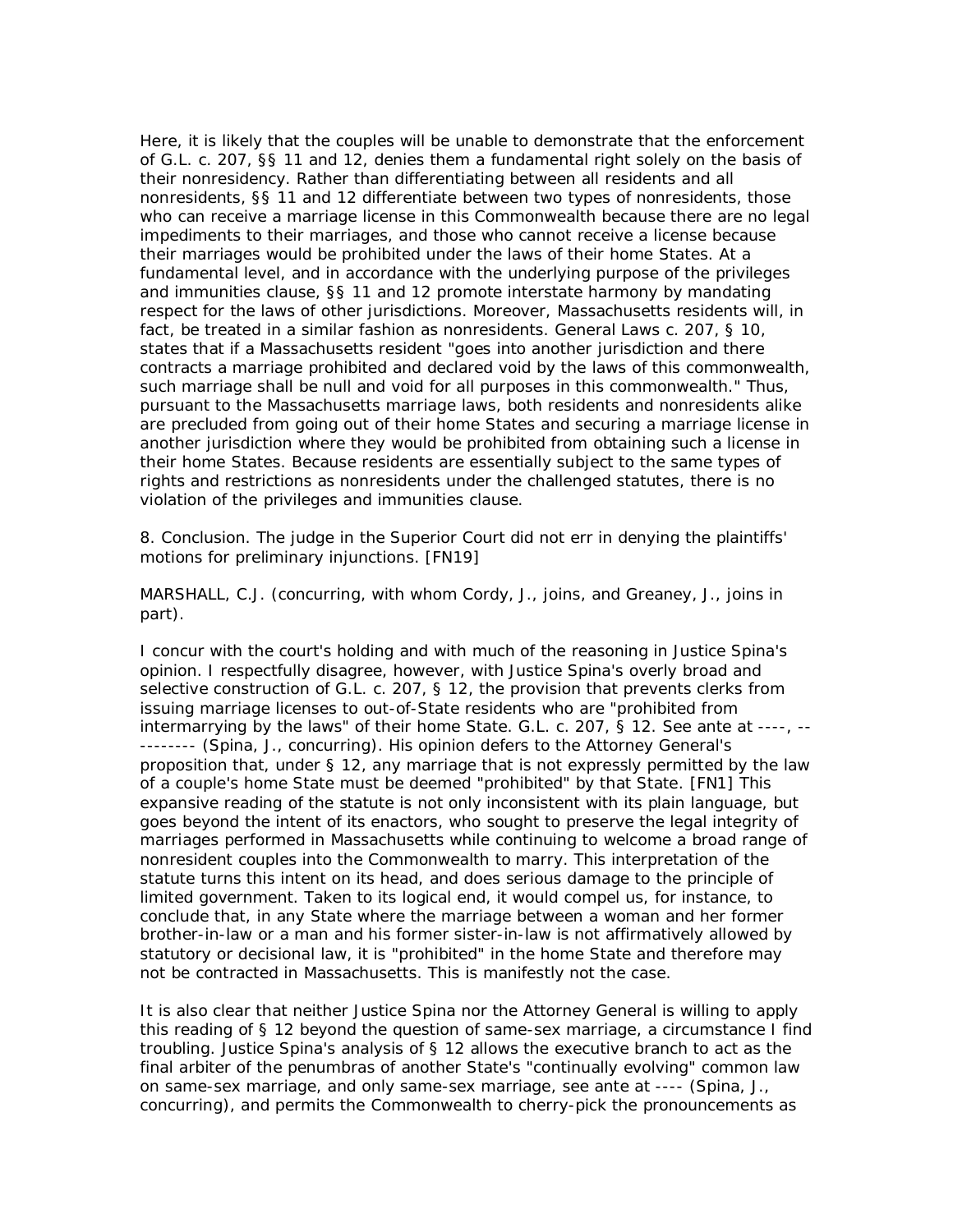to same-sex marriage to which it will give credence. Because such an interpretation of § 12 departs from sound principles of statutory construction and from the intent of the Legislature, and because it forecloses as a matter of law issues on which at least some of the plaintiff couples should be permitted to present evidence, I must disagree with those portions of his opinion construing the scope of G.L. c. 207, § 12.

Before turning to the statute's plain terms, I pause to emphasize that the relevant question in this case is not what another State might do when confronted with two of its citizens of the same sex who wish to marry. The plaintiffs have asked us to interpret a statute, G.L. c. 207, § 12, and we are obliged to do so in the way our Legislature intended. Where, as here, the statute lays out clear, objective criteria for its enforcement that are not unconstitutional, we must uphold the statute on its own terms. I now consider the statute's meaning.

The first principle of statutory construction is well known. We construe statutes according to the Legislature's intent expressed in the words of the statute read in light of "the ordinary and approved usage of the language." *Hanlon v. Rollins,* 286 Mass. 444, 447 (1934). Applying this established principle, I conclude that the word "prohibited" in § 12 refers only to marriages that are expressly forbidden by another State's positive law--that is, by constitutional amendment, statute, or controlling appellate decision. See Webster's Third New Int'l Dictionary 1813 (1993) (defining "prohibit" as "to forbid by authority or command"); Black's Law Dictionary 1228 (7th ed.1999) (defining "prohibit" as "[t]o forbid by law"). Where no "law," "authority," or "command" expressly bans an action, we cannot conclude that it is "prohibited." Thus, G.L. c. 207, § 12, plainly requires the Commonwealth to refrain from issuing marriage licenses to any out-of-State couple whose nuptials would be directly prohibited in their home State, and, conversely, to issue marriage licenses and solemnize marriages in all other cases. If the Legislature had meant a broader use of the term "prohibited," it knew how to make that intention clear. See, e.g., G.L. c. 65C, § 21 (*e* ) (applying certain death tax provisions to "the estate of a nonresident decedent only in case the laws of the domiciliary state contain a provision, *of any nature or however expressed,* where the commonweath is given reasonable assurance" that it will collect death taxes from the domiciliary State [emphasis added] ).

Assuming, arguendo, that the word "prohibited" in § 12 is in any way unclear (a proposition to which I do not subscribe), the statute's history confirms the Legislature's intent to be as I have discerned it.

That the reach of § 12 extends only to express, controlling prohibitions on a particular marriage is evident from its history. That history begins, in part, with a decision of this court. In *Commonwealth v. Lane,* 113 Mass. 458 (1873), the court considered the case of a Massachusetts man convicted of polygamy for marrying a New Hampshire woman after his first wife had divorced him but while she was still living. At the time, Massachusetts statutes made such second marriages unlawful without prior permission of the court, see *id.* at 460, citing to Gen.Stat. 1860 c. 107, §§ 25 and 26; and St. 1864 c. 216, [FN2] but New Hampshire, where Lane married his second wife, did not. In an opinion authored by Chief Justice Gray, the court ruled that Lane could not be prosecuted for polygamy in Massachusetts because no Massachusetts statute expressly forbade recognition of his valid New Hampshire marriage, even where the second marriage rendered Lane "polygamous" under a separate Massachusetts law. See *id.* at 463 (Massachusetts follows the general rule of upholding the validity of the out-of-State marriage if it was validly contracted in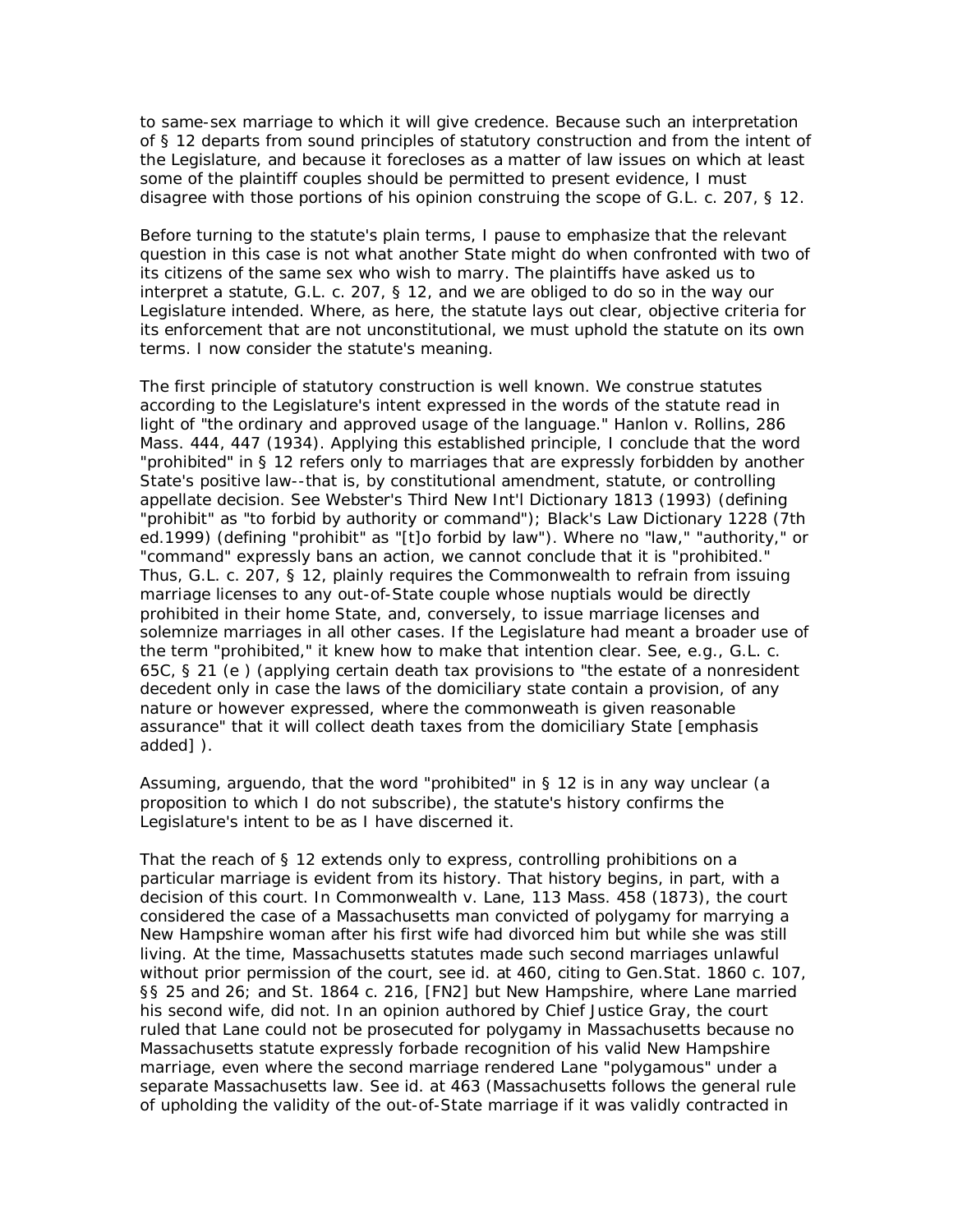the other State unless "the *Legislature* of the Commonwealth has declared [that the marriage] shall not be allowed any validity, because contrary to the policy of our own laws" [emphasis added] ). The court concluded: "A [nonpolygamous, nonincestuous] marriage abroad ... not absolutely void by the law of the country where it was celebrated, is valid here, at least until avoided by a suit instituted for the purpose, even if it might have been so avoided in that country." *Id.*

Nearly forty years later, in 1912 and 1913, the drafters of the Uniform Marriage Evasion Act, see *ante* at ---- n. 3 (Spina, J., concurring), cited *Commonwealth v. Lane, supra,* in support of the proposition that States should not permit the marriages of out-of-State residents where such marriages would be either void ab initio or prohibited by express statutory provision of the home State. In the Proceedings of the Twenty-second Annual Conference on Commissioners of Uniform State Laws, the commissioners published their final draft of "An Act relating to and declaring void marriages in another state or country in evasion or violation of the laws of the state" (model act), which was accompanied by annotations. See Report of Commissioners on Uniform State Laws 126-130 (Aug.1912) (Commissioners' Report). [FN3] The annotated draft affirmed the general rule that a marriage that is valid where celebrated is valid everywhere (the celebration rule), and noted that the exception to the rule "has been limited or modified by *positive statutory prohibition* or penalty" (emphasis added). Commissioners' Report at 126. To illustrate, the commissioners cited the Massachusetts rule as described in *Commonwealth v. Lane, supra.* See Commissioners' Report, *supra* at 126. The Commissioners' Report also noted that, "[as] to marriages against the public policy of any state ... this act ... will apply ... and give full effect to the *prohibitory laws* of each state ... " (emphasis added). In discussing property rights concerning a marriage celebrated out of State, the commissioners referred specifically to "the penalty of violating the public policy of [a] state of domicile as *declared* by its laws" (emphasis added). *Id.* at 127-128. The commissioners recognized that the model rule was in tension with the celebration rule. They resolved that tension by preserving the celebration rule except in those cases where the home State had put itself on record through a positive statement of the law that the nuptials are "prohibited." *Id.* at 126, 127. [FN4] We must presume that the Massachusetts legislators who enacted § 12 were well aware of the intent of the model act, particularly because the model act owes a direct debt to Massachusetts law and was adopted in Massachusetts in all material respects.

Insofar as possible, we construe a statutory provision to conform to the entire statutory scheme. See *Roberts v. Enterprise Rent-A-Car Co. of Boston, Inc.,* 438 Mass. 187, 194 (2002), *S. C.,* 445 Mass. 811 (2006) ("We interpret statutes as a whole to produce internal consistency"). In line with this principle, in construing § 12, I would adopt the approach Justice Spina has taken in construing § 11. [FN5] See *ante* at ---- (Spina, J., concurring). He properly recognizes that G.L. c. 207, § 11, concerning marriages void ab initio, must be strictly construed so that its "narrow and specific language" bars only marriages where "the relevant statutory language of the applicant's home State explicitly provides that particular marriages are 'void.' " See *ante* at ---------- (Spina, J., concurring). This appropriately cabined construction reflects the Commonwealth's general public policy of favoring the approval of a properly solemnized marriage over its nullification. See, e.g., G.L. c. 207, § 6 (validity of second marriage entered into where party has good faith but mistaken belief that former marriage was terminated). See also *ante* at ---------- n. 10 (Spina, J., concurring) (citing cases). Cf. *Veazie v. Staples,* 309 Mass. 123, 126 (1941) ("A ceremony of marriage has the technical effect, either of prima facie evidence of its validity, or of casting the burden of proof upon the party denying its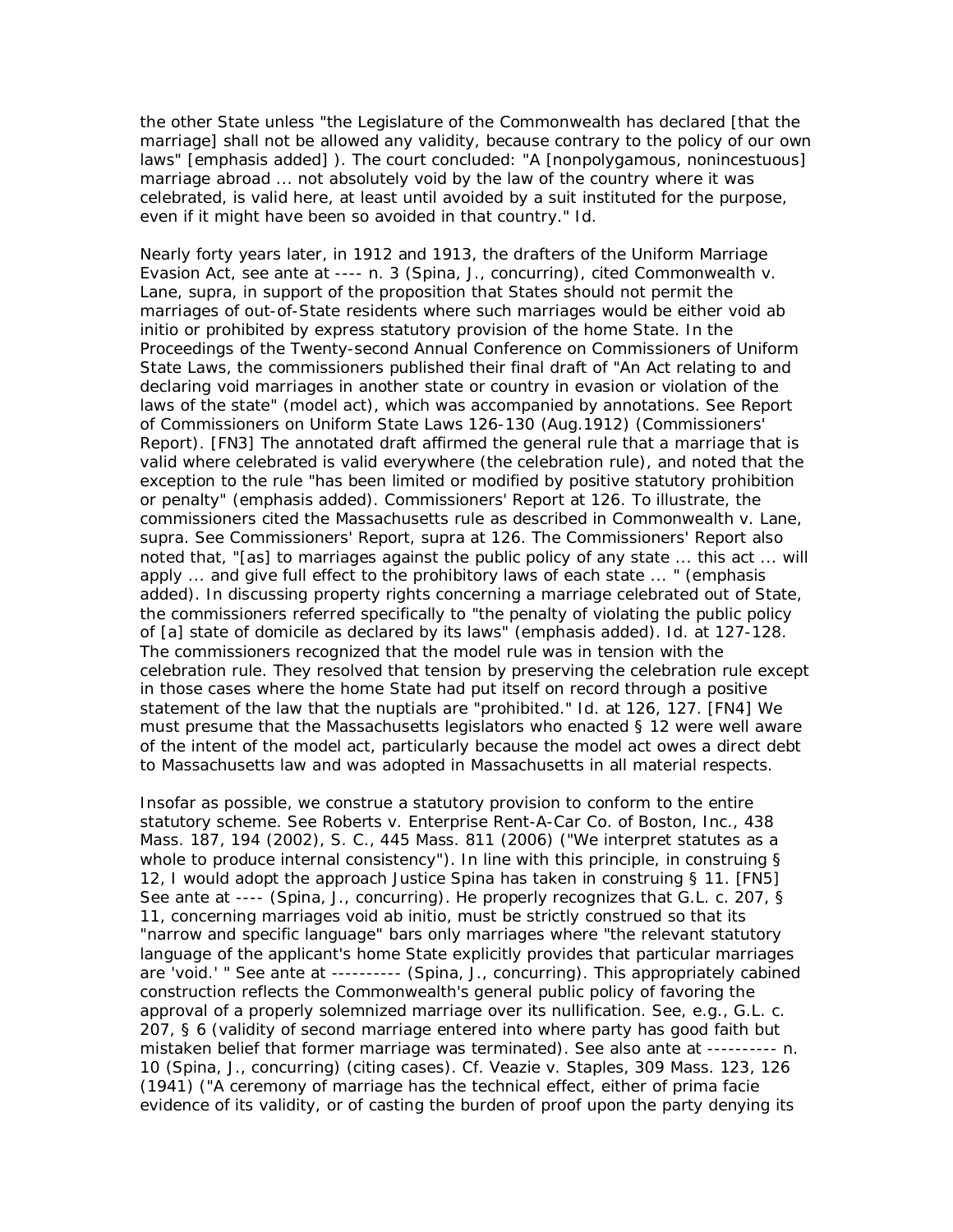validity"); *Raynham v. Canton,* 3 Pick. 293, 297 (1825). The practical and legal considerations that urge caution when determining which marriages of nonresidents the Legislature intends to declare "void" (as in G.L. c. 207, § 11) urge similar restraint when determining which marriages the Legislature intends to declare "prohibited" (as in G.L. c. 207, § 12). No rational reason exists to construe § 11 in the narrowest terms, while construing § 12, adopted by the Legislature at the same time and in the same statute, as expansively as Justice Spina does here.

I turn now to the merits of the plaintiffs' motion for a preliminary injunction. I concur that the plaintiff couples have not met their heavy burden of proving their entitlement to the extraordinary relief they request. However, I do believe that the issues presented are sufficiently pressing to warrant an expedited trial for three plaintiff couples who are entitled to an evidentiary hearing.

At this preliminary injunction stage, we consider only whether the Massachusetts and Federal Constitutions give the Legislature the authority to place limits on entry into civil marriage that are not "arbitrary or capricious." *Goodridge v. Department of Pub. Health,* 440 Mass. 309, 329 (2003), citing *Commonwealth v. Henry's Drywall Co.,* 366 Mass. 539, 542 (1974). [FN6] "The general rule is that legislation is presumed to be valid and will be sustained if the classification drawn by the statute is rationally related to a legitimate state interest." *Cleburne v. Cleburne Living Ctr., Inc.,* 473 U.S. 432, 440 (1985). Although we subject laws to "a more searching form of rational basis review" where "the challenged legislation inhibits personal relationships," *Lawrence v. Texas,* 539 U.S. 558, 580 (2003) (O'Connor, J., concurring); *Marcoux v. Attorney Gen.,* 375 Mass. 63, 65 n. 4 (1978) (challenged legislation is subject to "a continuum of constitutional vulnerability determined at every point by the competing values involved"), "[u]nquestionably, the regulatory power of the Commonwealth over civil marriage is broad...." *Goodridge v. Department of Pub. Health, supra* at 326-327.

It is neither arbitrary nor capricious for the Legislature to decide as a matter of public policy to restrict the Massachusetts marriages of out-of-State residents in the manner set forth in G.L. c. 207, §§ 11 and 12. This is so for at least two reasons. [FN7] First, the Legislature is empowered to, and frequently does, enact laws that erect barriers between in-State and out-of-State residents. See, e.g., G.L. c. 209D, § 1-101(4) and (16) (defining, respectively, "[h]ome state" and "[r]esponding state" for purposes of Uniform Interstate Family Support Act); G.L. c. 65C, § 21 (*e* ). Cf. G.L. c. 112, § 87C (licensing of nondomiciliary accountants limited to those whose State of residency grants Massachusetts accountants "a comparable reciprocal right" of licensing). It is neither unusual nor improper per se for Massachusetts to withhold benefits from nonresidents that it confers on its own residents. Cf. *Sylvester v. Commissioner of Revenue,* 445 Mass. 304, 311-312 (2005) (five-year residency requirement imposed by G.L. c. 59, § 5, Twenty-second, for receipt of partial real estate tax exemption by disabled veterans not unconstitutional).

Second, marriage bestows enormous benefits on the couple so united. See *Goodridge v. Department of Pub. Health, supra* at 322-324. Given the Commonwealth's strong public policy favoring the lex loci rule, see *supra,* it is rational for the Legislature to direct the Commonwealth's resources to celebrating those marriages of nonresident couples that will not be legally irrelevant in the couple's home State. It is rational for Massachusetts to take precautions that marriages performed here be considered legally binding and not merely aspirational. Put another way, it is rational for the Legislature to take steps to ensure that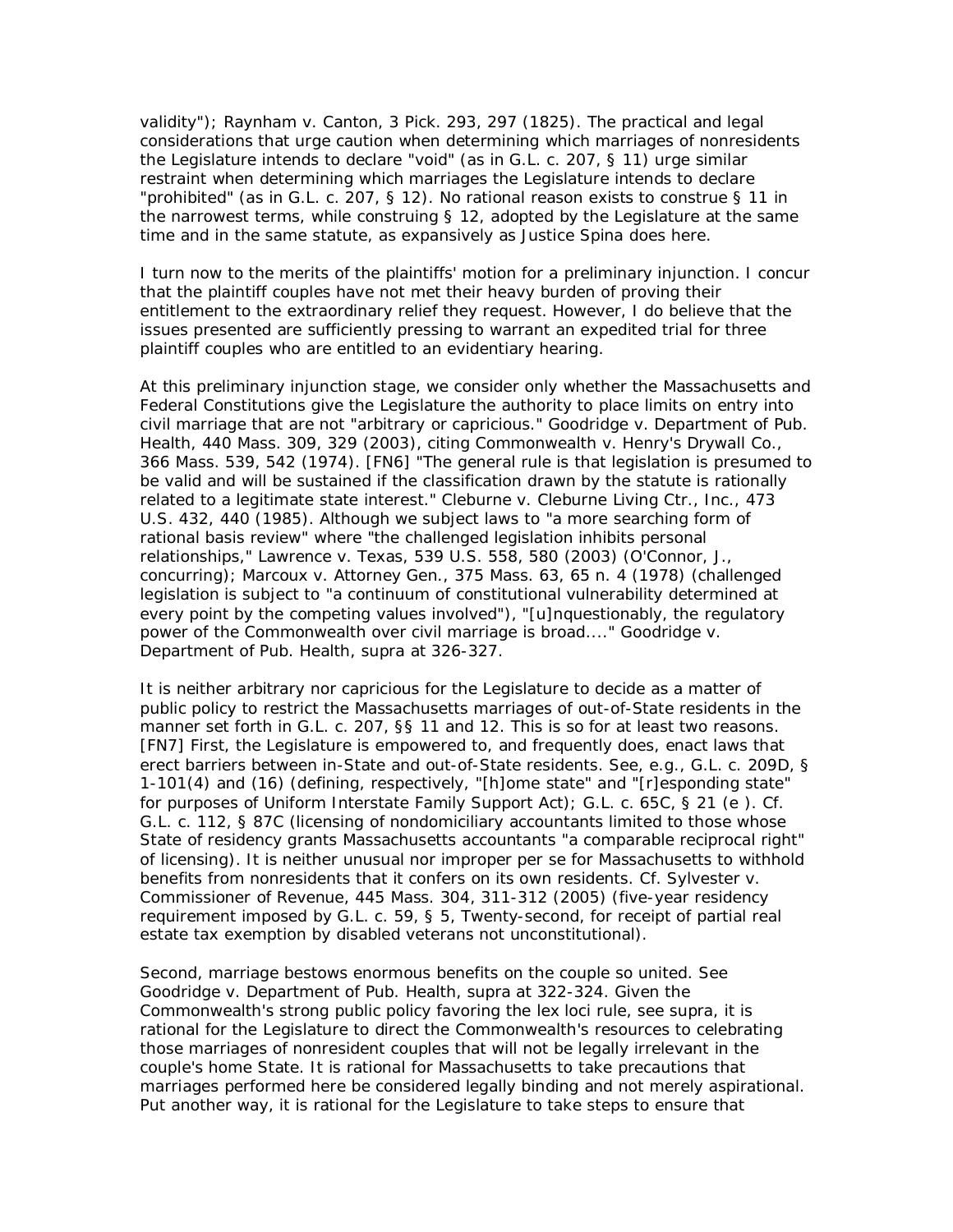marriages performed here will hold up elsewhere, and that they will not be ignored by other States. The Commonwealth's concern is not a matter of comity so much as a matter of federalism, that is, of a State's concern for the integrity of its own laws.

[FN8] Standing alone, then, the fact that Massachusetts creates barriers that confer marital benefits on its residents that it denies to nonresidents is not improper. [FN9]

The plaintiff couples' selective enforcement claim has more substance. A statute neutral on its face may violate the equal protection requirements of the Federal and the Massachusetts Constitutions if it results in an intended disparate impact or if it is intentionally or purposefully enforced in an unequal manner to the detriment of a particular class or person. See *Coyne v. Somerville,* 770 F.Supp. 740, 744 (D.Mass.1991), aff'd, 972 F.2d 440 (1st Cir.1992). See also *Santana v. Registrars of Voters of Worcester,* 398 Mass. 862, 866 (1986). [FN10] I agree with Justice Spina that the Commonwealth's admission that it revived the reverse evasion statute in the wake of the *Goodridge* case, knowing that the statute would disproportionately impact nonresident same-sex couples over nonresident opposite-sex couples, is insufficient on the facts of these cases to prove purposeful discrimination, where the vast majority of States expressly prohibit same-sex couples from marrying. See, e.g., *Santana v. Registrars of Voters of Worcester, supra* at 865 (finding that defendants' wrongful denial of plaintiffs' right to vote does not bar finding that defendants' actions were not malicious or intentional). The disparate impact that aggrieves the plaintiff couples is the result of the intentional acts of other States, and not the Commonwealth's decision to enforce its own facially neutral laws.

In my view, however, the record leaves no question that the Commonwealth has applied G.L. c. 207, § 12, in a manner purposely intended to deny to any nonresident same-sex couple the opportunity to marry in Massachusetts. Under the expansive construction of § 12 that the registrar of vital records and statistics has promulgated, and that Justice Spina today endorses, the fact that two nonresident applicants for a marriage license are of the same sex works an automatic, nonrebuttable disqualification of their application to marry in Massachusetts. Once a clerk sees that the marriage applicants are of the same sex, rejection of their application necessarily follows. This automatic disqualification applies even to applicants resident in jurisdictions that the Attorney General himself has acknowledged may recognize the marriage. See note 1, *supra.* This is a classic case of unequal enforcement. See *Yick Wo v. Hopkins,* 118 U.S. 356, 373-374 (1886) (unequal enforcement of laws regulating laundries to disadvantage Chinese business owners).

In my view, both the requirements of G.L. c. 207, § 12, and the requirements of equal protection demand that nonresident same-sex couples who wish to marry in Massachusetts, and who reside in States where they are not expressly prohibited from marrying by statute, constitutional amendment, or controlling appellate court decision, be permitted, at the very least, to present evidence to rebut the Commonwealth's claim that their home State would prohibit their marriage. Such cases would easily lend themselves to summary disposition and thus not overburden our trial courts.

Here, it appears that three of the plaintiff couples, two couples from Rhode Island and one from New York, would be entitled to pursue such claims. See note 1, *supra.* [FN11] Preliminary injunctive relief is not warranted for these three couples on the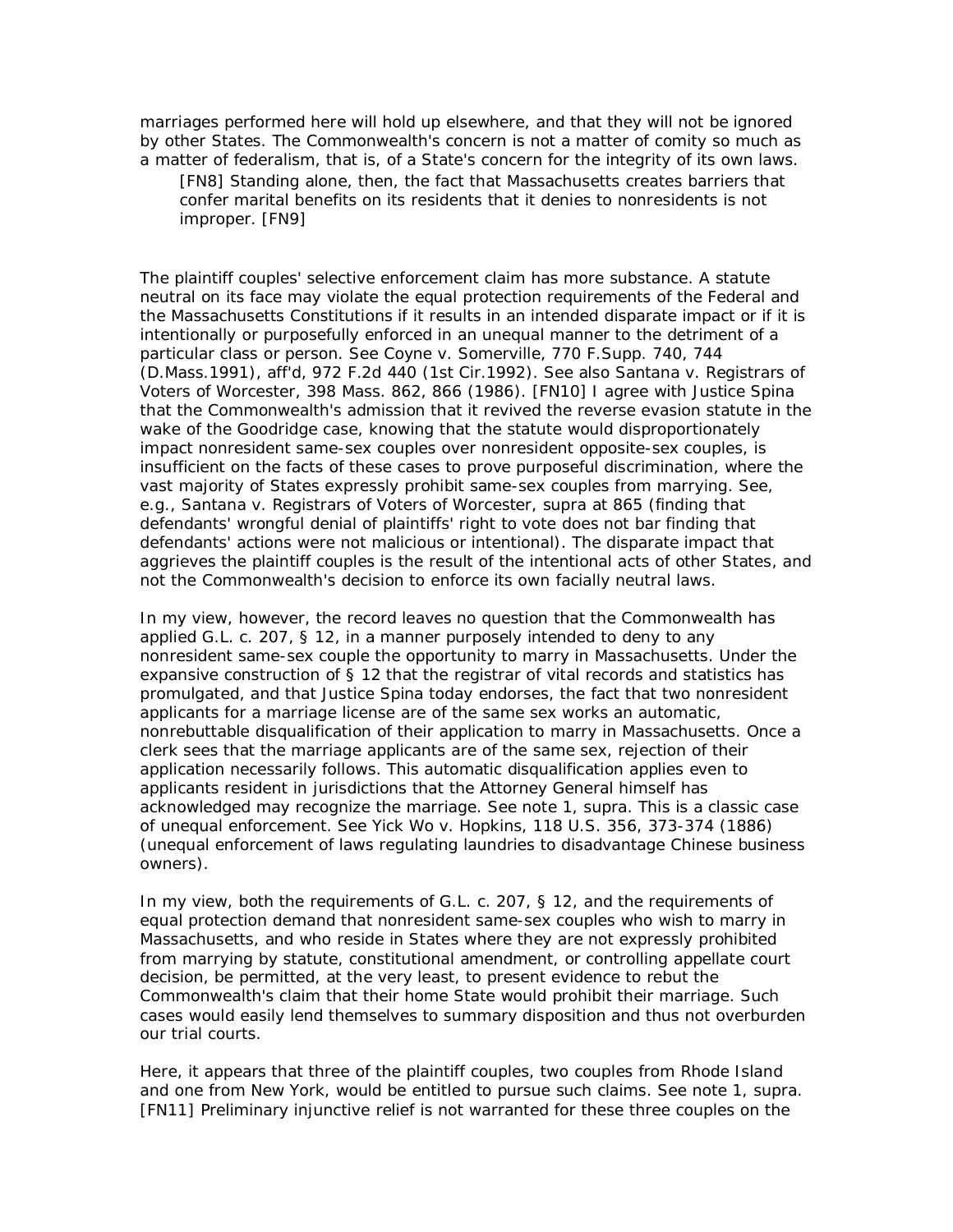record before us. That record discloses, among other things, that each of the New York and Rhode Island plaintiff couples attempted to marry in Massachusetts on the basis of sworn statements averring no knowledge of any impediment to their marriage. However, at the time of signing their respective statements the registrar had concluded, and had so informed all clerks, that same-sex couples from their home States were "prohibited" from marrying in Massachusetts. [FN12] The couples voluntarily assumed the risk that the Commonwealth would take steps to deny them (or refuse to record) a certificate to marry, which is precisely what happened. In light of the contradiction between the couples' sworn statements and the list of impediments to marriage duly issued by the registrar, I cannot view the Commonwealth actions as irremediably harmful at this time.

Although preliminary injunctive relief is not warranted, I conclude that the New York and Rhode Island plaintiff couples should be afforded the opportunity to present evidence that their respective States of residence would not prohibit their marriages because in neither State is there a constitutional amendment, statute, or controlling appellate decision to that effect. See *Packaging Industries Group, Inc.* v. *Cheney,* 380 Mass. 609, 617 n. 11 (1980) (final judgment in law or equity may vindicate rights where preliminary injunction inappropriate). They should be provided an opportunity to present evidence that their marriage is not expressly "prohibited" by their home State's positive law, i.e., by constitutional amendment, statute, or controlling appellate decision. Given the strong liberty interests involved, I would remand their cases to the Superior Court with instructions to expedite trial.

## GREANEY, J. (concurring).

I stand by the principles expressed in my separate opinion in *Goodridge v. Department of Pub. Health,* 440 Mass. 309, 344-350 (2003) (Greaney, J., concurring). The categorical use of gender as an impediment to marriage in Massachusetts is an infringement of the guarantee to the equal enjoyment of fundamental rights, as stated in art. 1 of the Declaration of Rights, as amended by art. 106 of the Amendments to the Massachusetts Constitution, and, absent a compelling purpose that can be accomplished in no other reasonable manner, is forbidden by our Constitution. When inflammatory and irrelevant rhetoric is cast aside, we are dealing, in essence, with a basic human right-- the right of a qualified couple, irrespective of gender, to enter a solemn civil contract in Massachusetts and to bind each other to commitments that elevate marriage and the family to the highest of social callings.

I referenced G.L. c. 207, §§ 11, 12, and 13, in my concurring opinion in the *Goodridge* case, and predicted that the provisions therein would preclude the use of our *Goodridge* decision to force other States to recognize, as valid, same-sex marriages entered into by nonresidents in Massachusetts. See *id.* at 348 n. 4. Further examination of the arguments and case law presented by the parties in connection with this case, especially the decision in *Commonwealth v. Aves,* 18 Pick. 193 (1836), has persuaded me that the enforcement of §§ 11 and 12 to bar otherwise qualified [FN1] nonresident same-sex couples from obtaining marriage licenses in Massachusetts, in the manner that it has been done in the wake of our *Goodridge* decision, is constitutionally impermissible. I see no compelling reason to treat couples who travel here wishing to marry less favorably than our own citizens.

The constitutional basis on which the *Goodridge* case was decided, however, requires a lesser level of scrutiny. The opinion of the court authored by Chief Justice Marshall,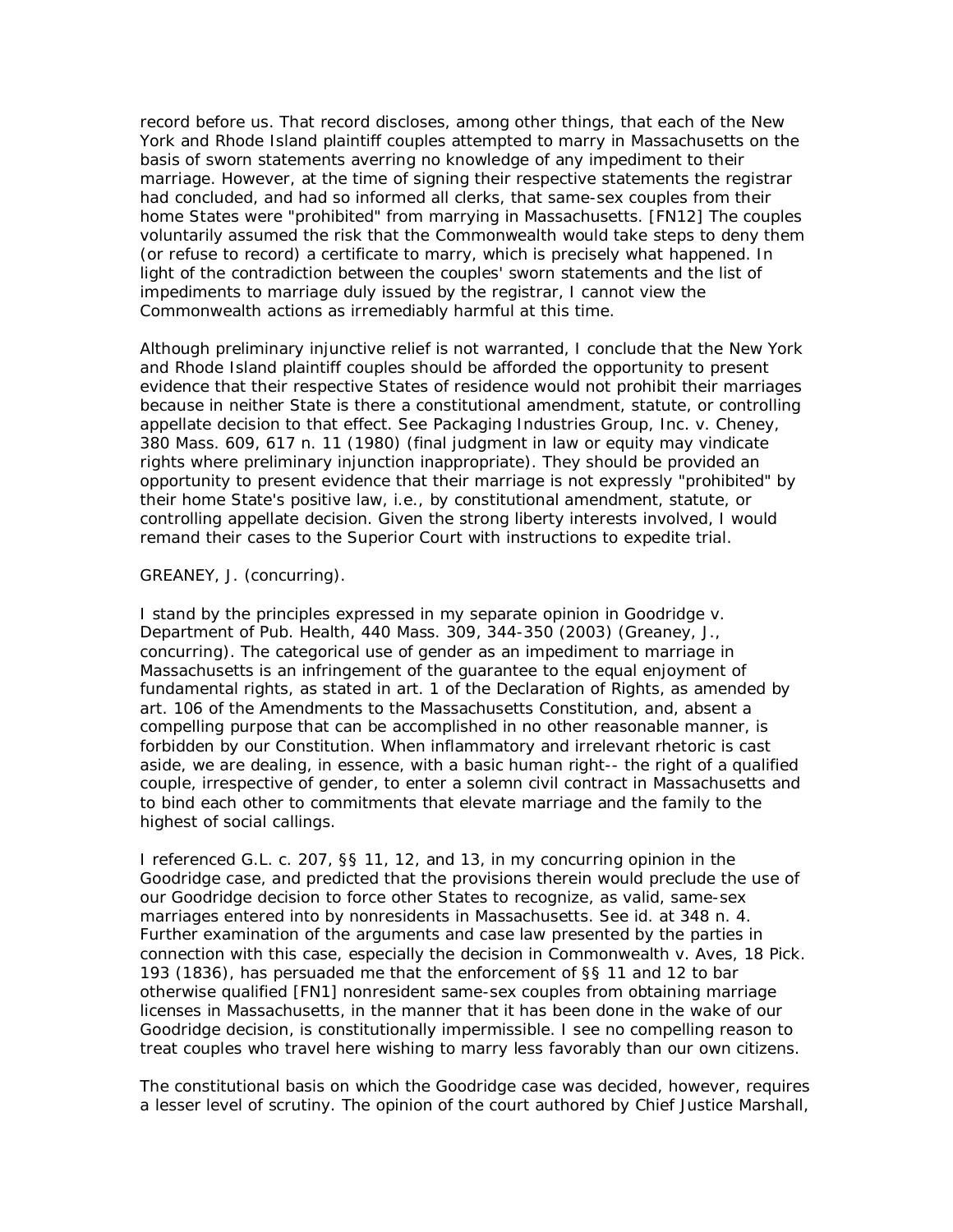in which I joined, found no rational basis on which to uphold, under principles of both due process and equal protection of the Massachusetts Constitution, a marriage statute that extends the benefits of civil marriage only to couples of the opposite sex. Rather than strike down our marriage laws as unconstitutional, the *Goodridge* court redefined civil marriage to mean the "voluntary union of two persons as spouses, to the exclusion of all others" and left "the Legislature's broad discretion to regulate marriage" intact. *Id.* at 343-344. Because I joined in the opinion of the court in that case, I am bound to seek in earnest the existence of rational reasons why the State might enforce the provisions of G.L. c. 207, §§ 11 and 12, to prohibit some nonresident couples from marrying in Massachusetts. Although I continue to adhere to the views expressed in my concurring opinion in the *Goodridge* case, I agree with the conclusion reached today that the plaintiffs have not demonstrated that there is no conceivable rational basis for the provisions of §§ 11 and 12. Beyond that, the statutory analysis contained in Chief Justice Marshall's separate opinion in this case is sound. For this reason, I hereby concur in her conclusion that the construction of the word "prohibit" advanced by the Attorney General and endorsed in Justice Spina's separate opinion results in an overly restrictive interpretation of § 12.

# IRELAND, J. (dissenting).

I write separately for five reasons. First, I believe that an appellate court must use a neutral, principled approach to decide every case before it. Second, the court articulated such a neutral, principled approach in *Goodridge v. Department of Pub. Health,* 440 Mass. 309 (2003) (*Goodridge* ), holding that the liberty and equality provisions of the Constitution of Massachusetts prohibit the use of gender distinctions with respect to marriage. Third, *Goodridge* removed gender as an impediment to marriage (just as *Loving v. Virginia,* 388 U.S. 1 [1967], removed race as an impediment), and I believe that the rule of gender neutrality applies to the entire marriage statute. Fourth, principles of comity do not require rejection of the marriage license applications of nonresident same-sex couples. Finally, the Commonwealth's resurrection and selective enforcement of a moribund statute, dormant for almost one hundred years, not only violates the "spirit" of *Goodridge,* as stated by the judge below, but also offends notions of equal protection. It is, at its core, fundamentally unfair.

*Neutral principles.* Because *Goodridge* made new law, I recognize that analytical tools to help us navigate the unchartered waters we now travel are few. However, we are not without any analytical framework to assist us.

I begin with Professor Herbert Wechsler, acclaimed professor, lawyer, and constitutional scholar, who authored Toward Neutral Principles of Constitutional Law, 73 Harv. L.Rev. 1 (1959). [FN1] He made the observation that "courts in constitutional determinations face issues that are inescapably 'political' ... in that they involve a choice among competing values or desires, a choice reflected in the legislative or executive action in question, which the court must either condemn or condone." *Id.* at 15. [FN2] As Professor Wechsler explained, even in the face of such choices, an appellate court must attempt to employ a well-reasoned and principled approach to each case it decides. Further, he noted, "[a] principled decision ... is one that rests on reasons with respect to all the issues in the case, reasons that in their generality and their neutrality transcend any immediate result that is involved." *Id.* at 19.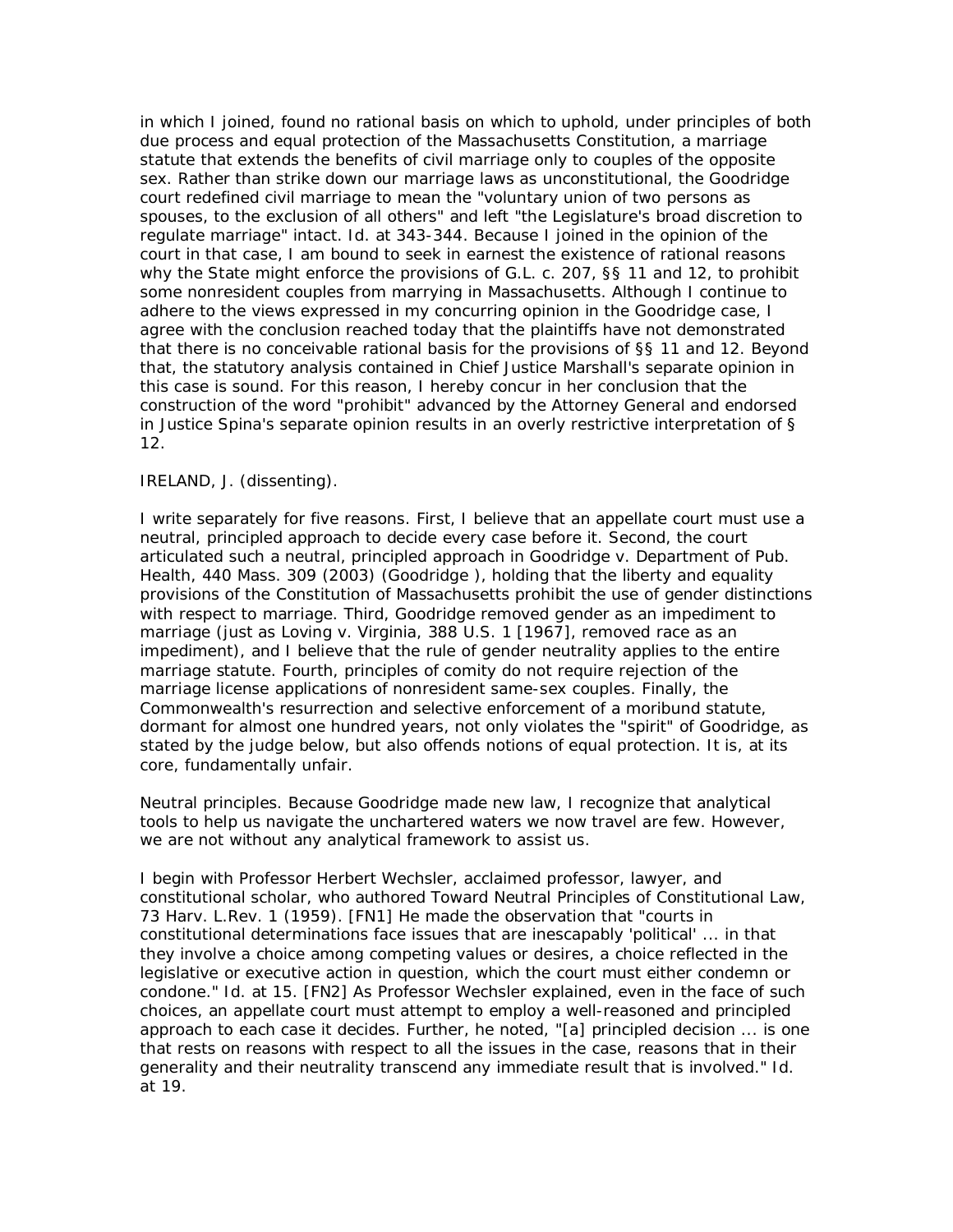The normative framework this court has endeavored to employ is one that "blend [s] methodologies such as textual analysis, history, common law, structural difference, and comparison to other states" to reach a decision that is, at all corners, grounded in neutrality and uninfected by values or bias. Ireland, How We Do It in Massachusetts, 38 Valparaiso U.L.Rev. 405, 409 (2004). This is the hallmark of judicial interpretation. Indeed, as the plurality decision in *Planned Parenthood of Southeastern Pa. v. Casey,* 505 U.S. 833, 865-866 (1992), declared:

"[A] decision without principled justification would be no judicial act at all.... The Court must take care to speak and act in ways that allow people to accept its decisions on the terms the Court claims for them, as grounded truly in principle, not as compromises with social and political pressures having, as such, no bearing on the principled choices that the Court is obliged to make."

The *Goodridge* decision presented such "principled justification," and yielded a neutral rule that applies in this case.

*The Goodridge case.* Before our landmark ruling in *Goodridge,* the marriage statute prevented same-sex couples from marrying in the Commonwealth. In *Goodridge,* we stated that "[f]ar from being ambiguous, the undefined word 'marriage,' as used in G.L. c. 207, confirms the General Court's intent to hew to the term's common-law and quotidian meaning concerning the genders of the marriage partners." *Goodridge, supra* at 319. We did not need to reach the issue whether heightened scrutiny applied to the gender limitation in the marriage licensing statute because it failed to meet even a rational level of review. See *id.* at 331 n. 21. See also *Opinions of the Justices,* 440 Mass. 1201, 1206-1207 n. 3 (2004). Therefore, contrary to what is being suggested by Justice Spina today, see *ante* at ---------- (Spina, J., concurring), [FN3] the issue whether heightened scrutiny applies where the right of same-sex couples to marry is affected is not settled. Further, we did not reach the question whether the Massachusetts State Constitution contains a right to marry, nor did we find that G.L. c. 207 could be "construed to permit same-sex couples to marry." *Goodridge v. Department of Pub. Health, supra* at 320. But see *id.* at 345 (Greaney, J., concurring) (marriage is "a fundamental right that is protected against unwarranted State interference"). Instead, the court held that limiting civil marriage to opposite-sex couples lacks a rational basis and "violates the basic premises of individual liberty and equality under law protected by the Massachusetts Constitution." *Id.* at 342. See *Opinions of the Justices, supra* at 1208 (creation of civil unions impermissible under Massachusetts Constitution). Rather than strike down the marriage laws, however, we redefined the common law and "construe[d] civil marriage to mean the voluntary union of two persons as spouses, to the exclusion of all others." *Goodridge, supra* at 343.

Like *Loving v. Virginia, supra,* before it, *Goodridge* took a personal characteristic that goes to the essence of who someone is (race and gender, respectively), and removed it as an "impediment" to marriage. [FN4] See P. Wallenstein, Tell the Court I Love My Wife 240 n. 29 (2002) [FN5] ("What *Loving* did was to remove racial identity as a condition that a state might impose. The decision did nothing to diminish states' authority to regulate incest, bigamy, age of consent, or same-sex marriages"). See also Koppelman, Same-Sex Marriage and Public Policy: The Miscegenation Precedents, 16 Quinnipiac L.Rev. 105, 109 n. 13 (1996) [FN6] (noting that after the Supreme Court of Hawaii invalidated statute prohibiting same-sex marriage as sex discrimination, it is still sex discrimination to require only nonresidents to provide proof of Hawaii residence). Civil marriage in Massachusetts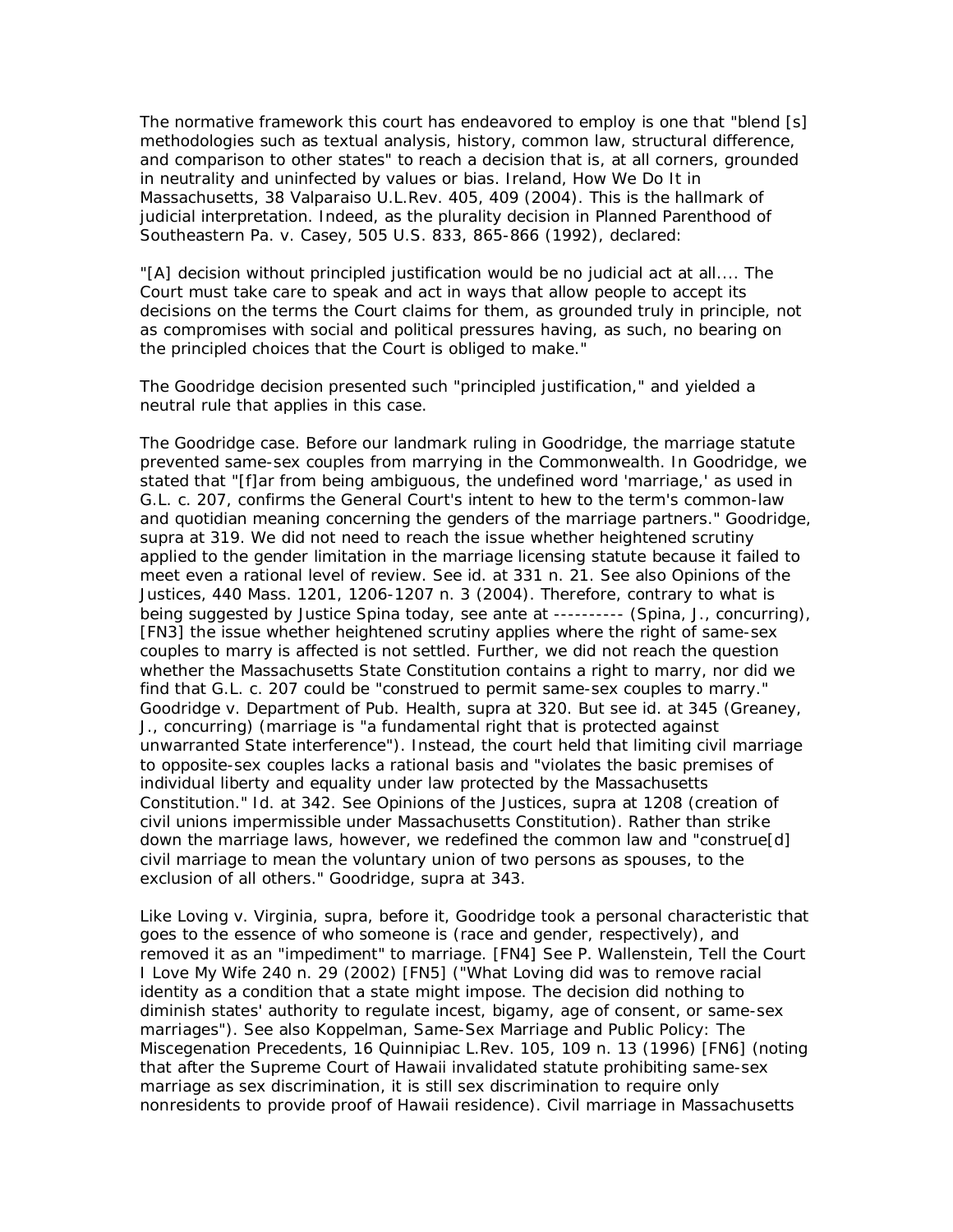prohibits the use of gender to reject the marriage license applications of any persons who satisfy all other legal requirements, such as age, consanguinity, and divorce. See *Goodridge, supra* at 343-344 (leaving intact the Legislature's broad discretion to regulate marriage).

Moreover, because *Goodridge* 's discussion of marriage was based on "the undefined word 'marriage' as used in G.L. c. 207," *id.* at 319, it logically follows that *Goodridge* 's redefinition of civil marriage applies to the entire marriage statute (G.L. c. 207). See *id.* at 343, and cases cited ("established principles of jurisprudence empower[] a court to refine a common-law principle in light of evolving constitutional standards"). A principle, inconsistently applied, is not a principle at all; it is discretion, and amounts to little more than ad hoc adjudication. Thus, I believe our law is settled.

As a matter of State constitutional law, Massachusetts prohibits the use of gender in reviewing the marriage license application of *any* person. See *id.* Instead, marriage licenses must now be issued on a gender-neutral basis. See *id.* at 341 (finding civil marriage ban unjustified and "starkly at odds with the comprehensive network of vigorous, gender-neutral laws promoting stable families and the best interests of children"). Here, as Justice Spina notes, "[t]he clerks were specifically instructed by the registrar that all applicants should be treated equally regardless of their race, creed, age, or sexual orientation." *Ante* at ---- (Spina, J. concurring). Since *Goodridge,* the only relevant inquiries are whether there are "two willing spouses," and, if so, whether any of the listed impediments applies. Therefore, to the extent that G.L. c. 207 serves a gatekeeping function, gender may never be used to prevent a couple from marrying, because gender is no longer an impediment to marriage in Massachusetts. Under the present scheme, however, the marriage application unnecessarily asks applicants their gender, and then clerks impermissibly use this information to trigger mandatory action against nonresident marriage applicants. It is the latter use of the gender of the parties applying for a marriage license that circumvents the principle of gender neutrality established and carefully defined in *Goodridge, supra,* and misapplies our holding in that case. [FN7]

The present procedure allows the State to continue to discriminate against our nonresident neighbors with whom, like the "members of our community, our neighbors, our coworkers, [and] our friends.... We share a common humanity...." *Id.* at 349 (Greaney, J., concurring). This discrimination is no less harmful or unconstitutional than that which we rejected in *Goodridge.* See *Opinions of the Justices, supra.* Andrew Koppelman, discussing *Baehr v. Lewin,* 74 Haw. 530 (1993), explained it as follows:

"If it is sex discrimination for Hawaii registrars to deny marriage licenses only to same-sex couples, then it is sex discrimination for Hawaii registrars to require only same-sex couples to provide proof of Hawaii residence. To see the problem, imagine that someone had suggested, after the California Supreme Court invalidated that state's prohibition of interracial marriage, see *Perez v. Lippold,* 198 P.2d 1 (Cal.1948), that California permit interracial marriage only for members of its own community. Such a policy would have required California registrars to *continue to discriminate on the basis of race,* which the court had just construed the state constitution to forbid" (emphasis added).

Koppelman, *supra* at 109 n. 13. As in *Goodridge,* here there is no rational basis for such discriminatory treatment of couples applying to marry.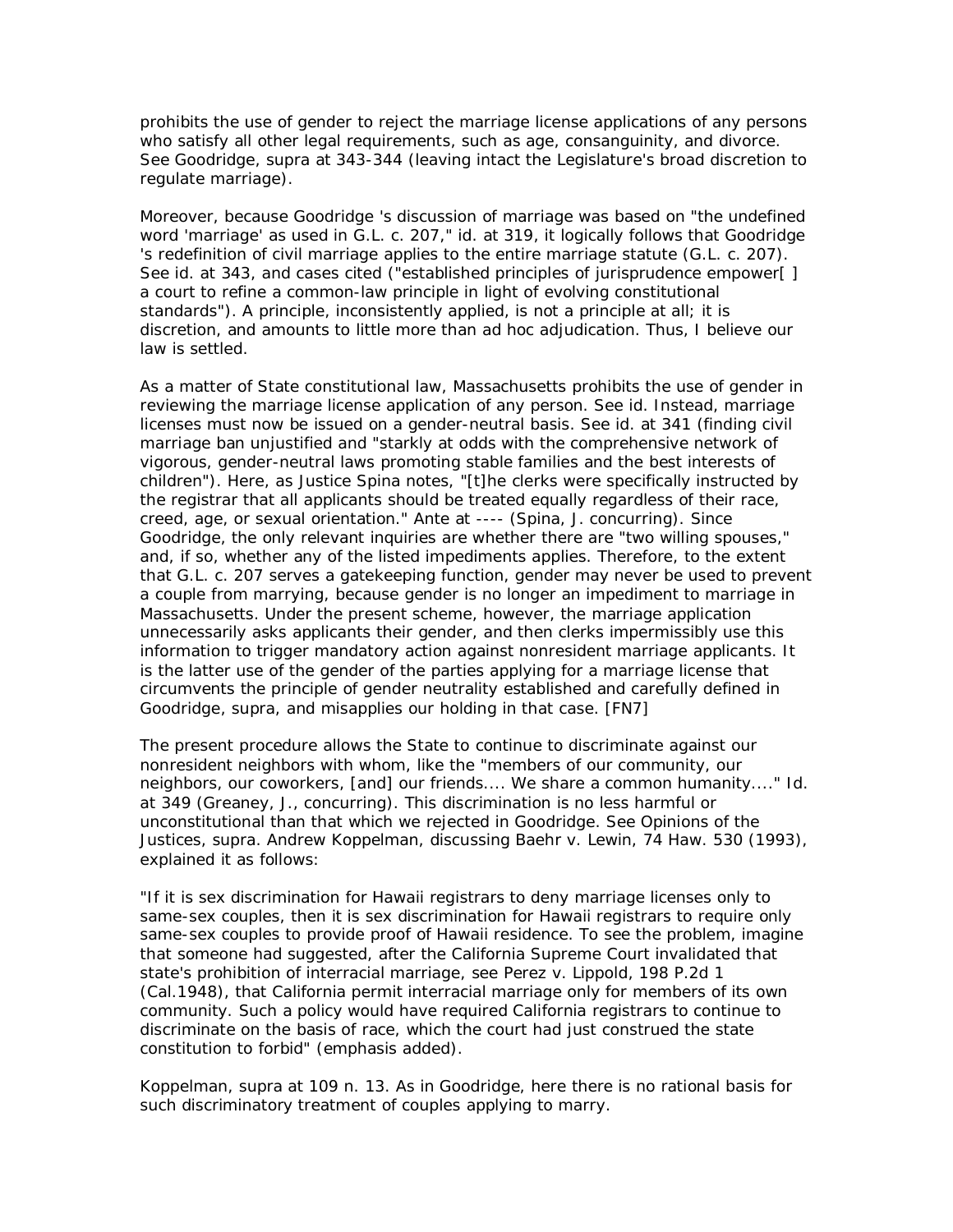Because I believe our law regarding gender and marriage licenses is settled, my discussion could end here. However, I am also troubled by my colleagues' analysis of the comity and selective enforcement issues raised by the plaintiffs.

*Comity.* Although much time has been devoted to the issue of comity, the question whether other States will give effect to Massachusetts marriages is not before the court. [FN8] However, speculation as to the answer to that question is precisely what my colleagues' approach to comity requires. I do not believe that a discussion of comity is necessary in this case, where it is our marriage law that we are interpreting. Furthermore, even if comity applied to this case, our settled law prevents its application in the way now suggested.

As Justice Spina notes, "[t]he notions of comity demanded by our Federal system require us to concede that the courts of our sister States, even when they reach a different decision than we would have, are endowed with an equal measure of wisdom and sympathy." *Ante* at ---- (Spina, J., concurring), quoting *Delk v. Gonzalez,* 421 Mass. 525, 530 (1995). Comity is a voluntary endeavor engaged in by a State and, where a State's public policy is implicated, comity does not apply. See *Pacific Wool Growers v. Commissioner of Corps. & Taxation,* 305 Mass. 197, 209-210 (1940); *Perkins v. Perkins,* 225 Mass. 82, 86 (1916). Thus, at the outset, it should be clear that *Goodridge* forecloses application of other States' discriminatory marriage laws in the Commonwealth, because such discrimination is against our public policy. However, Justice Spina turns this concept on its head and appears to ground his reasoning, at least in part, on the notion that if we import the discriminatory laws of other States into our marriage statute, those same discriminating States will somehow, applying the principles of comity, recognize the marriages of Massachusetts same-sex couples who choose to move to the discriminating State, stating, for example:

"By giving respect and deference to the legislative enactments and public policy pronouncements of other jurisdictions, it is my *hope* [and rational and *hopeful* for the Commonwealth to believe] that principles of comity will have a significant impact on other jurisdictions if, and when, confronted with the issue whether to recognize validly contracted same-sex marriages of Massachusetts couples, even where these couples would not be able legally to marry in such other jurisdictions" (emphasis added).

*Ante* at ----------, ---- (Spina, J. concurring).

This rationale for barring nonresident same-sex couples from marrying in Massachusetts is also problematic because it requires making several assumptions regarding each nonresident same-sex couple that applies to marry and, in every case, it presumes a negative result as to the validity of the requested marriage. To answer the questions whether the marriage would be "void" if contracted in the applicants' home State, or if the nonresident same- sex couple is "prohibited from intermarrying" by the laws of the applicants' home State, the court assumes, ab initio, that if the nonresident same-sex couple obtains a marriage license in Massachusetts, the couple will return home; the couple will at some point seek to have the home State recognize the marriage [FN9]; and the home State will refuse to recognize the couple's same-sex marriage.

Regarding the final assumption, Justice Spina's concurrence suggests that it is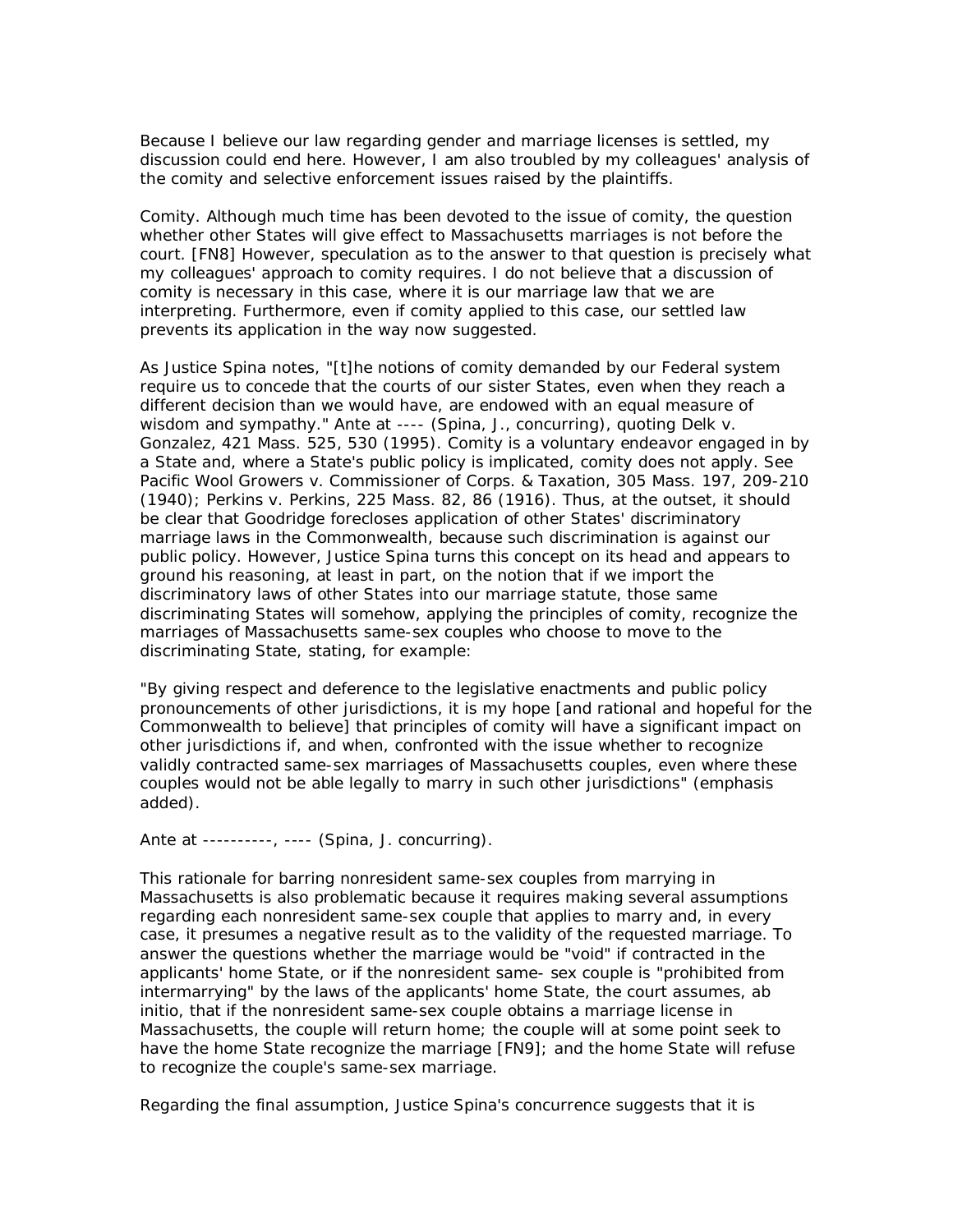permissible for the executive branch, as if looking through a crystal ball, to *predict* the effect of the Massachusetts marriage in the sister jurisdiction as to *all* of the couple's rights and incidents of marriage. A reviewing clerk is then permitted, indeed, required, to use this prediction to prevent the marriage at its very inception. Relying on these assumptions, where the question ultimately answered is whether other States will give effect to a same-sex marriage performed in Massachusetts, is the foundation of Justice Spina's comity discussion. However, as even Justice Spina acknowledges, the question of the effect of a Massachusetts marriage is not now before the court. See *ante* at ---- (Spina, J., concurring). See also *Goodridge, supra* at 340; *Opinions of the Justices, supra* at 1208-1209. Therefore, speculation as to its answer cannot serve as a rational basis for barring nonresident same-sex couples from marrying in the Commonwealth. Moreover, the series of assumptions and analytical tools used by Justice Spina today overlook the complexity of comity as it applies to marriage.

The truth is, we simply do not know how, or whether, other jurisdictions will recognize same-sex marriages performed in Massachusetts. Other States will, of necessity, make determinations as to the validity of same-sex marriages on a caseby-case basis, [FN10] and likely quite soon, given the mobility of our modern society. Where the public policy of another jurisdiction prohibits the recognition of same-sex marriage, it is unclear whether Justice Spina's declaration of "hope" announced today will trigger recognition of a Massachusetts same-sex marriage performed for Massachusetts residents. *Ante* at ---- (Spina, J., concurring). Also, with respect to nonresident same-sex couples who marry in Massachusetts, no one can accurately predict the circumstances in which another jurisdiction may elect to give effect to an incident of a same-sex marriage performed here. [FN11] We would fare much better by interpreting our own marriage statutes, rather than wading into the complexities of the marriage laws and public policies of other States.

[FN12]

If comity means anything at all, it means that other States must engage in a reasoned analysis when determining the validity of marriages performed in Massachusetts. It does not require the speculation Justice Spina's concurrence announces. The expressed "hope" that other States will recognize marriages performed here cannot serve as a rational basis. [FN13] Contrary to what Justice Spina's concurring opinion asserts, see *ante* at ---- (Spina, J. concurring), "hope" is an irrational adjudicatory principle. "Hope" lacks any predictive quality and is not grounded in our jurisprudence. We have declared that there is no rational basis to prevent same-sex couples from marrying in the Commonwealth, and although our "Constitution cannot control such prejudices [,] neither can it tolerate them." *Goodridge, supra* at 341-342. What is essential for this court is that our understanding of the meaning of marriage remain consistent with the holding in *Goodridge.* [FN14]

Perhaps even more fundamental, principles of comity as they interact with the liberty provisions of our Constitution do not permit the approach taken by my colleagues today. Indeed, in *Opinions of the Justices, supra* at 1208, we addressed a similar comity-type theory proffered by Justice Sosman in her separate opinion, stating that even if deference to other jurisdictions could justify creating civil unions for samesex couples, we "would remain unpersuaded." Reiterating our *Goodridge* holding, the court stated that "[o]ur concern ... is with the Massachusetts Constitution as a charter of governance for every person properly within its reach." *Id.,* quoting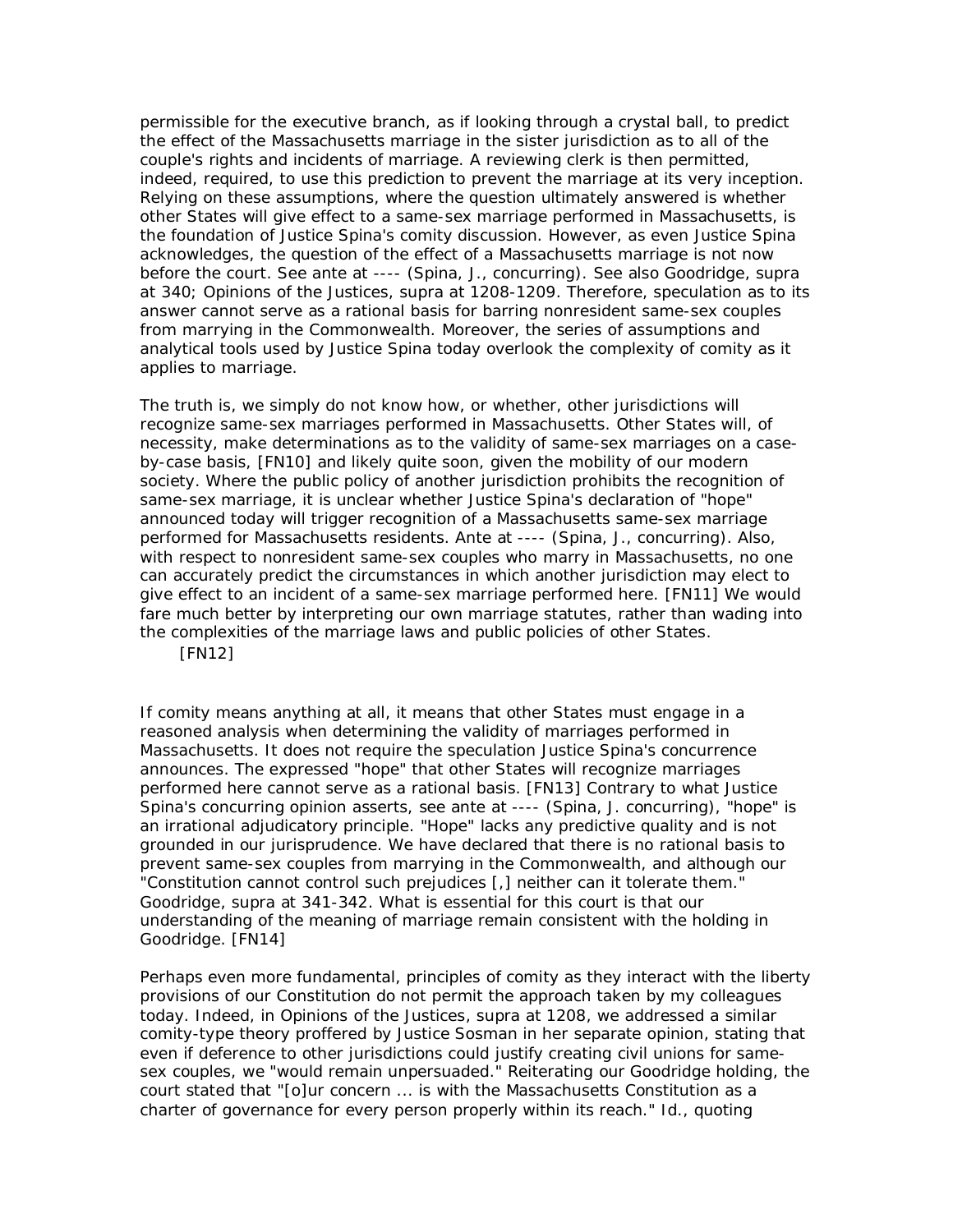## *Goodridge, supra* at 312.

This court has held that comity does not limit the application of liberty rights found in the Constitution of Massachusetts to Massachusetts residents. However, Justice Spina dismisses the holding in the still applicable case, *Commonwealth v. Aves,* 18 Pick. 193, 217 (1836), stating that §§ 11 and 12 restrict the rights of nonresidents to marry in Massachusetts. *Ante* at ---- (Spina, J., concurring). But this argument begs the question. In my view, the import of the *Aves* case has to do with the extension of a protection (liberty) offered by the Constitution of the Commonwealth, to Med, a nonresident (a child and a slave from Louisiana), who traveled to the Commonwealth. At the time the *Aves* case was decided, slavery was sanctioned by the Constitution of the United States. It recognized a slave only as three-fifths of a person for purposes of counting the population for representation in the House of Representatives in the slave-holding States, art. I, § 2, third par., and it required the return of fugitive slaves, art. IV, § 3. See also art. I, § 9 (allowing States to import slaves until 1808). In the *Aves* case, the court acknowledged the state of the law in the United States. Nevertheless, the court gave Med her freedom when she came to the Commonwealth and ordered her into temporary custody until a guardian could be appointed, stating: "[S]lavery ... is contrary to natural right, and repugnant to numerous provisions of the [Massachusetts] constitution and laws, designed to secure the liberty and personal rights of all persons within its limits and entitled to the protection of the laws." *Commonwealth v. Aves, supra* at 217. Although the court was not called on to inquire about Med's status if she returned to Louisiana, it concluded that "if the slave waives the protection of [the Commonwealth's] laws, and returns to the state where he is held as a slave, his condition is not changed." *Id.* at 218. Despite this conclusion, the court granted her the protection afforded citizens of Massachusetts. The *Aves* case established the principle that a liberty or right under the Constitution of Massachusetts that is available to citizens of Massachusetts, can be extended to others who travel here from other States, regardless whether their home States deny them those same rights. Justice Spina's opinion ignores the import of the *Aves* case and creates a second class of persons who seek full protection and enjoyment of the laws of the Commonwealth, quite simply, to marry without the burden of invidious discrimination.

As Chief Justice Marshall points out, under Justice Spina's broad interpretation of the marriage licensing statute, the executive branch would be permitted "to act as the final arbiter of the penumbras of another State's 'continually evolving' common law on same-sex marriage, and only same-sex marriage, see *ante* at ---- (Spina, J., concurring)," and the Commonwealth would be able to "cherry-pick the pronouncements as to same-sex marriage to which it will give credence." *Ante* at ---- (Marshall, C.J., concurring). Despite her disagreement with Justice Spina regarding the interpretation of G.L. c. § 12, Chief Justice Marshall's analysis of principles of comity produces the same result of preventing otherwise qualified same-sex couples from marriage; it permits the discriminatory gender impediments of other States' laws to be read into G.L. c. 207. See *ante* at ---------- (Marshall, C.J., concurring). My colleagues' opinions contradict our established law, ignore the principle of comity established in the *Aves* case, and effectively create a moving target.

"The genius of our Federal system is that each State's Constitution has vitality specific to its own traditions, and that, subject to the minimum requirements of the Fourteenth Amendment, each State is free to address difficult issues of liberty in the manner its own Constitution demands." *Goodridge, supra* at 340-341. We know how our marriage statute should be interpreted, and this should be the guidepost to our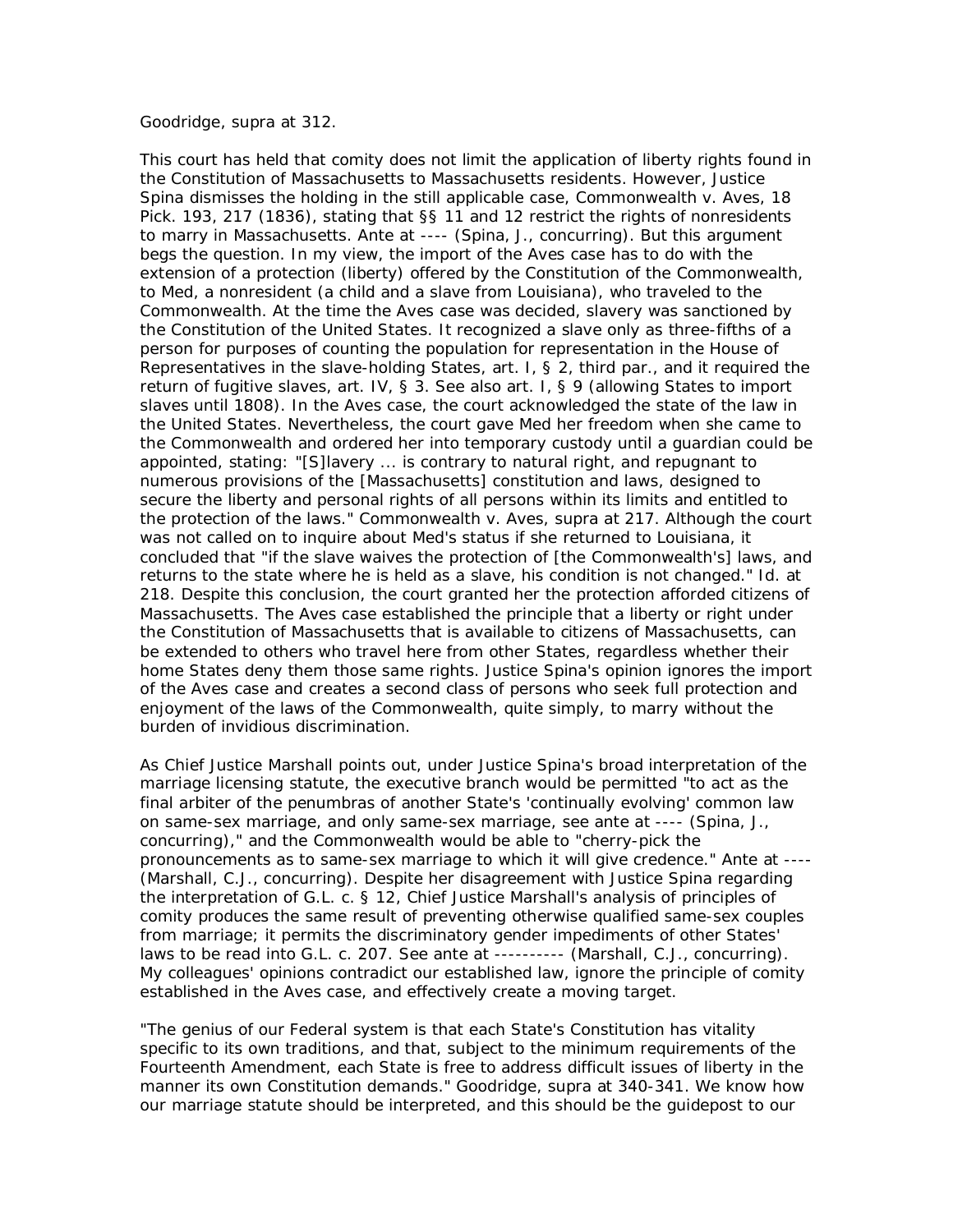decision. As the court established in the *Aves* case, no matter how difficult or politically divisive the issue, comity cannot provide a rational basis to offend the equality and liberty principles of the Massachusetts Constitution.

*Selective enforcement.* As to the plaintiffs' selective enforcement claim, Justice Spina avoids the question by stating that the law applies equally to all persons who apply for a marriage license. See *ante* at ---- (Spina, J., concurring). This assertion is disingenuous. As Justice Greaney stated in his concurring opinion in *Goodridge, supra* at 346-347:

"The equal protection infirmity at work here is strikingly similar to (although, perhaps, more subtle than) the invidious discrimination perpetuated by Virginia's antimiscegenation laws and unveiled in the decision of *Loving v. Virginia,* [388 U.S. 1 (1967) ].... That our marriage laws, unlike antimiscegenation laws, were not enacted purposely to discriminate in no way neutralizes their present discriminatory character."

These statutes are being selectively enforced with animus.

It is not disputed that same-sex couples are more affected by the gender inquiry than heterosexual couples. [FN15] See *ante* at ---- (Spina, J., concurring) (recognizing that "the brunt of §§ 11 and 12 has inevitably fallen disproportionately on nonresident same-sex couples, rather than on nonresident opposite-sex couples"). Indeed, after *Goodridge,* the Department of Public Health *added* sex of the parties to the notice of intention to marry, [FN16] and moved away from a more discretionary system where an oath to the clerks that there were no impediments to marry was all that was required by the parties seeking to marry, to one where documentation of the parties' residence is required to receive a marriage license, and the sex of the parties can trigger a refusal to grant it. For example, the record contains a 1995 letter from the registrar of vital records and statistics describing a clerk's duties to review marriage license applications. The letter states:

"The Registry of Vital Records and Statistics urges each Massachusetts City or Town Clerk to adopt the following as standard procedures when taking a Notice of Intention of Marriage: Do not ask for proof of citizenship or legal status.... Do not routinely ask for birth records or other proof of age.... Do not ... ask for proof of divorce."

Further, the registrar stated that the oath taken by parties applying for marriage "affirms that the information they've provided is true to the best of their knowledge.... [I]t is not the clerk's job to prevent them from committing perjury. Your job is to assist them in getting married." There is also evidence in the record that, with respect to the impediments to marriage, clerks were simply instructed to point to a posted list of impediments and allow applicants affirmatively to respond whether any of the listed impediments was applicable.

After *Goodridge,* the clerks were issued a new set of instructions that essentially removed the discretionary aspects of the application review process. Clerks were advised to obtain documentation from applicants confirming their residence and where they intend to reside. Failure affirmatively to provide such documentation or otherwise to satisfy the clerk that there is no impediment to marriage will result in refusal to issue the marriage license. The impediment most likely to be applied is gender. If a clerk declines to reject the application, he or she will be subject to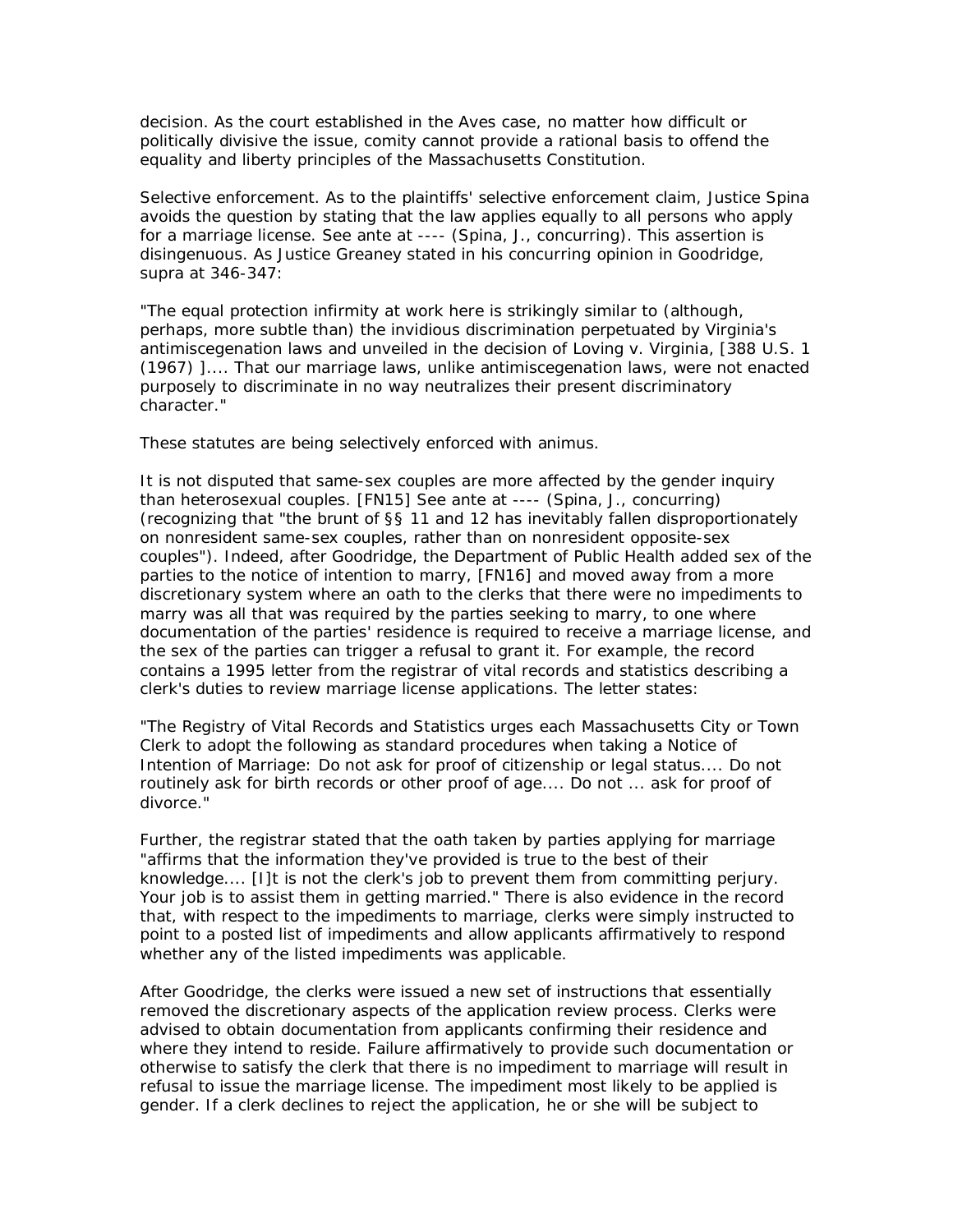"enforcement action." These modifications to the review process effectively rewrote the statute and erected an impermissible barrier to marriage.

Our decision in *Goodridge* explicitly removed gender as an impediment to marriage, and therefore these additional inquiries, although in and of themselves not discriminatory, are not required. The only perceivable rationale for the addition of sex to the form is that it is now being used to trigger an unconstitutional second level of review for same-sex couples. Residents of Massachusetts who marry nonresidents of the opposite sex face no such requirements. Nonresidents who marry nonresidents of the opposite sex face no such requirements. Under the new scheme, same-sex couples are not being treated as gender-neutral "couples," which is what our common law requires. Instead, even though sex is no longer an impediment to marriage, nonresident same-sex couples are now illegally singled out precisely because of their gender. This is selective enforcement, and not permitted by our holding in *Goodridge.* [FN17]

I also note Justice Spina's failure to address the issue of animus. See *ante* at ----. He avoids examining a significant part of the record. [FN18] The changes to the notice of intention to marry were made in a heated political moment, where the Governor of the Commonwealth made open and numerous pronouncements to other States, through local and national media, expressing his strong disagreement with the *Goodridge* decision. See, e.g., One Man, One Woman, Wall Street Journal, Feb. 5, 2004, opinion page (urging readers to support "defense of marriage" legislation; "[b]eware of activist judges"; and support the passage of a Federal constitutional amendment to prevent gay marriage). Moreover, as Chief Justice Marshall points out, *ante* at ---- n. 1 (Marshall, C.J., concurring), the Governor wrote a letter to the Governors and Attorneys General of every State declaring that the Commonwealth of Massachusetts would not issue a marriage license to a nonresident same-sex couple without an "authoritative statement" from the couple's State rebutting the Governor's presumption that "same-sex marriage is not permitted under the laws of any other state in the nation." In the letter, the Governor also explains that he filed emergency legislation that would allow him personally to address this court to seek a stay of *Goodridge* pending the resolution of a proposed constitutional amendment to limit marriage to one man and one woman.

It is no secret, then, that the changes to the notice were made to limit same-sex marriage to residents of Massachusetts. The additions to the marriage application essentially rewrite the rule regarding gender-neutral marriage that *Goodridge* established and require clerks to use the gender of nonresidents as an impediment to marry. It was done with animus, and it offends the equal protection doctrine. See *Romer v. Evans,* 517 U.S. 620, 634-635 (1996), quoting *Department of Agric. v. Moreno,* 413 U.S. 528, 534 (1973) ("a bare ... desire to harm a politically unpopular group cannot constitute a *legitimate* governmental interest").

Moreover, the Commonwealth's resurrection of a moribund statute to deny nonresident same-sex couples access to marriage is not only troubling and, as the Superior Court judge stated, offends the "spirit" of *Goodridge,* but also is fundamentally unfair. This law has not been enforced for almost one hundred years, and certainly never with the vitriol currently on display. To use a law that has not been used for over one hundred years to deny same-sex couples access to marriage contravenes the public policy of this State to protect all persons, including homosexuals. We have seen this before, and we declared "history must yield to a more fully developed understanding of the invidious quality of the discrimination"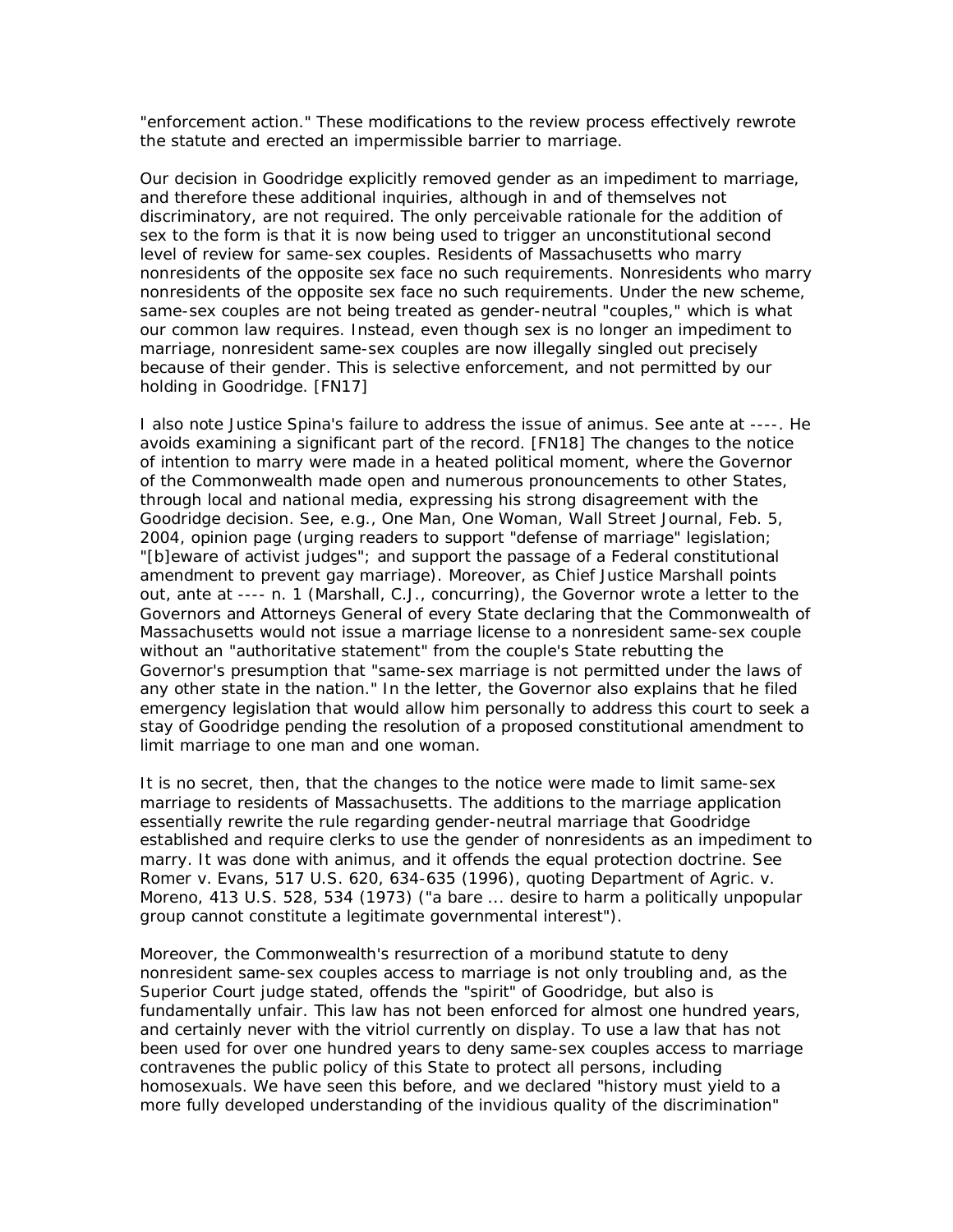before us. *Goodridge, supra* at 328. "One of the most important purposes to be served by the Equal Protection Clause is to ensure that 'public sensibilities' grounded in prejudice and unexamined stereotypes do not become enshrined as part of the official policy of the government." *Hernandez v. Robles,* --- A.D.3d ----, ---- (N.Y.2005) (Saxe, J., dissenting) (slip op. 09436), quoting *People v. Santorelli,* 80 N.Y.2d 875, 881 (1992). The Commonwealth's resurrection of these statutes is deeply rooted in discriminatory notions of marriage, which we have soundly rejected.

In *Goodridge, supra* at 341-342 we declared:

"The marriage ban works a deep and scarring hardship on a very real segment of the community for no rational reason. The absence of any reasonable relationship between, on the one hand, an absolute disqualification of same-sex couples who wish to enter into civil marriage and, on the other, protection of public health, safety, or general welfare, suggests that the marriage restriction is rooted in persistent prejudices against persons who are ... homosexual. 'The Constitution cannot control such prejudices but neither can it tolerate them. Private biases may be outside the reach of the law, but the law cannot, directly or indirectly, give them effect.' *Palmore v. Sidoti,* 466 U.S. 429, 433 (1984).... Limiting the protections, benefits, and obligations of civil marriage to opposite-sex couples violates the basic premises of individual liberty and equality under law protected by the Massachusetts Constitution."

We are bound by our decision in *Goodridge.* Discrimination against same-sex couples, inasmuch as it occurs in the marriage statute, is, in my opinion, unconstitutional.

*Conclusion.* In sum, *Goodridge* 's principle of gender neutrality in marriage licensing applies to the entire marriage statute, and principles of comity do not require rejection of nonresident same-sex marriage applications. The resurrection and selective enforcement of a moribund statute offend notions of equal protection and fundamental fairness.

However, far from applying the principle of gender neutrality and providing a "blueprint" to anyone regarding application of our marriage statutes, the concurring opinions ignore our redefined common law, and reconstruct the edifice of discrimination we dismantled in *Goodridge.* In doing so, the clock has been effectively turned back to the days when our common law defined marriage as one man and one woman. Therefore, I respectfully dissent.

FN1. Roberta Cote-Whitacre; Amy Zimmerman and Tanya Wexler; Mark Pearsall and Paul Trubey; Katrina and Kristin Gossman; Judith and Lee McNeil-Beckwith; Wendy Becker and Mary Norton; Michael Thorne and James Theberge; and Edward Butler and Leslie Schoof.

FN2. Commissioner of Public Health, registry of vital records and statistics, and registrar of vital records and statistics.

FN3. Town clerk of Provincetown & others *vs.* Attorney General & others.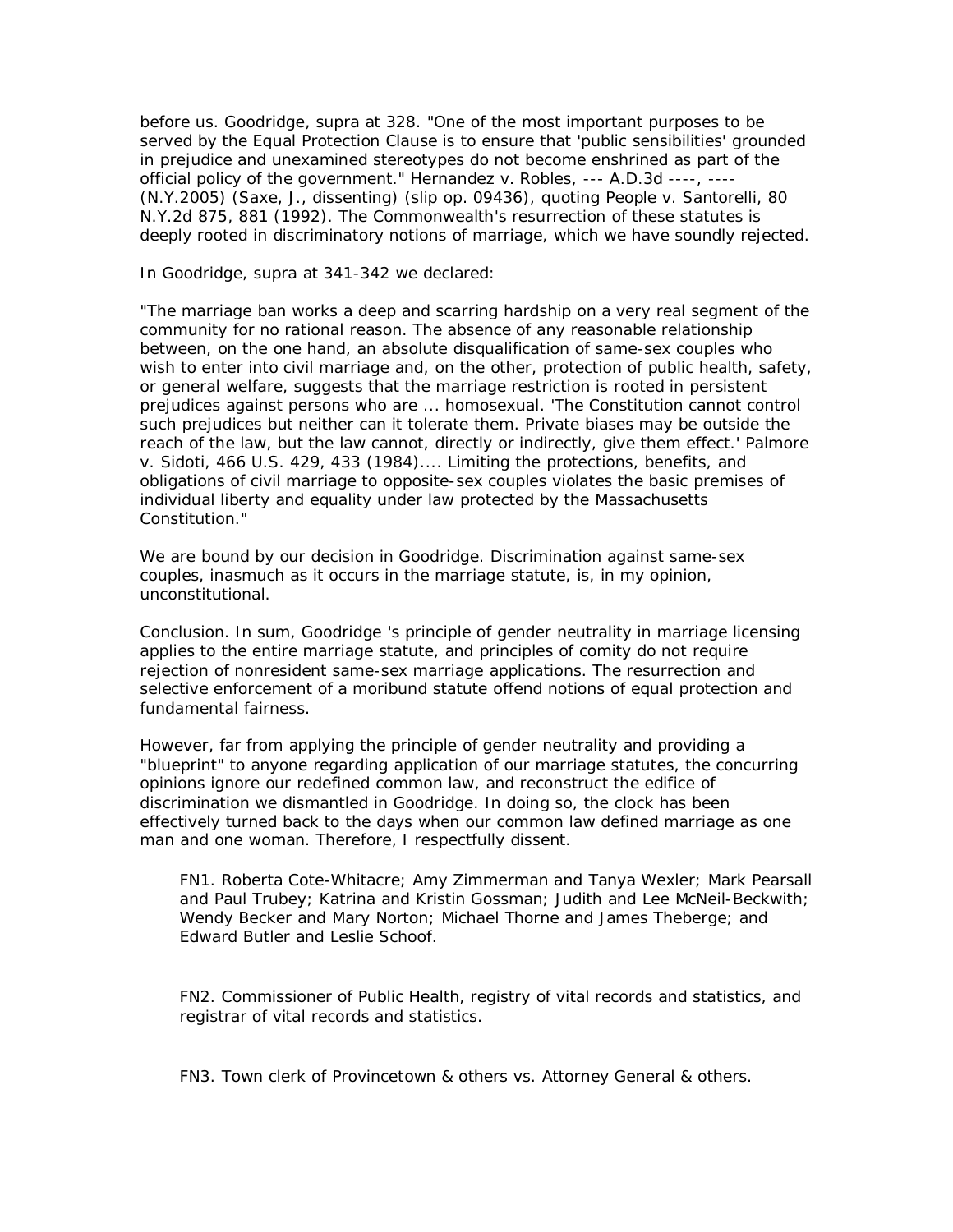FN1. The couples live in Vermont, New York, Connecticut, Rhode Island, Maine, and New Hampshire.

FN2. Amicus briefs have been filed by the Massachusetts Bar Association and the Boston Bar Association; nine professors of United States constitutional law; twenty-three professors of conflict of laws and family law; thirty-nine civil rights organizations and university professors; George I. Goverman; and Raymond Flynn and Thomas Shields.

FN3. In 1912, the National Conference of Commissioners on Uniform State Laws approved the Uniform Marriage Evasion Act. Although the Commissioners ultimately withdrew their approval of the Act in 1943, Massachusetts was one of the few States that had already enacted its provisions, which remain in effect. See Handbook of the National Conference of Commissioners on Uniform State Laws and Proceedings 64 (1943).

FN4. The Department of Public Health is statutorily charged with safeguarding public health. See G.L. c. 17. It oversees the registry of vital records and statistics, which enforces the laws and promulgates the policies and procedures relating to the issuance of marriage licenses. See G.L. c. 17, § 4; G.L. c. 207, §§ 20, 28A, 37. The registry is headed by a registrar of vital records and statistics, appointed by the Commissioner of Public Health with the approval of the public health council and supervised by the commissioner. See G.L. c. 17, § 4.

FN5. For the sake of simplicity, when I collectively refer to the defendants, I also include the Attorney General who is one of the defendants named in the clerks' complaint, along with the commissioner and the registrar.

FN6. In light of this conclusion, the judge did not address the question of irreparable harm. See note 19, *infra.*

FN7. A significant exception to this general rule is set forth in G.L. c. 207, § 10, which provides: "If any person residing and intending to continue to reside in this commonwealth is disabled or prohibited from contracting marriage under the laws of this commonwealth and goes into another jurisdiction and there contracts a marriage prohibited and declared void by the laws of this commonwealth, such marriage shall be null and void for all purposes in this commonwealth with the same effect as though such prohibited marriage had been entered into in this commonwealth."

FN8. "[A] void marriage is an absolute nullity and is not entitled to any recognition or legal status." C.P. Kindregan, Jr., & M.L. Inker, Family Law and Practice § 19:2 at 736 (3d ed.2002). See Black's Law Dictionary 1604 (8th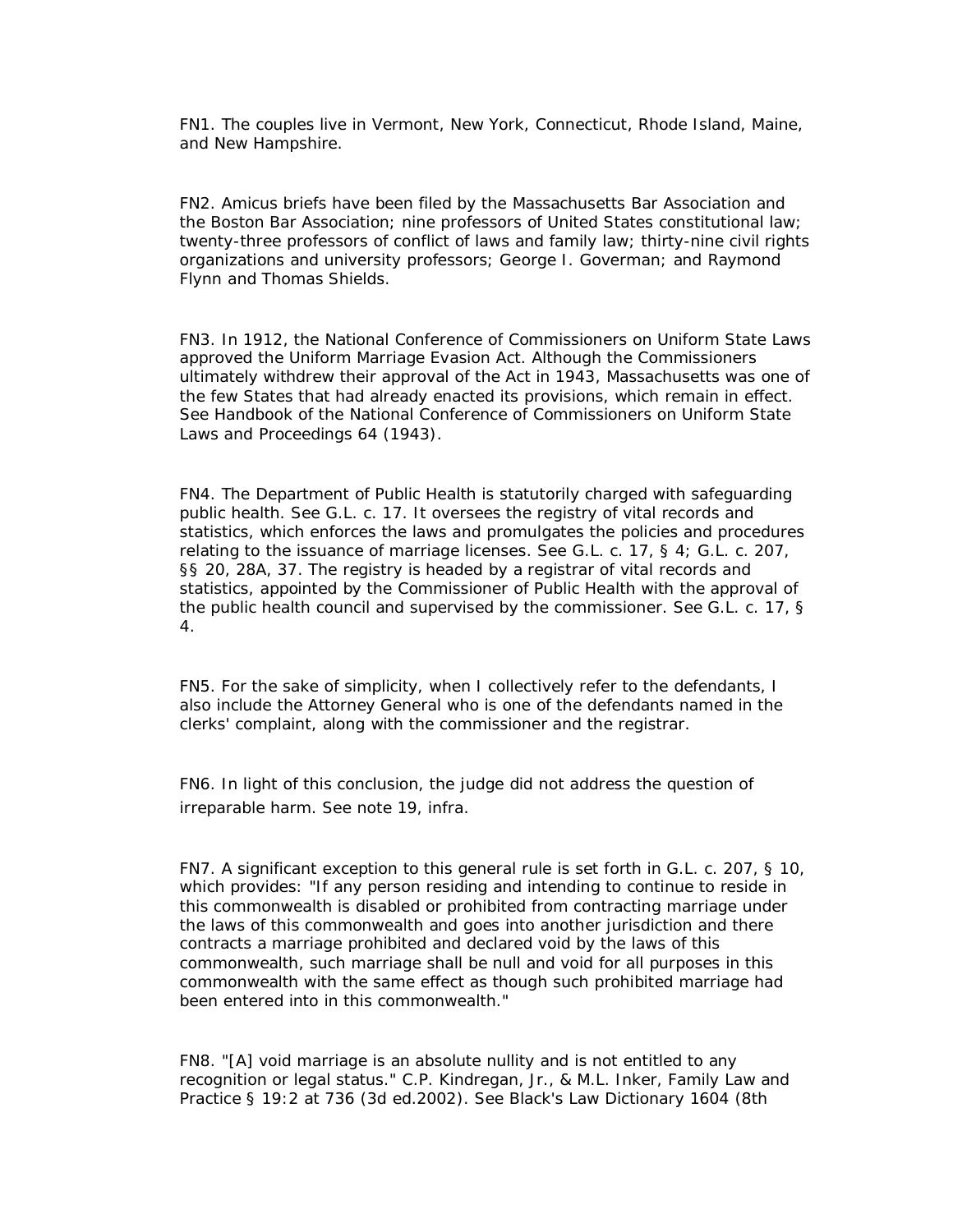ed.2004) ("void" defined as "[o]f no legal effect; null"). In Massachusetts, for example, a marriage that is incestuous under the consanguinity or affinity statutes is "void without a judgment of divorce or other legal process." G.L. c. 207, § 8. A polygamous marriage, except as specifically provided, is also "void." See G.L. c. 207, § 4.

FN9. General Laws c. 207, § 37, provides that "[t]he commissioner of public health shall furnish to the clerk or registrar of every town a printed list of all legal impediments to marriage, and the clerk or registrar shall forthwith post and thereafter maintain it in a conspicuous place in his office." In Massachusetts, the legal impediments to marriage include (1) consanguinity or affinity; (2) polygamy (except as specifically provided); (3) age (except as specifically provided); and (4) the presence of communicable syphilis in one of the parties. See G.L. c. 207, §§ 1, 2, 4, 6, 7. In Vermont, the legal impediments to marriage include (1) consanguinity or affinity; (2) bigamy; (3) sex; (4) age (except as specifically provided); (5) lack of sound mind; and (6) need for a guardian (except as specifically provided). See Vt. Stat. Ann. tit. 15, §§ 1-4, 8 (LexisNexis 2002); Vt. Stat. Ann. tit. 18, § 5142 (Lexis 2000). In New York, the legal impediments to marriage include (1) consanguinity or affinity; (2) bigamy (except as specifically provided); (3) age (except as specifically provided); (4) lack of consent for want of understanding; (5) physical cause; (6) consent secured by reason of force, duress, or fraud; and (7) mental illness for five or more years. See N.Y. Dom. Rel. Law §§ 5, 6, 7 (McKinney 1999). In Connecticut, the legal impediments to marriage include (1) consanguinity or affinity; (2) need for a conservator (except as specifically provided); (3) age (except as specifically provided); and (4) bigamy (except as specifically provided). See Conn. Gen.Stat. Ann. §§ 46b-21, 46b-29, 46b-30 (West 2004); Conn. Gen.Stat. Ann. §

53a-190 (West 2001). Cf. *Rosengarten v. Downes,* 71 Conn.App. 372, 378 (2002) (concluding that, in action to dissolve civil union entered into in Vermont by Connecticut resident, such union not a "marriage" recognized under Connecticut statutes because not entered into by one man and one woman). In Rhode Island, the legal impediments to marriage include (1) consanguinity or affinity (except as specifically provided); (2) bigamy; (3) lack of mental competence; and (4) age (except as specifically provided). See R.I. Gen. Laws §§ 15-1-1, 15-1-2, 15-1-4, 15-1-5, 15-2-11 (LexisNexis 2003). In Maine, the legal impediments to marriage include (1) age (except as specifically provided); (2) consanguinity (except as specifically provided); (3) mental illness or mental retardation; (4) polygamy; and (5) sex. See Me.Rev.Stat. Ann. tit. 19-A, §§ 652, 701 (West 1998). In New Hampshire, the legal impediments to marriage include (1) consanguinity; (2) sex; and (3) age (except as specifically provided). See N.H.Rev.Stat. Ann. §§ 457:1, 457:2, 457:4, 457:6 (1992).

FN10. Marriages that are prohibited but not deemed "null and void" may be "voidable." "A marriage which is voidable ... is presumably valid and should for all legal purposes be treated as a valid marriage unless and until a court of competent jurisdiction has annulled it or entered a declaratory judgment determining that it is null." C.P. Kindregan, Jr., & M.L. Inker, *supra* at § 19:3. See *Robbins v. Robbins,* 343 Mass. 247, 251-252 (1961) (voidable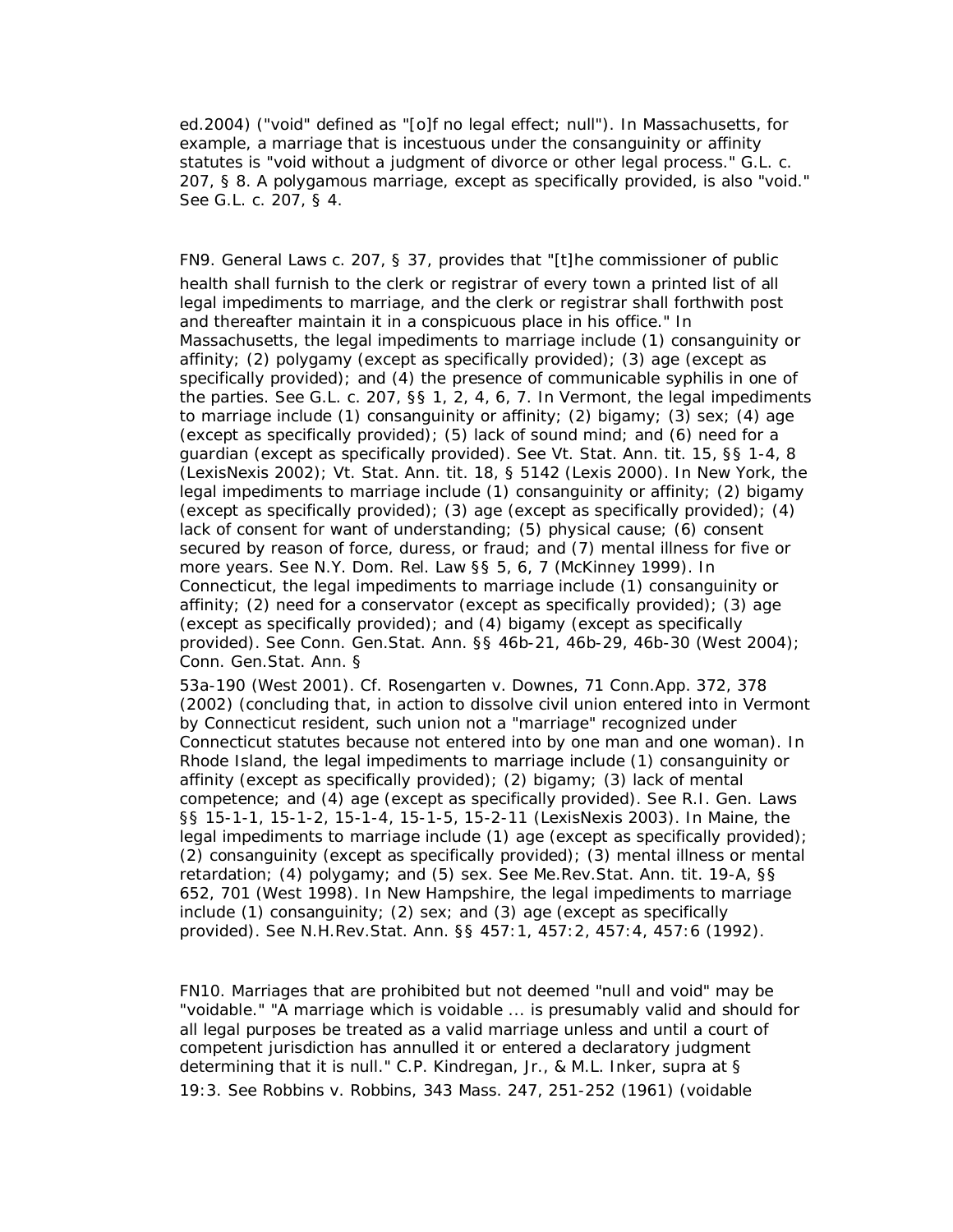marriage considered valid until annulled); *Callow v. Thomas,* 322 Mass. 550, 555 (1948) (same). In Massachusetts, for example, fraud that goes to the essence of a marriage contract renders a marriage "voidable." See *Reynolds v. Reynolds,* 3 Allen 605, 609-611 (1862). A marriage entered into by a minor or by a person under conservatorship is not "void" but may be "voidable." See *Bradford v. Parker,* 327 Mass. 446, 449 (1951); *Parton v. Hervey,* 1 Gray 119, 122 (1854). Further, "impotency does not render a marriage void, but only voidable at the suit of the party conceiving himself or herself to be wronged." *Martin v. Otis,* 233 Mass. 491, 495 (1919).

FN11. To the extent that a prohibited marriage may be erroneously contracted, the language of § 12, unlike the language of § 11, does not state that such marriages are automatically deemed "null and void." Rather, at that juncture, it is the province of the applicants' home State to decide whether and how to recognize the erroneously contracted marriage once the couple returns to their home State. See generally Restatement (Second) of Conflict of Laws § 283 (1971) (pertaining to the validity of marriages already contracted).

FN12. Chief Justice Marshall contends that the couples from Rhode Island and New York, States where same-sex marriage is not expressly prohibited by constitutional amendment, statute, or existing appellate court decision, should be allowed to proceed to trial to present evidence to rebut the Commonwealth's claim that their home States would prohibit Massachusetts marriages. See *post* at \_\_\_, \_\_\_--\_\_\_ (Marshall, C.J., concurring). I am not opposed to such further proceedings. Where I differ from the Chief Justice is in the analysis that should be used to determine whether those couples are, in fact, "prohibited" from intermarrying by the common law of their home States. The Chief Justice asserts that, in the absence of an existing appellate court decision specifically prohibiting same-sex marriage in the home State, such marriages are permitted. See *post* at \_\_\_ (Marshall, C.J., concurring). It is my view that, in the absence of such an existing appellate court decision, it is necessary to look at the home State's general body of common law and ascertain whether that common law has interpreted the term "marriage" as the legal union of one man and one woman as husband and wife. See *Goodridge v. Department of Pub. Health,* 440 Mass. 309, 319 (2003). If it has, then same-sex marriage would be "prohibited" in that State, and the couples from Rhode Island and New York would not be able to secure a marriage license in Massachusetts. Conversely, if the common law of the home State has not construed "marriage" in such a manner, then it cannot be concluded that same-sex marriage has been "prohibited" in that State. I emphasize that this analysis is only applicable where, as in very few States, there has been no constitutional or statutory pronouncement on the matter.

FN13. At this juncture, I need not analyze how the Defense of Marriage Act, which has been adopted by many, but not all, States, would affect the eight couples when they return to their home States. See 1 U.S.C. § 7 (2000); 28 U.S.C. § 1738C (2000). That Federal enactment defines the word "marriage" as meaning "only a legal union between one man and one woman as husband and wife." 1 U.S.C. § 7. Further, "[n]o State, territory, or possession of the United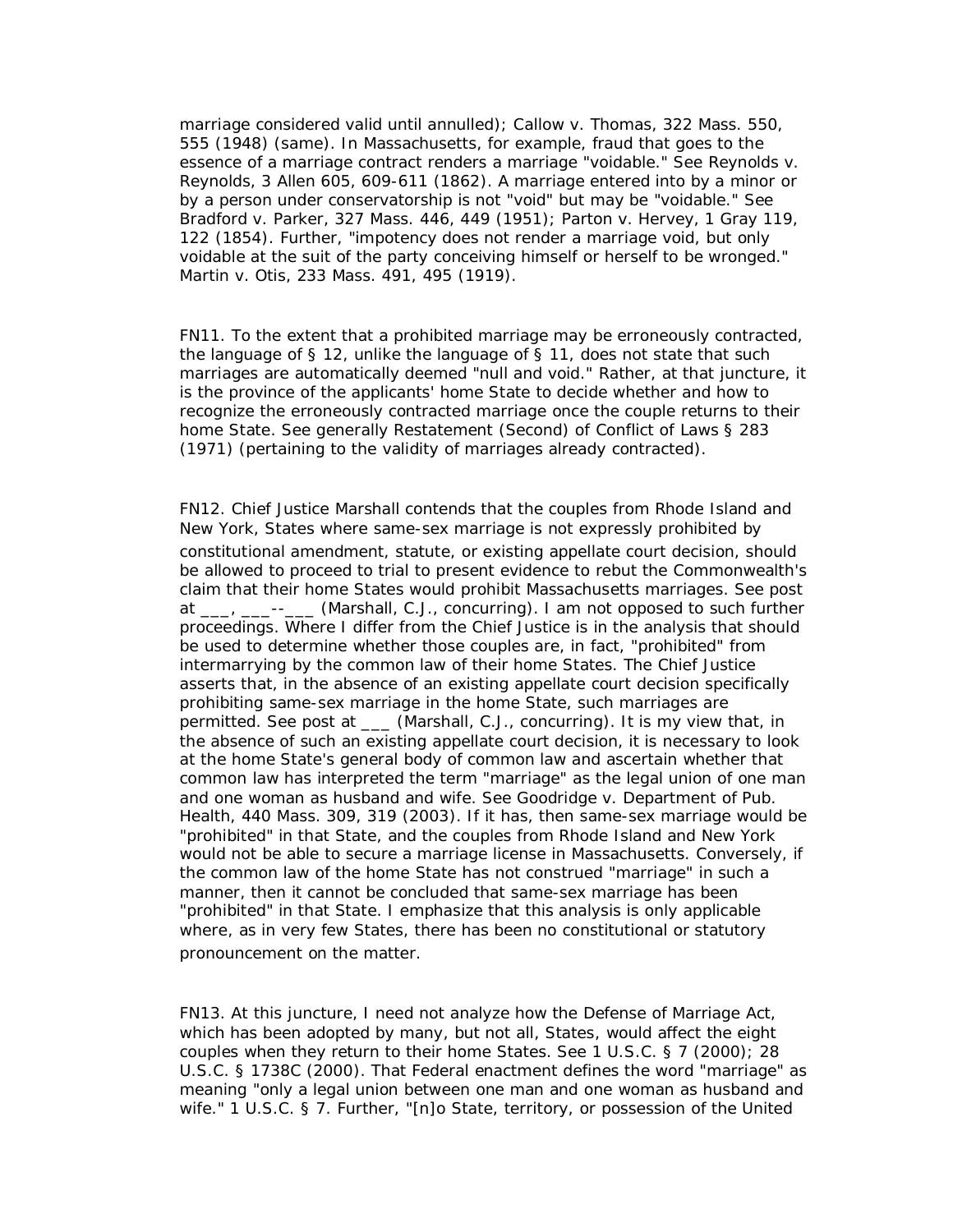States, or Indian tribe, shall be required to give effect to any public act, record, or judicial proceeding of any other State, territory, possession, or tribe respecting a relationship between persons of the same sex that is treated as a marriage under the laws of such other State, territory, possession, or tribe, or a right or claim arising from such relationship." 28 U.S.C. § 1738C. The focus here is on whether nonresident same-sex couples can, in the first instance, be granted a marriage license in this Commonwealth, in accordance with G.L. c. 207, §§ 11 and 12.

FN14. Article 1, as amended by art. 106 of the Amendments to the Massachusetts Declaration of Rights, provides: "All people are born free and equal and have certain natural, essential and unalienable rights; among which may be reckoned the right of enjoying and defending their lives and liberties; that of acquiring, possessing and protecting property; in fine, that of seeking and obtaining their safety and happiness. Equality under the law shall not be denied or abridged because of sex, race, color, creed or national origin."

Article 6 of the Massachusetts Declaration of Rights provides, in relevant part: "No man, nor corporation, or association of men, have any other title to obtain advantages, or particular and exclusive privileges, distinct from those of the community, than what arises from the consideration of services rendered to the public...."

Article 7 of the Massachusetts Declaration of Rights provides: "Government is instituted for the common good; for the protection, safety, prosperity, and happiness of the people; and not for the profit, honor, or private interest of any one man, family or class of men: Therefore the people alone have an incontestable, unalienable, and indefeasible right to institute government; and to reform, alter, or totally change the same, when their protection, safety, prosperity and happiness require it."

Article 10 of the Massachusetts Declaration of Rights provides, in relevant part: "Each individual of the society has a right to be protected by it in the enjoyment of his life, liberty and property, according to standing laws...."

FN15. Although art. 10 may afford greater protection of rights than the due process clause of the Fourteenth Amendment to the United States Constitution, this court's treatment of due process challenges adheres to the same standards followed in Federal due process analysis. See *Commonwealth v. Ellis,* 429 Mass. 362, 371 (1999). The standard for equal protection analysis under our Declaration of Rights is the same as under the Fourteenth Amendment. See *Dickerson v. Attorney Gen.,* 396 Mass. 740, 743 (1986).

FN16. When ruling on the *couples'* motion for a preliminary injunction, the judge concluded that they had failed to show selective enforcement of G.L. c. 207, § 11. In the present appeal, the couples have joined in, and rely on, the arguments made by the clerks with respect to this issue.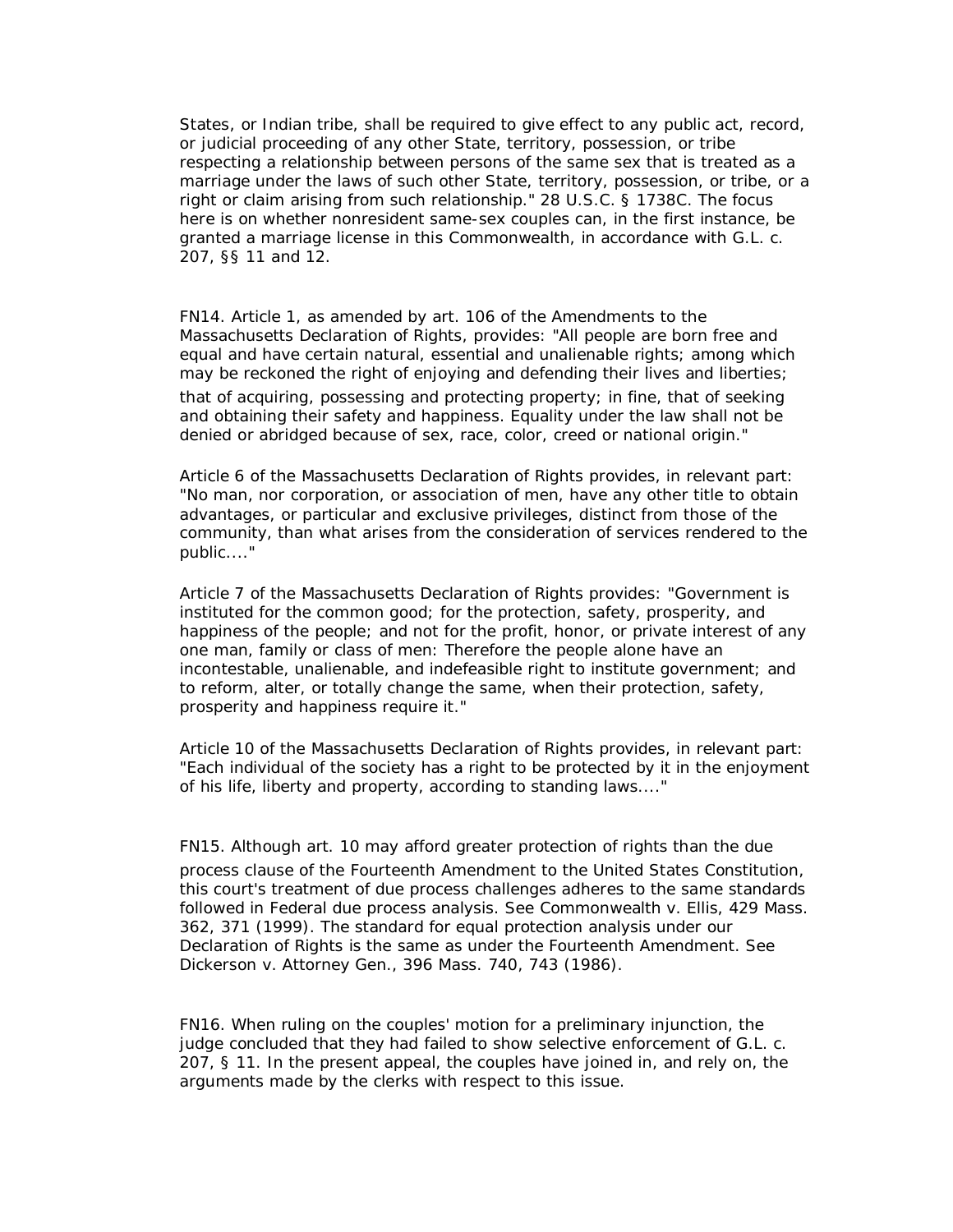FN17. The burden of ensuring that the list of all legal impediments to marriage is accurate and up to date is on the Commissioner of Public Health who shall furnish such list to the clerk or registrar of every town. See G.L. c. 207, § 37. Given that laws pertaining to same-sex marriage are in flux throughout parts of this country, vigilance by the commissioner in continuously updating the list of legal impediments is critically important so that the municipal clerks in this Commonwealth will be confident and certain that they are appropriately issuing or denying marriage licenses as the particular circumstances dictate.

FN18. The couples acknowledge that the United States Supreme Court has not decided whether marriage is a "privilege" of State citizenship for purposes of the privileges and immunities clause.

FN19. In light of my conclusion that the plaintiffs have not demonstrated a likelihood of success on the merits of their claims, I need not address the issue of irreparable harm. See *Wilson v. Commissioner of Transitional Assistance,* 441 Mass. 846, 858 (2004).

FN1. On April 29, 2004, the Governor, in response to *Goodridge Department of Pub. Health,* 440 Mass. 309 (2003), sent a letter to the Governors and Attorneys General of each State, as well as to officials in the District of Columbia and the United States territories. The letter expresses the Governor's strong disagreement with the *Goodridge* decision, and calls attention to G.L. c. 207, § 11, concerning void marriages. It states: "It is our view that same-sex marriage is not permitted under the laws of any other state in the nation, including yours. Unless we receive an authoritative statement to the contrary from either you or your representative, the Commonwealth of Massachusetts will not issue a Massachusetts marriage license to same-sex couples from your state." The record does not indicate whether

every jurisdiction contacted responded to the Governor. A revised List of Impediments issued by the registrar of vital records and statistics (registrar) to the clerks in May, 2004, states as to each of the forty-nine States, the District of Columbia, and the United States territories that marriages between persons of the same sex are either "void," "prohibited," "not permitted," or "invalid."

Nevertheless, in his brief to this court, the Attorney General concedes that, in at least eight other States and the District of Columbia, it is "uncertain [ ]" whether a Massachusetts same-sex marriage of their residents will be recognized in the home State. He added that two States, New York and Rhode Island, have offered "affirmative suggestion[s]" through statements of their Attorneys General's offices, that a Massachusetts same-sex marriage of residents of their respective States probably would be recognized. But see *Hernandez v. Robles,* \_\_\_A.D.3d \_\_\_, \_\_\_ (N.Y.2005) (Slip op 09436) (appeal to New York Court of Appeals filed December 22, 2005) (concluding that New York domestic relations law, which limits civil marriage to opposite-sex couples, does not violate due process and equal protection provisions of State Constitution). *Hernandez v. Robles, supra,* cannot be considered settled law. See N.Y. Civ. Prac. L. & R. § 5601 (McKinney 1995) ("An appeal may be taken to the [Court of Appeals] as of right: from an order of the appellate division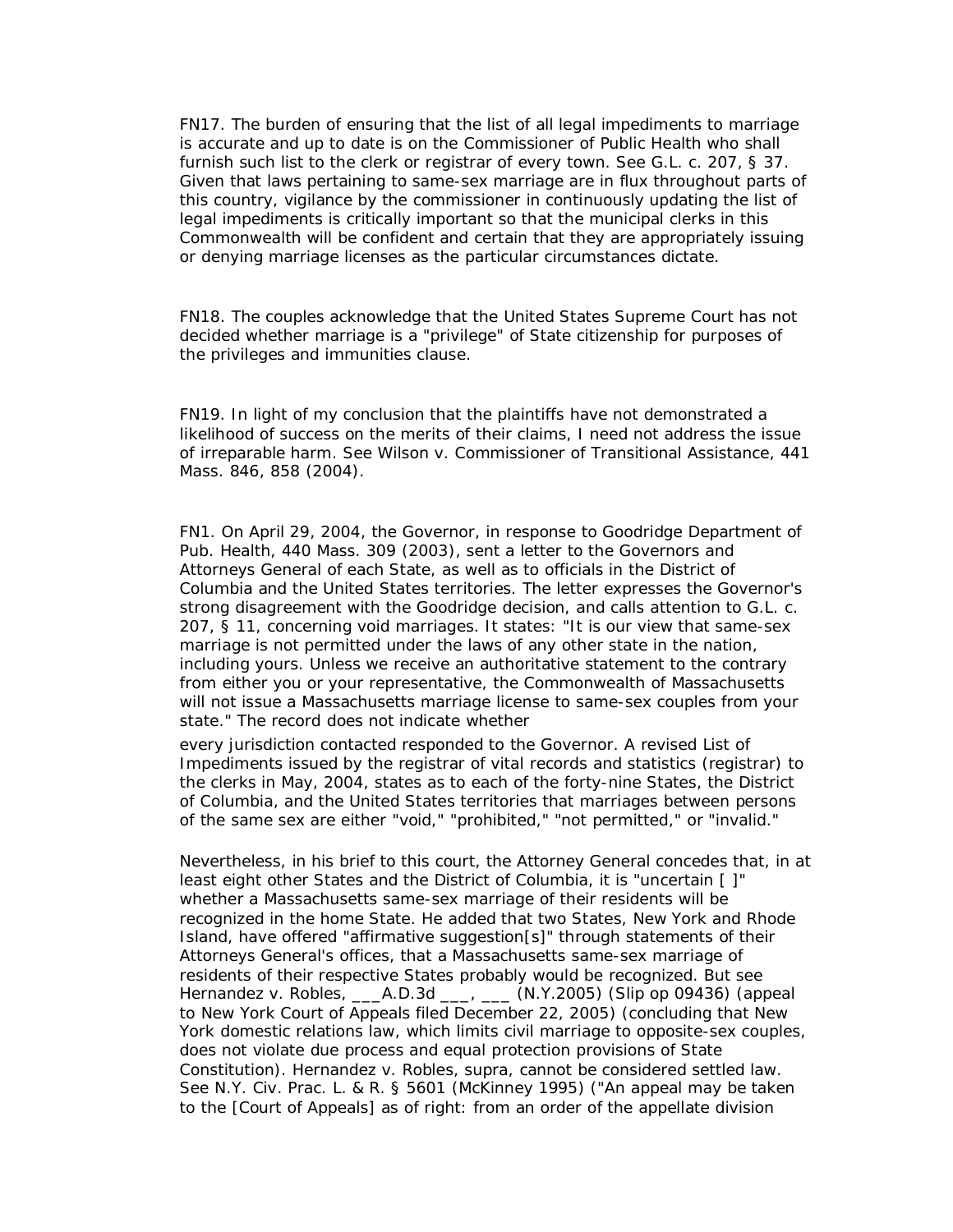which finally determines an action where there is directly involved the construction of the constitution of the state or of the United States ...").

FN2. The prohibition on remarriage during the life of the "innocent party" extended only to the "guilty party." See *Commonwealth v. Lane,* 113 Mass. 458, 460, 462 (1873). In this case, Lane was the "guilty party," whom his first wife divorced on the ground of adultery. See *id.*

FN3. The drafters' comments concerned an earlier version of the model marriage evasion act that was modified and expanded to include separate sections that became, with minor modifications, G.L. c. 207, §§ 10-12, and 50.

FN4. As Justice Spina acknowledges, the common law is "continually evolving." *Ante* at ---- (Spina, J., concurring). Moreover, the many changing contours of the common law will vary from State to State. It is appropriate for a court to resort to the common law of its own jurisdiction to fill in the gaps and interstices of statutes, see *Goodridge v. Department of Pub. Health,* 440 Mass. 309, 318-320 (2003), and to modify that common law where circumstances so require. In some circumstances it may also be appropriate for a court to plumb the common law of another State. These well-established jurisprudential practices avail nothing in the face of a Massachusetts statute

that directs our courts to employ a specific set of criteria for determining the law of another State.

FN5. *Goodridge v. Department of Pub. Health, supra,* redefined the commonlaw meaning of "marriage" in Massachusetts as "the voluntary union of two persons as spouses, to the exclusion of all others." *Id.* at 343. The reformulation applies to the use of the term "marriage" anywhere in G.L. c. 207. However, G.L. c. 207, § 12, requires us to determine whether, according to the laws of *another* State, a marriage is prohibited, and thus, for purposes of applying § 12, our own definition of marriage does not control. See G.L. c. 233, § 70 (court may take judicial notice of foreign law where relevant to proceedings).

FN6. The plaintiff couples make no claim that they are a suspect class entitled to heightened scrutiny, except insofar as they are nonresidents entitled to the protections of the privileges and immunities clause provisions of the Federal Constitution. See art. 4, § 2 of the United States Constitution. I concur with Justice Spina that their claim to that effect is unpersuasive.

FN7. It is true, as the professors of conflict of laws and family law state in their thoughtful amicus brief, that modern-day choice-of-law analysis calls for the weighing of a multitude of considerations, and that it is difficult to predict in general terms how a court will resolve a matter implicating the choice of law.

With full respect to these amici, however, as an interpretive tool choice-of-law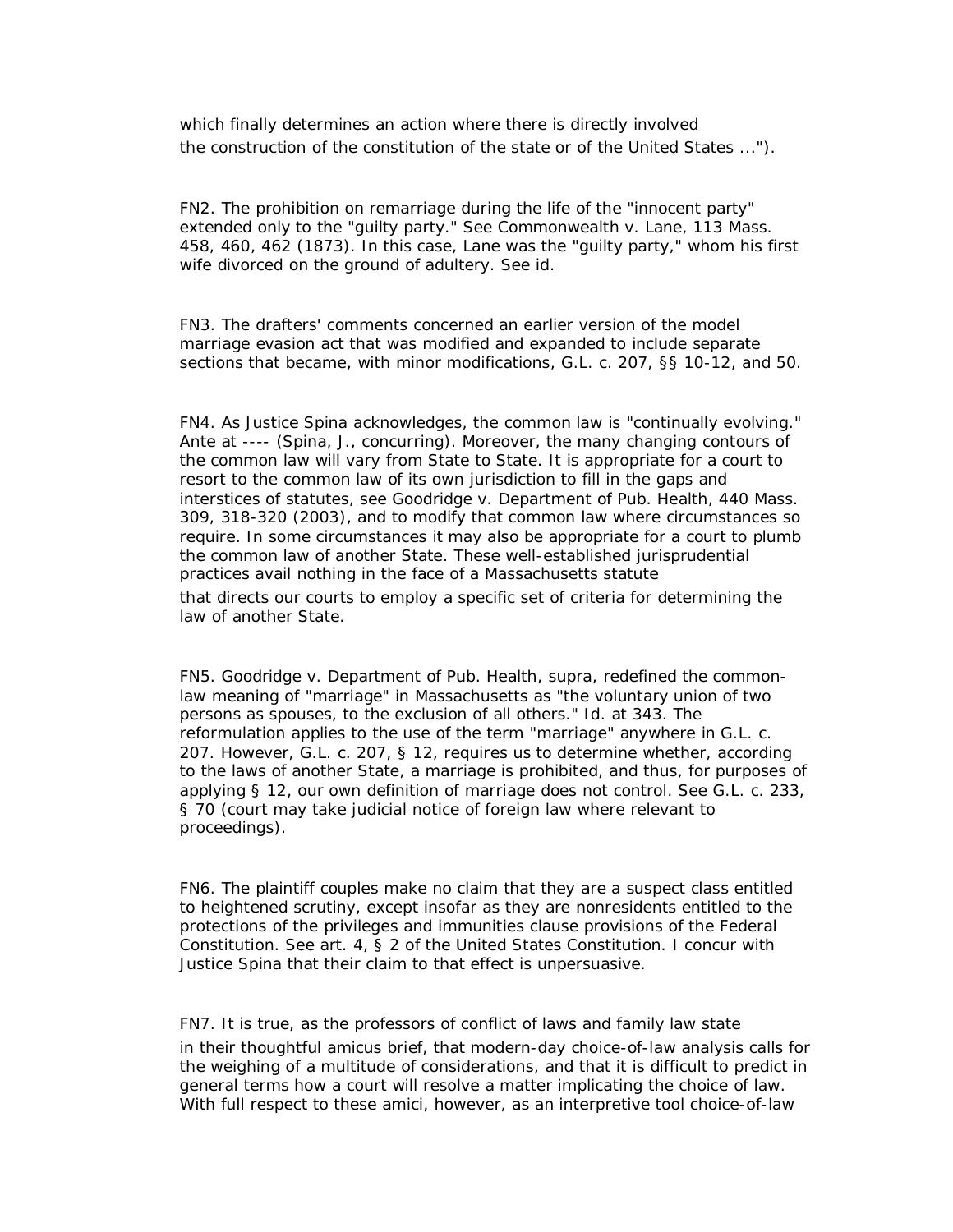analysis must yield to the commands of a statute such as G.L. c. 207, § 12, which removes our discretion in deciding how to weigh and apply the law of another State.

FN8. To the extent that *Commonwealth v. Aves,* 18 Pick. 193 (1836), has any bearing on this case, as the plaintiff couples argue, it supports the proposition that Massachusetts recognizes that a status conferred by its law may be negated outside of the Commonwealth's borders. In *Commonwealth v. Aves, supra,* the court opined that slavery was against the natural rights of human beings and had been abolished by the Massachusetts Constitution of 1780, if not before. *Id.* at 208-209. However, the court also held that, although slavery was against natural and Massachusetts constitutional law, it was nevertheless permitted by the law of nations. *Id.* at 217. From these premises the court reasoned as follows: A slave brought into Massachusetts cannot be forcibly detained as a slave *in Massachusetts* or forcibly removed from the Commonwealth, and will be considered a free person if he elects to reside in the Commonwealth. *Id.* at 224. However, if the individual chooses

not to avail himself of the protection of Massachusetts law, either because he elects to reside in a State where slavery is legal, or if he is a fugitive slave under the Federal fugitive slave laws, he cannot claim to avail himself of the liberty conferred by the Massachusetts Constitution. *Id.* Consistent with the holding in *Commonwealth v. Aves, supra,* any same-sex couple that chooses to reside in Massachusetts has the full benefit of our laws, while a same-sex couple that elects to reside in a State where same-sex marriage is prohibited cannot claim to avail themselves of that full benefit.

FN9. In addition, of course, G.L. c. 207, § 10, prohibits recognition of marriages of Massachusetts residents contracted elsewhere for the purpose of evading our marital laws.

FN10. No claim is made by either the plaintiff couples or the plaintiff clerks that the statute is not neutral on its face, and the plaintiff couples concede that the Commonwealth may permissibly revive a moribund statute.

FN11. The remaining five couples reside in States where same-sex marriage is expressly prohibited by statute: Connecticut, Maine, New Hampshire, and Vermont. See Conn. Gen.Stat. Ann. § 46a-81r (West 2004) (listing Connecticut laws that shall not be "deemed or construed" to authorize the recognition or right of marriage between persons of the same sex); Me.Rev.Stat. Ann. tit. 19- A, § 701(5) (West 1998) ("Persons of the same sex may not contract marriage"); N.H.Rev.Stat. Ann. §§ 457:1 (1992) ("No man shall marry ... any other man") and 457:2 ("No woman shall marry ... any other woman"); Vt. Stat. Ann. tit. 15, § 8 (LexisNexis 2002) ("Marriage is the legally recognized union of one man and one woman").

FN12. Each of the three plaintiff couples, prior to completing their respective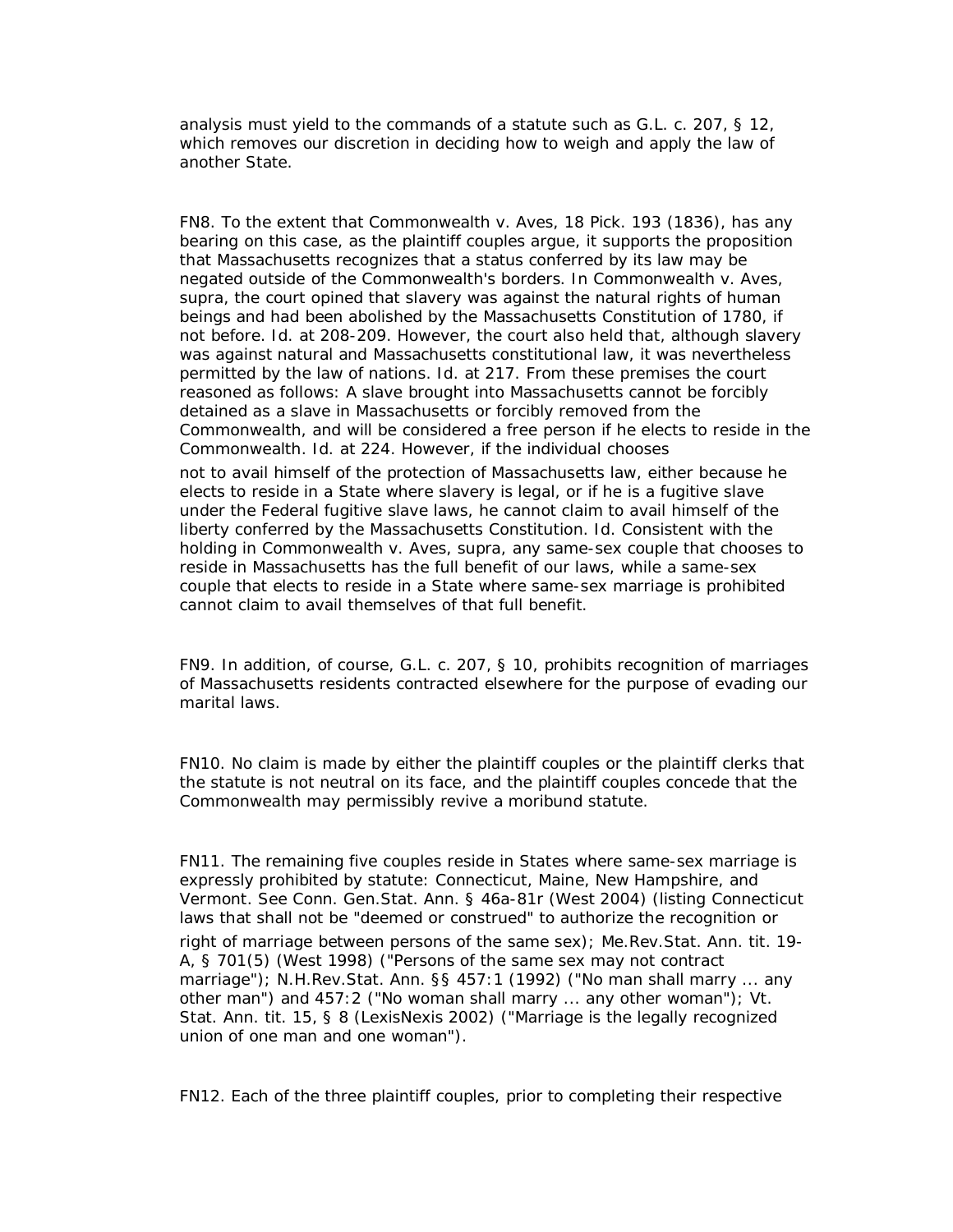notices of intention to marry, were required by statute to be shown a list of impediments to marriage compiled by the registrar pursuant to G.L. c. 207, § 37, and G.L. c. 17, § 4. There is no dispute that the list of impediments issued during the relevant time clearly indicated that the couples were prohibited from marrying under the laws of their home State (New York and Rhode Island), and thus in Massachusetts. Each plaintiff couple completed the notice of intention by swearing in writing that they knew of no impediments to the marriage, despite (presumably) viewing the notice of impediments precluding them from marrying in Massachusetts. See G.L. c. 207, § 20. The sworn notices were then filed by the plaintiff clerks, who had previously been informed by the registrar that the couples' home States "prohibited" same-sex marriage and they therefore could not marry in Massachusetts. Two couples (one from New York and one from Rhode Island) subsequently received certificates of marriage

and had their marriages solemnized in Massachusetts; the Commonwealth has since refused to register the completed marriage certificates. The third couple was informed that the clerk was unable to issue a certificate of marriage to them.

FN1. By "otherwise qualified" I mean satisfying the legal requirements of age, consanguinity, mental competence, and other legal impediments to marriage that may exist under the laws of the jurisdiction where a couple resides.

FN1. A noted academic, former director of the American Law Institute, and legal giant, Herbert Wechsler was the Harlan Fiske Stone Professor of Constitutional Law Emeritus at Columbia University. He taught generations of law students at Columbia University School of Law, and he also authored several monumental works during his prolific career, including the seminal, Toward Neutral Principles of Constitutional Law, in 1959.

FN2. Professor Wechsler's discussion on finding neutral principles to guide constitutional decisionmaking arose from his ongoing debate with Judge Learned Hand regarding the justification for judicial review of legislative and executive action. See Wechsler, Toward Neutral Principles of Constitutional Law, 73 Harv. L.Rev. 1 (1959).

FN3. Today, a majority of the court affirms the denial of the plaintiffs' motions for a preliminary injunction based on the statutes' constitutionality as applied to the plaintiff couples. See *ante* at ----; *ante* at ---------- (Spina, J., concurring); *ante* at ---- (Marshall, C.J., concurring) (disagreeing only with Justice Spina's overly broad construction of G.L. c. 207, § 12). Because Justice Spina's concurring opinion more fully addresses each of the plaintiffs' arguments, and Chief Justice Marshall substantially agrees with Justice Spina's analysis, in this dissent, I have primarily addressed Justice Spina's opinion. Where appropriate, I note distinctions.

FN4. Race and gender as social constructs can be quite fluid and ambiguous.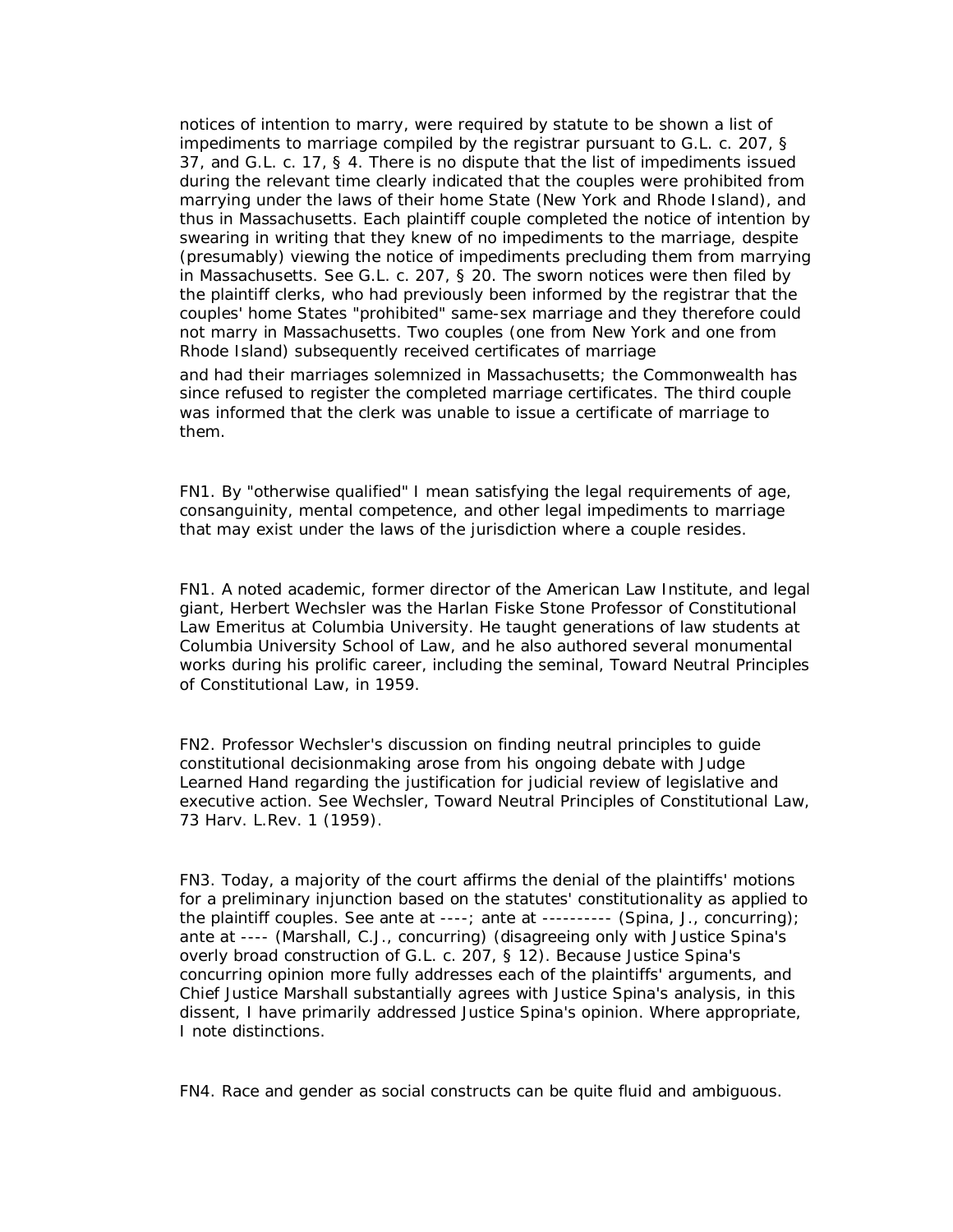However, in this society, they are defining characteristics and are virtually immutable because they cannot easily be altered. See *Kahn v. Shevin,* 416 U.S. 351, 357 (1974) (Brennan, J., dissenting, with whom Marshall, J., joined); *Frontiero v. Richardson,* 411 U.S. 677, 686 (1973) (opinion of Brennan, J.).

In the context of *Goodridge v. Department of Pub. Health,* 440 Mass. 309 (2003) (*Goodridge* ), the words "gender" and "sex" have been used interchangeably to mean the physiological "accident of birth" to which society assigns meaning. The language employed in this dissent is consistent with this usage.

FN5. Professor Peter Wallenstein teaches history at Virginia Polytechnic Institute and State University.

FN6. Professor Andrew Koppelman is a professor of law and political science at Northwestern University.

FN7. This case is not about discrimination against the couples because of their sexual orientation. The discrimination the couples have faced is not directly related to their conduct or status as homosexuals, but rather, it is because of their gender. However, as the defendants note and Justice Spina agrees, it is abundantly clear that homosexual couples are the couples most harmed by the gender impediment. See *ante* at ---------- (Spina, J., concurring). Although we have not declared that discrimination against homosexuals triggers heightened scrutiny, it seems to me that the marriage laws, as interpreted by my colleagues, will work a devastating impact on a class of individuals that, at the very least, the public policy of the Commonwealth protects. See *Goodridge, supra* at 341 (noting Massachusetts has a strong affirmative policy of preventing discrimination on the basis of sexual orientation).

FN8. Indeed, Chief Justice Marshall agrees with this point, pausing "to emphasize that the relevant question in this case is not what another State might do when confronted with two of its citizens of the same sex who wish to marry." *Ante* at ---- (Marshall, C.J., concurring). After this case, however, at least as to the New York and Rhode Island plaintiffs, a Superior Court judge interpreting G.L. c. 207, § 12, will be required to answer this question.

FN9. These assumptions do not contemplate that a nonresident same-sex couple may want to take advantage of some benefits in Massachusetts as a married couple, such as property ownership. Moreover, a nonresident same-sex couple may want a marriage license to symbolize the couple's continued commitment to a stable, loving relationship, even if their home State does not recognize the marriage and the couple never asks their home State to recognize the marriage.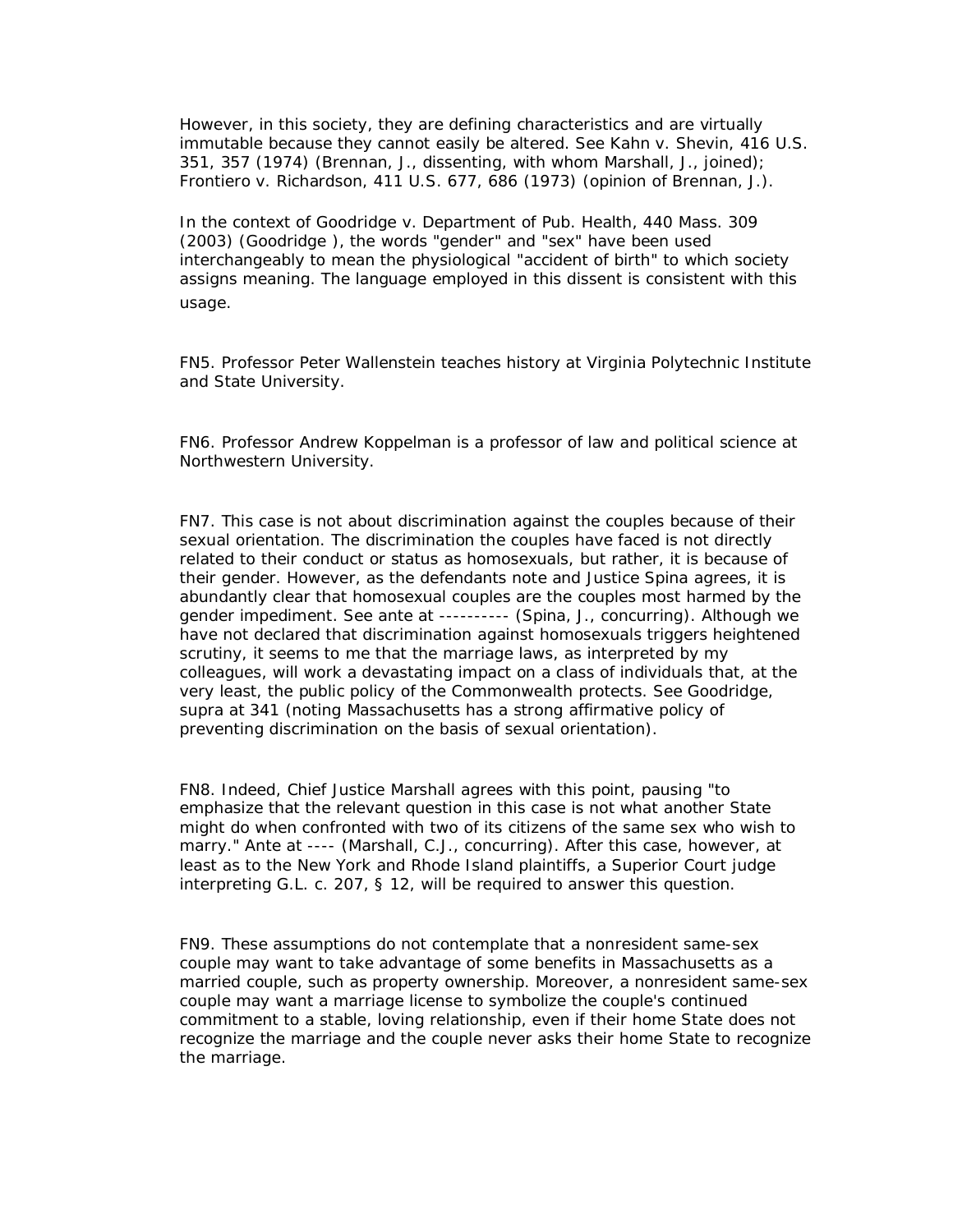FN10. For example, courts have considered issues concerning same-sex partnerships in the context of childrearing that have led to de facto recognition of a same-sex relationship and a surviving partner's right to rear a child born within the relationship. See, e.g., In re Pearlman, No. 87- 24926 DA (Fla.Cir.Ct. Mar. 31, 1989) (motion judge set aside grandparents' adoption and granted surviving partner custody after interviewing the child who

stated, in camera, "Like, for Christmas I don't really want a present. All I want is to live with Neenie [the surviving partner]. That's my Christmas present").

FN11. Section 283(1) of the Restatement (Second) of Conflict of Laws (1971) states: "The validity of a marriage will be determined by the local law of the state which, with respect to the particular issue, has the most significant relationship to the spouses and the marriage...." There may be any number of reasons a jurisdiction may decide to recognize an incident of marriage. For example, where failure to recognize a same-sex marriage affects the best interests of a child born within the marriage or renders a former spouse within the marriage a ward of the State, the reviewing court may determine that recognition is necessary.

This issue of recognition has arisen before in the context of statutes or public policy barring miscegenation, polygamy, and adultery. States have recognized interracial and polygamous marriages, and marriages resulting from adultery, for various purposes. See *In re Bir's Estate,* 83 Cal.App.2d 256 (1948) (California public policy against polygamous marriage did not prohibit two wives from inheriting equal shares of their husband's estate); *Miller v. Lucks,* 36 So.2d 140 (Miss.1948) (Mississippi's antimiscegenation law did not prevent State's recognition of interracial couple's marriage for purpose of intestate succession); *Lenherr Estate,* 455 Pa. 225 (1974) (Pennsylvania's public policy against marriages resulting from adulterous affairs did not prevent widow of such marriage from enjoying marital exemption to transfer inheritance tax).

Given their recent creation, there is little case law regarding the recognition of civil unions, however, in both Iowa and West Virginia, courts have recognized civil unions for the purpose of dissolution. See In re Marriage of Brown, Equity No. CDCD 119660 (Iowa Dist.Ct. Nov. 14, 2003); In re Marriage of Gorman, Civil Action No. 02-D-292 (W.Va.Fam.Ct. Jan. 3, 2003). We simply cannot predict the myriad circumstances in which a Massachusetts same-sex marriage performed for a nonresident might be recognized, and it is overly simplistic to assert as much.

FN12. The attempt to resolve the issue of same-sex marriage for other jurisdictions is also misguided where many of the same residents seeking to marry here could easily travel to Canada to obtain marriage licenses. A quick internet search reveals several sites dedicated to bringing American same sex couples to Canada to marry because the Canadian marriage statute lacks any residency requirement. See S.C.2005, c. 33, assented to July 20, 2005. See also Same-Sex Couple's Lawsuit a Test of Tolerance in Ireland, Boston Globe, Dec. 30, 2005, at A1 & A16, where two women who married in Canada now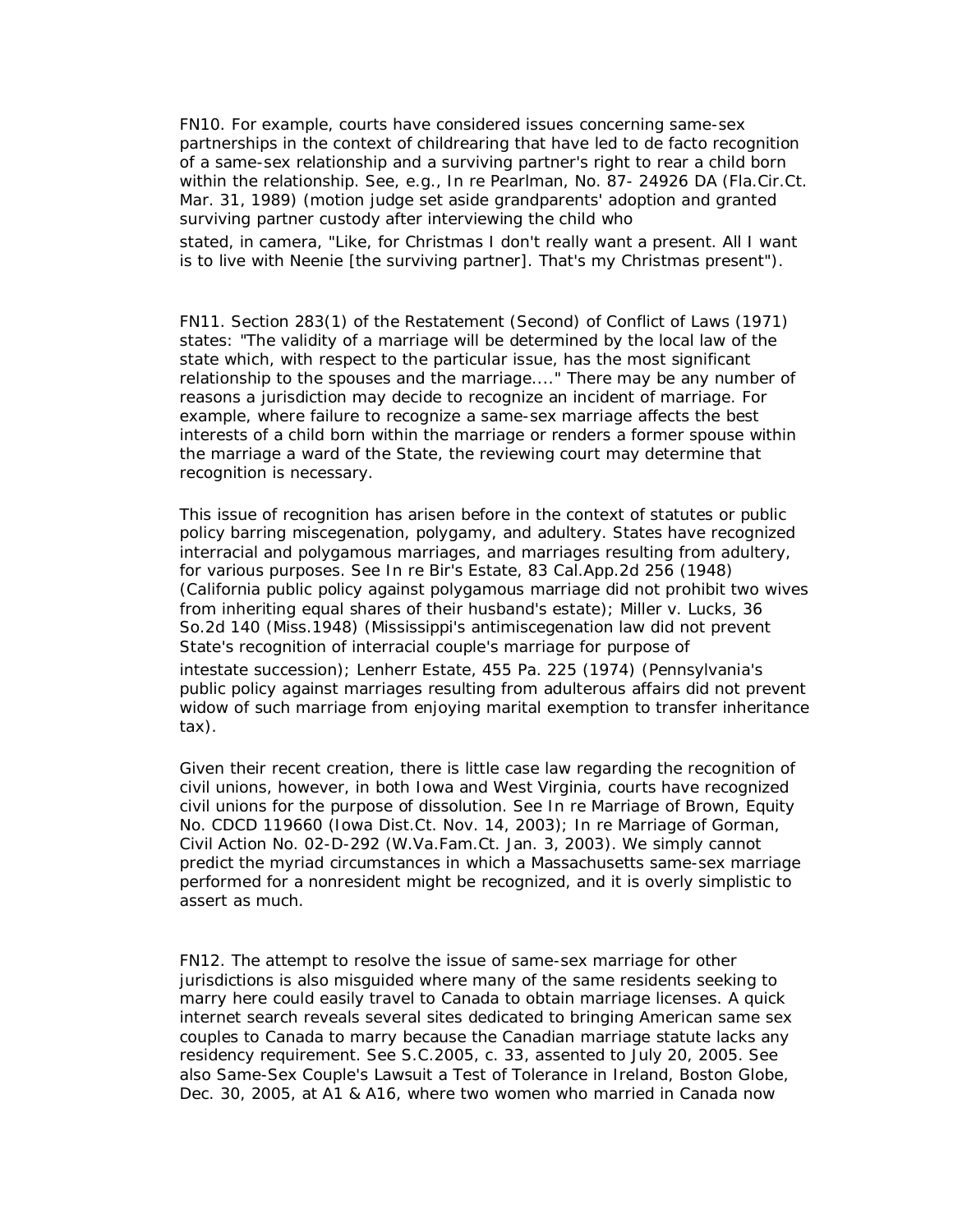#### seek, for

tax purposes, to have the Republic of Ireland recognize their marriage.

Moreover, given the globalization of the economy, States may soon be confronted with issues related to same-sex marriages performed in Spain, Belgium, the Netherlands, and the Republic of South Africa, where same-sex marriage is now permitted.

FN13. Justice Spina's reasoning also ignores the current political climate, in which over one-half of the States have passed "Defense of Marriage" acts expressly forbidding the recognition of same-sex marriage and Massachusetts State officials have openly encouraged other States to pass such laws if they have not already done so.

FN14. I am also concerned by Justice Spina's dismissive approach, *ante* at ---- (Spina, J., concurring) to G.L. c. 207, § 13, which states: "The three preceding sections shall be so interpreted and construed as to effectuate their general purpose to make uniform the law of those states which enact like legislation." We have no case law interpreting this section; however, a plain reading of the statute suggests that §§ 11 and 12 should only apply to the five States that have enacted "like legislation." See *ante* at ---- n. 5 (Marshall, C.J., concurring) (omitting mention of § 13 in discussion of legislative history).

Justice Spina's interpretation of §§ 11, 12, and 13 also ignores the relevant history of the uniform law. In 1943, thirty years after the Uniform Marriage Evasion Act was enacted, the Commissioners on Uniform State Laws withdrew the Act because it had the opposite effect of creating uniformity. Indeed, as the committee on review and revision of uniform and model acts concluded, "[t]he Uniform Act can be effective only if it has widespread adoption; otherwise it merely tends to confuse the law." By failing adequately to interpret § 13, and construing §§ 11 and 12 to require the blanket prohibition of nonresident samesex marriage, my colleagues resurrect the confusion of which the commissioners disposed over sixty years ago.

FN15. The defendants admit that the renewed enforcement of §§ 11 and 12 of G.L. c. 207 arose from the concern that given the broadening of our marriage statutes after *Goodridge,* same-sex couples from other States might seek to marry in the Commonwealth. Therefore, it is same-sex couples who are most affected by the renewed enforcement.

FN16. Sex of the parties was implicit in the former application, which designated "bride" and "groom."

FN17. Although none of the plaintiffs presents this factual scenario, under the rule announced today, a resident of Massachusetts is not able to marry someone of the same sex from another State unless the nonresident decides to reside in Massachusetts. This is not a burden faced by a resident of